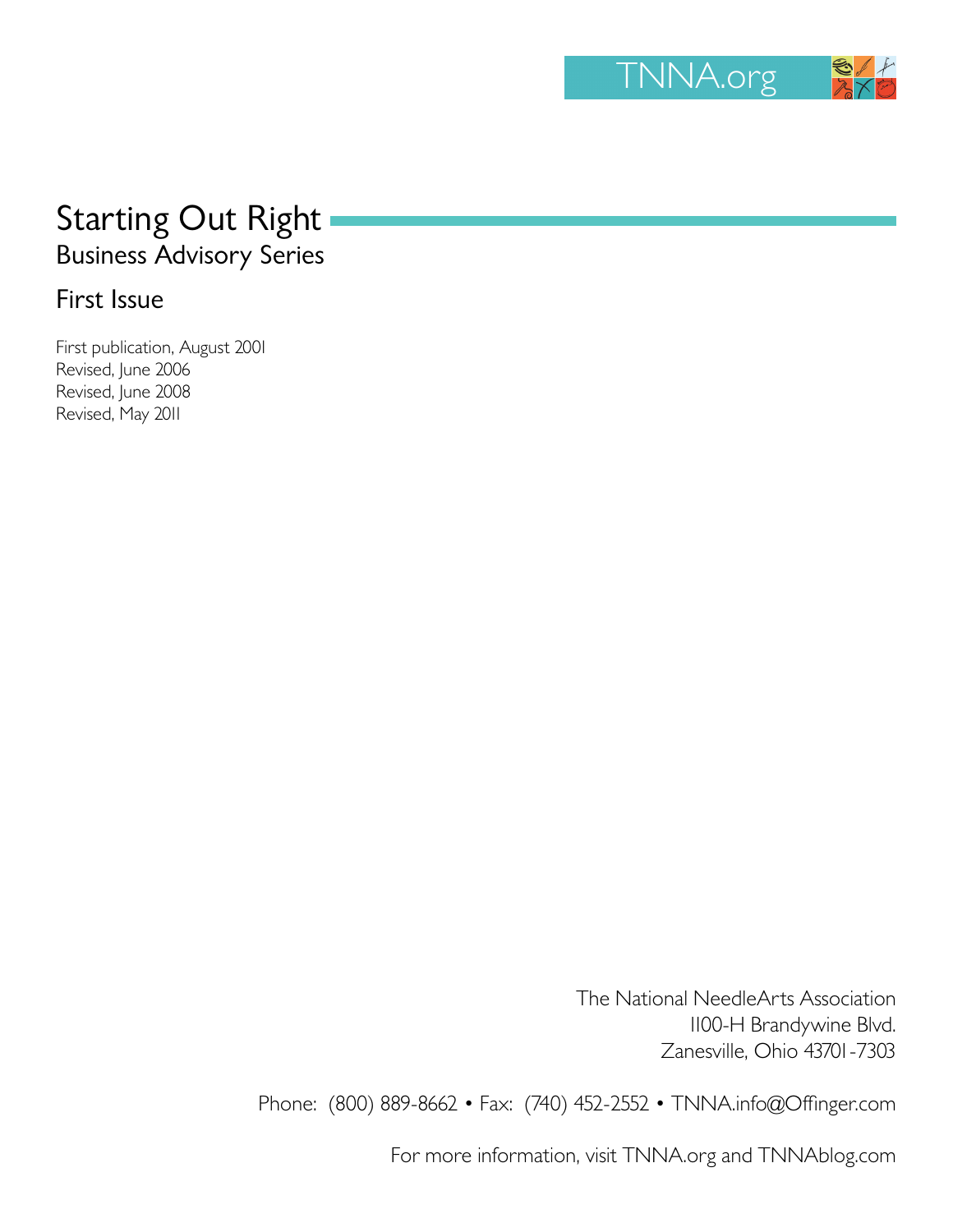Dear Readers,

Our aim in producing Starting Out Right is to provide you with an important tool for operating a successful needlework store — basic information about the industry. We cannot stress enough that the information and recommendations included in this publication have worked for many retailers, but every store will be different because of location, customer base and product mix.

Only you will ultimately know what works for your company and your customers — by listening to them, staying on top of industry products and trends, attending trade shows and participating in your trade association, talking to your reps and suppliers, and keeping up with industry publications, surveys and statistics.

The National NeedleArts Association wants you to start out right and run a successful and profitable store.

We wish you the best in your new endeavor.

Sincerely,

The National NeedleArts Association

| Development, Analysis, Design and Production by: |
|--------------------------------------------------|
| Sherry Mulne, Business Directions inc            |

TNNA's The State of Specialty NeedleArts 2005, 2007, 2010, and the 2011 TNNA Show Survey India Wood, Hart Business Research Available free to TNNA members. Available to non-members for a fee. For more information, contact TNNA 800-889-8662 or TNNA.info@Offinger.com

Technical Advisors to Original and Revised Versions: Beth Casey Mary Colucci Rosemary Drysdale Barbara Johnston Barry Klein Susan Levin Lois Nash Heather Gooch And Members of

The National NeedleArts Association

Starting Out Right Business Advisory Series, Issue One Revised 2006 Revised 2008 Revised 2011

All rights reserved. Except as permitted under the United States Copyright Act of 1976, no part of this publication may be reproduced or distributed in any form or by any means, or stored in a database or retrieval system, without the prior written permission of the publisher.

The contents of this book have been prepared and presented in good faith with every effort to be accurate. However, the possibility of human error and printing mistakes do exist, and we regret that we cannot be responsible for this.

Printed in the U.S.A.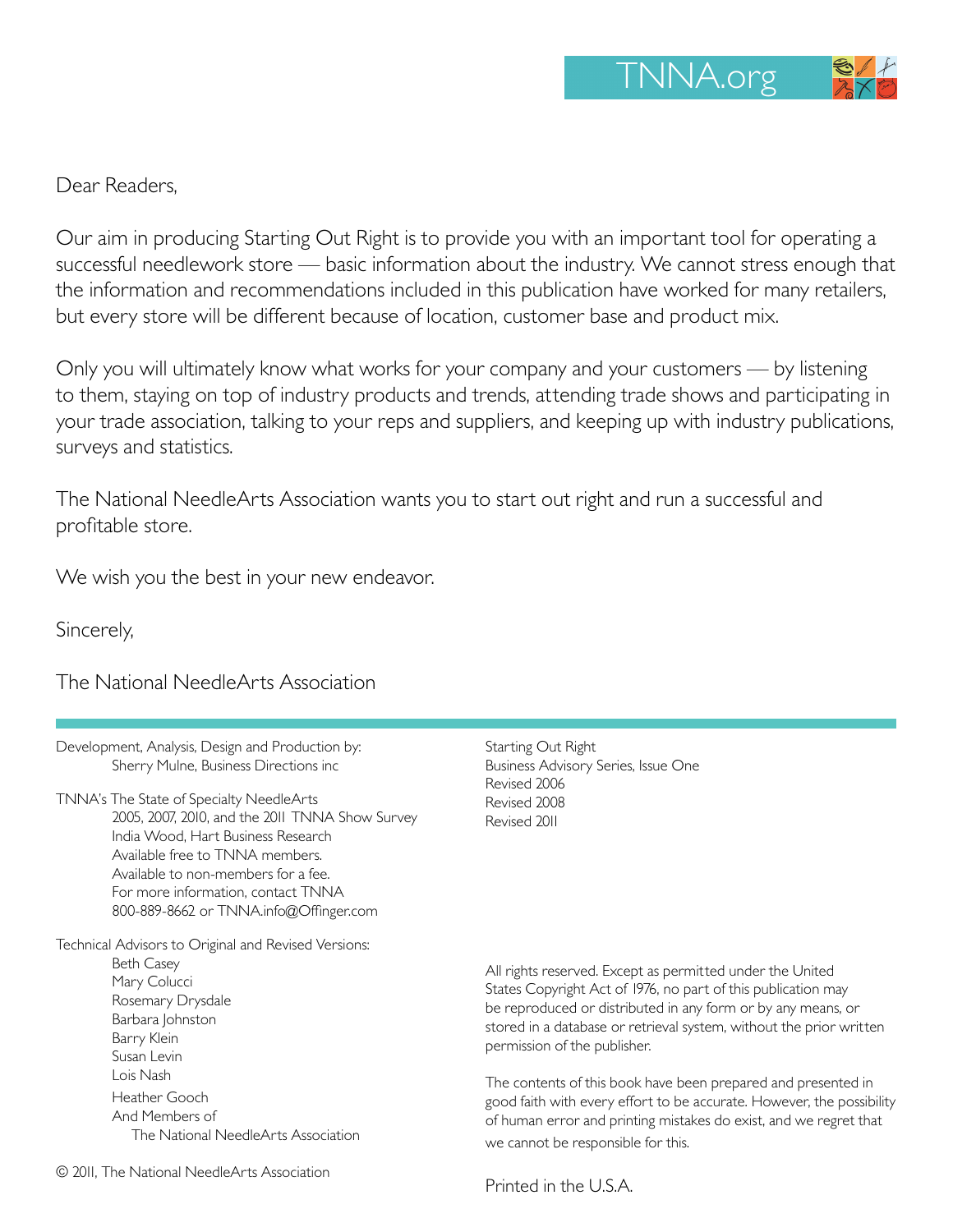

The National NeedleArts Association (TNNA) — the premier trade organization for the needlework industry has created the "Business Advisory Series" to provide you with assistance in starting, developing and growing your retail needlework businesses.

Starting Out Right is the first edition in this series. This publication has been revised three times since its original publication (June 2006, June 2008 and again in 2011) to incorporate information from TNNA's The State of the NeedleArts Industry 2005 and 2010 — the most up-to-date information available regarding the independent needlearts industry, as well as sales data from TNNA's 2011 show survey. It is specifically designed to answer your questions on how to start your own needlework business, and to provide you with a framework for creating a successful and profitable retail establishment.

As you begin planning your new business venture, take a moment to consider a few very important issues:

- Starting any new business is a risky venture.
- As the owner, you will be your own boss.
- As the owner, you will be ultimately responsible for everything.
- This venture may not support you within the first year . . . or years.
- This venture may be the most fulfilling experience in your life and the most frustrating.
- Your success will depend on a number of variables, some of which you can affect, others of which you simply can't:
	- your customers' satisfaction with your products and services
	- your resources
	- the general business environment
	- yourself!

If you've thought about all of these things — and you haven't closed this booklet in sheer terror — it's obvious you have been touched by the entrepreneurial spirit (a strange desire to "organize and manage a business, assuming the risk for the sake of the profit" — Webster's New World Dictionary), and have made the commitment to follow your dreams.

So, read on.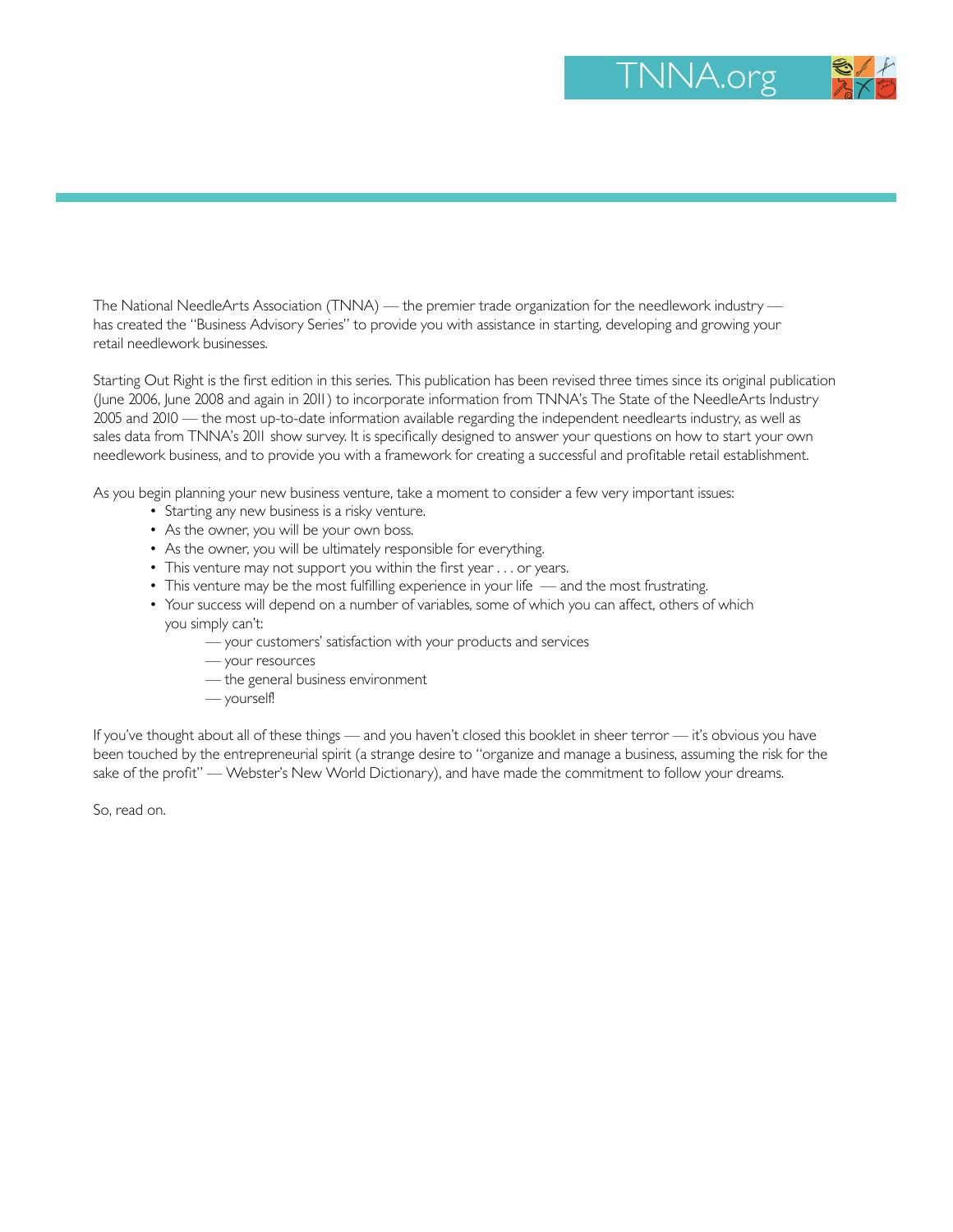

| <b>INTRODUCTION</b>  |  |
|----------------------|--|
|                      |  |
|                      |  |
| <b>YOUR BUSINESS</b> |  |
|                      |  |
|                      |  |
|                      |  |
|                      |  |
|                      |  |
|                      |  |
|                      |  |
|                      |  |
|                      |  |
|                      |  |
|                      |  |
|                      |  |
|                      |  |
|                      |  |
|                      |  |
|                      |  |
|                      |  |

#### YOUR PRODUCTS

| Information on Inventory, Buying Hints, Accessories, Inventory Investment |  |
|---------------------------------------------------------------------------|--|
|                                                                           |  |
|                                                                           |  |
|                                                                           |  |
|                                                                           |  |
|                                                                           |  |

#### RESOURCES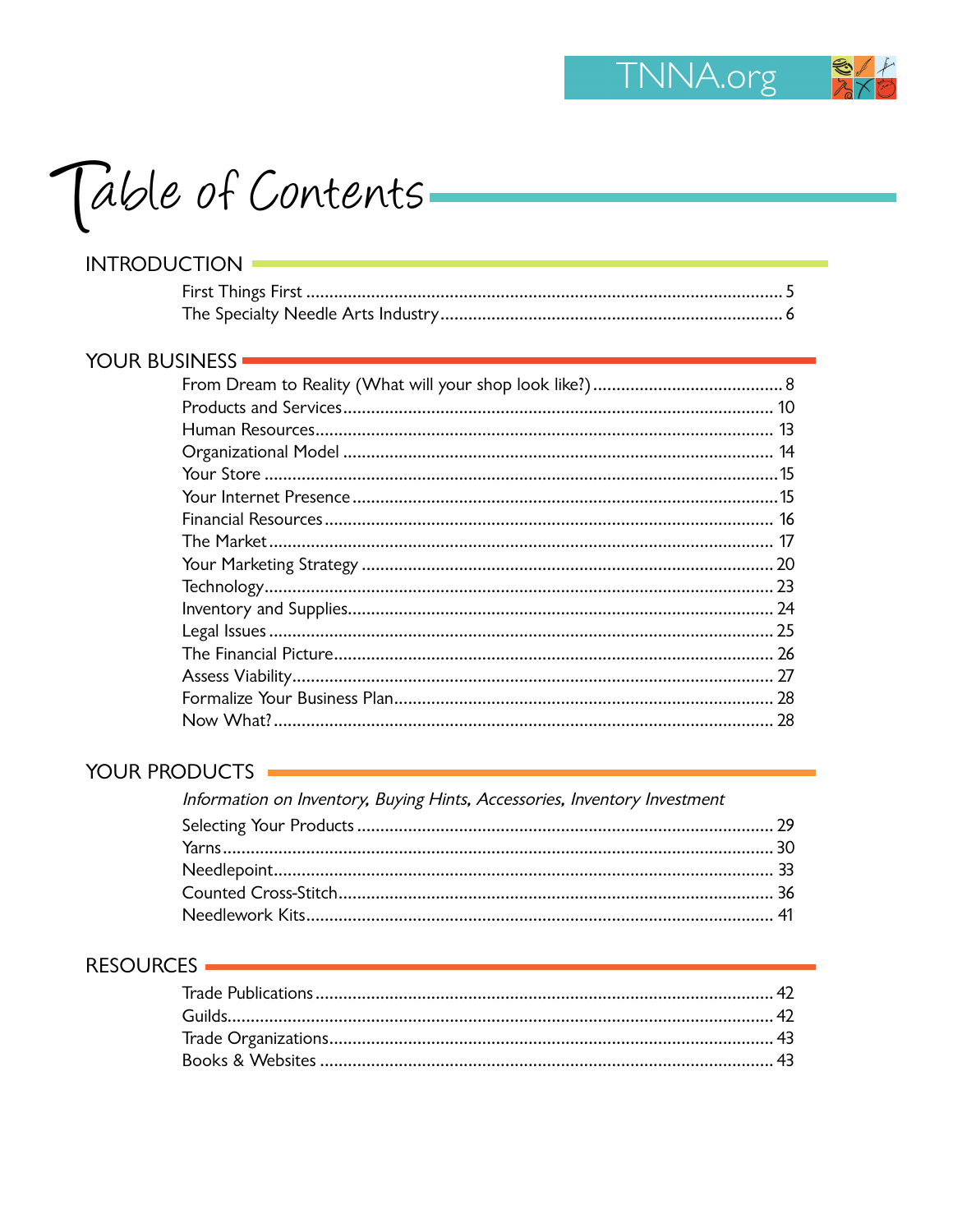# First Things First

 A good place to begin is to first examine your reasons for wanting to open a needlework retail store.

Do you:

- Enjoy working with people?
- Desire to be in a successful business?

Think twice about opening a retail business if:

- Needlework is your hobby.
- You think it will be fun to open a store.

A hobbyist who doesn't also want to be a professional business owner will soon become frustrated running a store because of the personal and financial demands of operating it.

As with all small businesses, the needlearts industry can be quite competitive, making it imperative for shop owners to have a clear understanding of business and marketing practices, in addition to a passion for the needlearts.

To be successful in needlework retailing:

- You must have a solid understanding of how to run a small retail business.
- You must have a comprehensive knowledge about the products and techniques.

You don't personally have to be a technical expert, but you must surround yourself with people who are.

Join organizations serving other businesses in your community and your industry.

- Local guilds
- Chamber of Commerce
- Your industry's trade association (TNNA)

More than 90% of the 2010 survey respondents were TNNA members.

Based on the previous survey, TNNA retail members grossed twice as much as non-members in 2006.

Establish yourself in your community — within your family of customers, as well as among your professional colleagues.

- **Join social clubs, fitness** clubs, organizations bringing communities together.
- Participate in online communities.

Learning just begins when you open the doors to your store.

Even if you've been stitching, knitting or crocheting all your life, and you think you're an expert, continue to pursue education and information.

- Seek qualified mentors.
- Review the literature and available research.
- Meet and consult with manufacturers' representatives, if available.
- Keep up with the latest techniques, products and trends

#### Go to trade shows and participate in the programs and activities available.

- Take advantage of the networking, as well as the shopping opportunities.
- Enroll in as many classes as you can, both business and skill oriented.

#### Visit other shops, and analyze their strengths and weaknesses.

In addition to possessing adequate knowledge of business and the needlearts, the successful business owner must also be a person who has a:

- Clear vision.
- Total commitment to that vision.
- Practical plan.
- Source for adequate capital and support.
- Good business sense.
- Willingness to work hard.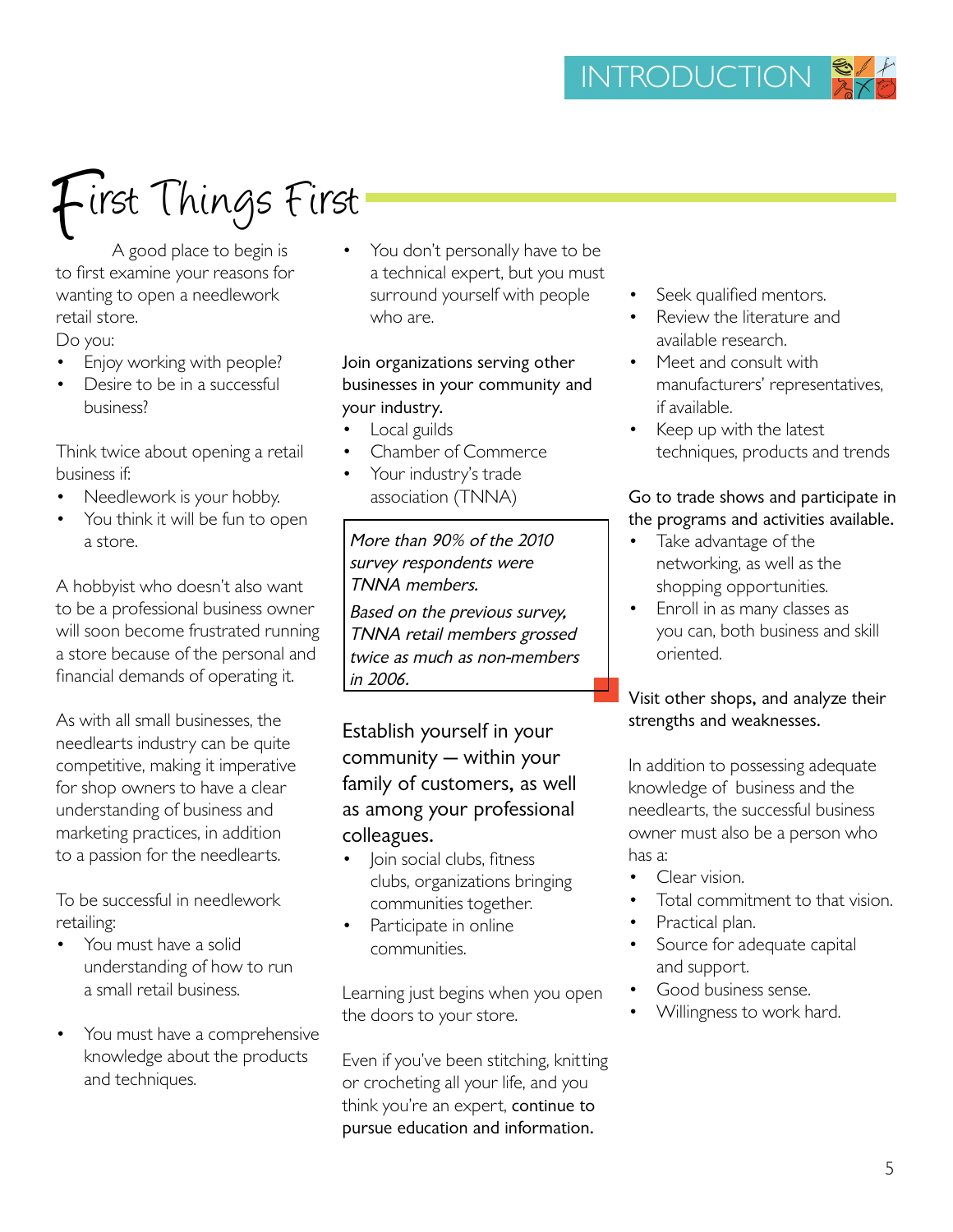# The Specialty NeedleArts Industry

From a broad perspective, there are some general facts you should know about the needlework industry.

"Needlework" is an umbrella term for a variety of skills. The industry, from a technique standpoint, includes:

- Hand knitting and crochet
- All forms of stitchery and canvas work, including: needlepoint cross-stitch embroidery
	- embellishment
	- special techniques
- Weaving
- Spinning
- Lacemaking and other fiber art forms
- All the yarns, fibers, notions, tools and accessories needed to execute the techniques or finish the projects

Within this diverse industry, there is a wide range of roles, each vital to the health of specialty needlearts:

- fiber animal breeders
- textile researchers and educators
- fiber mills
- wholesalers
- distributors
- manufacturers
- manufacturers' reps
- designers
- artists (canvas, etc.)
- teachers
- **retailers**
- publishers
- software developers
- professional consultants

The most recent specialty needlearts survey (2010), estimates the total number of independent needlework retailers nationwide to be between 3,175 and 3,800 as of 2009. This number is not significantly different from the 2005 estimates of 3,600 and 3,900 stores.

Based on additional data included in the survey, we can conclude, within some of the product categories, there has been a turnover of shops. As many new shops sprung up between 2001 and 2008, older shops began to close or sell out.

Size of the U.S. Needlearts Industry, 2009 Data from TNNA's 2010 The State of Specialty **660 NEEDLEARTS** NeedleArts Survey**WHOLESALERS** SALES \$317 MILLION

**3,500 SPECIALTY RETAILERS** (Shops & Online) **SALES \$808 MILLION** 

**1.5 MILLION SPECIALTY NEEDLEARTISTS** SPENT \$1.15 BILLION

Some shops specialize in one specific area of needlework; others carry more than one product and support a variety of needlework forms.

All in all, the industry represents a significant value in total sales.

Between 2001 and 2004, the industry experienced unprecedented expansion, fueled by a number of factors, too numerous to mention here. As a consequence, the industry grew to more than \$1.5 billion nationally by 2007.

Because of this spike, the needlearts industry was positioned to weather both the natural fluctuations in business cycles, as well as the economic challenges of late 2008s and 2009s.

"Ups and downs" are natural in any business. Understanding and anticipating these waves enables you to make realistic projections and take proactive measures to keep afloat through the rough waters.

Starting a business takes careful consideration. Take a look around. See what others have done . . . and haven't done. It just makes sense to learn from others' mistakes and successes.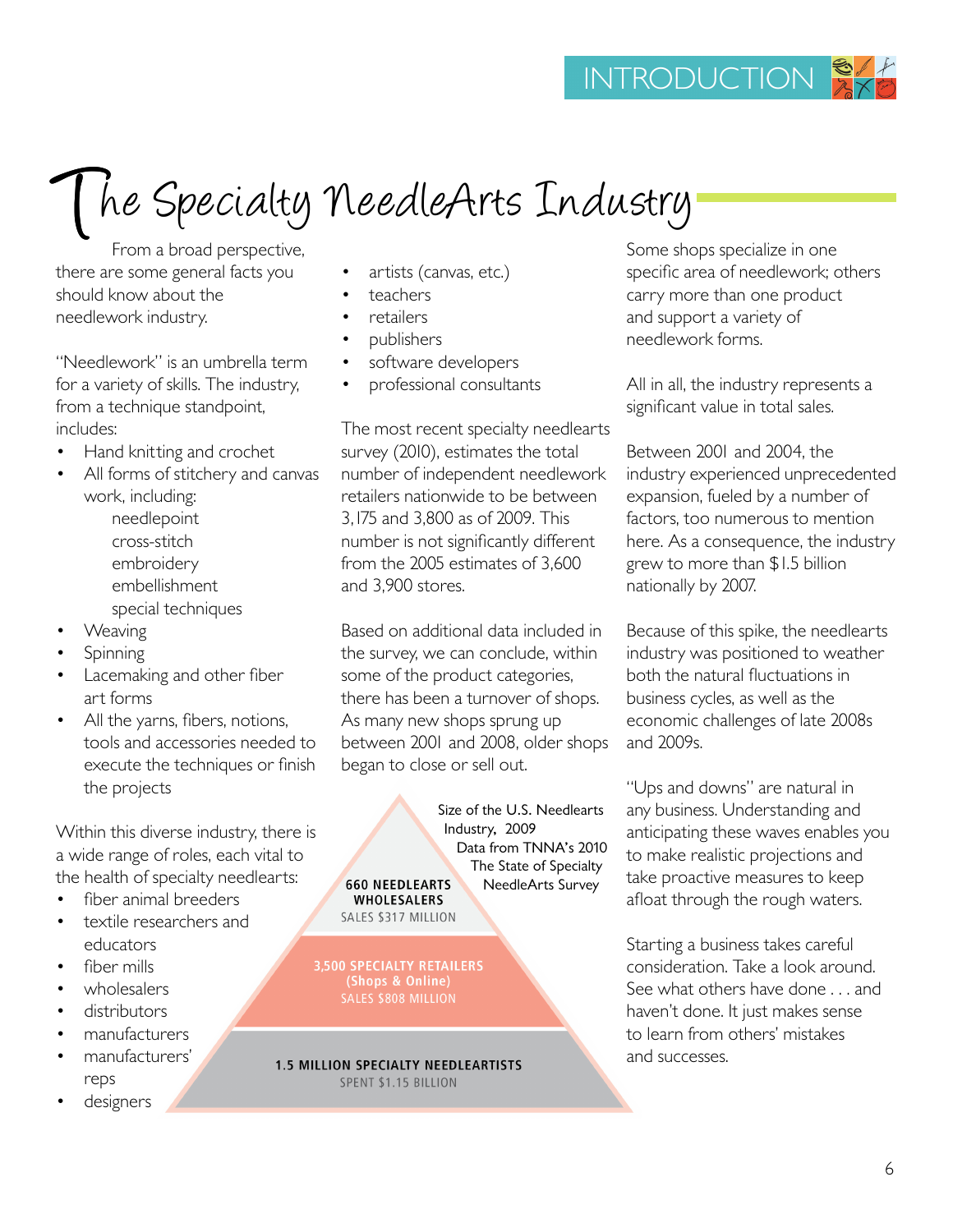

### The Specialty NeedleArts Industry, cont.

Keep in mind, there's no way to completely guard against the pitfalls along the way. In fact, most business owners have suffered through many of these "learning experiences." But most successful entrepreneurs agree, the more you plan (even though the plans may change along the way), the better off you will be.

During 2008-2009, needlearts spending in the U.S. decreased by approximately 18%, as compared to a nearly 40% decrease in the Dow Jones Industrial Average in the same period. As of 2011, industry retailers are reporting between 11% and close

to 19% increase in sales from 2009 to 2010.

Starting Out Right is designed to provide you with an outline that will help you plan your retail needlework business. You may not follow these steps sequentially, but they are all important in your overall design for success.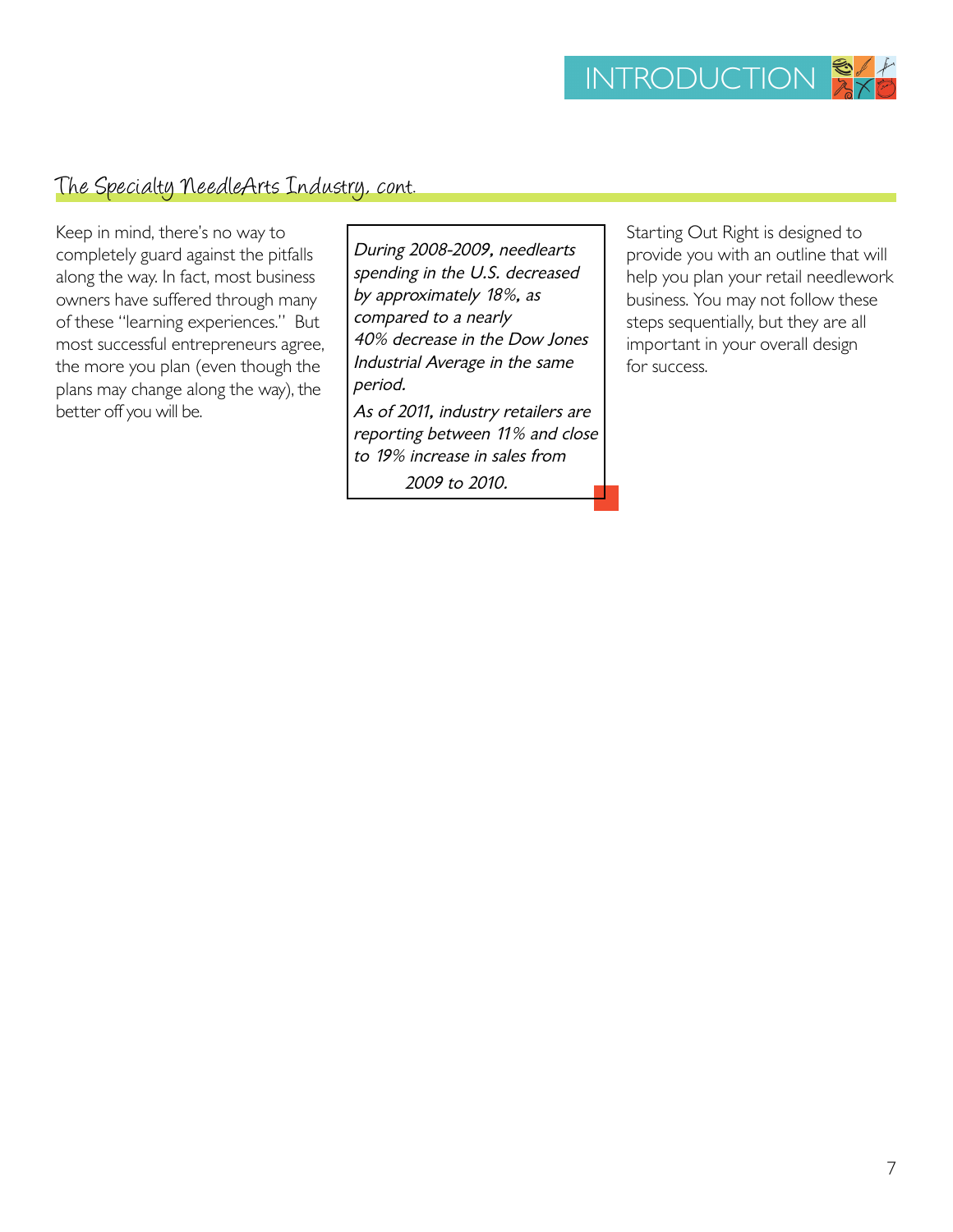# From Dream to Reality

Determine the type of business you want to create. By answering several questions, you will begin to clarify your dream business and turn it into a practical plan.

What will your "shop" look like?

The information age has brought about new opportunities . . . and new questions . . . for retailers.

#### How do you see your business?

- A "brick & mortar" store?
- A mail-order business?
- An Internet-based business?
- A combination of them all?

At this point in time, most "brick & mortar" needlearts shops also maintain a website for online ordering and

One-third of needlearts shops surveyed in 2009 had both a brick & mortar shop and an online store.

sales. To compete in today's market, it's imperative you embrace the Internet and it's role in your business.

This means starting out with an online presence, as well as a shopping cart for online purchases. It also means including a comprehensive Internet and social media program as part of your marketing plan.



Between 2006 and 2009, online sales increased within each of the needlearts segments. Yarn sales increased from 4% to 7%, needlepoint shops from 4% to 8%, and cross-stitch from 10% to 22%.

It's clear, the Internet is becoming a primary means of marketing and selling the fiber arts. It also remains clear that the local needlearts shop continues to provide customers with valuable products and services not available through the World Wide Web.

Formulate your mission

- What are you doing? State your purpose for being in business in three sentences or fewer.
- What do you hope to accomplish? In general but practical terms, identify your real goals and objectives (i.e. potential annual sales volume, income, lifestyle).

Identifying these major issues will help you create your own definition of success.

#### Create your Vision

The image you want your store to project will influence where you locate your retail operation, how you design the interior and what products you stock. This image also is the foundation for developing your brand, and all your marketing materials, including your social media strategy (website, blogs, and other Internet communications such as Twitter, Facebook, etc.)

This image may change and evolve as your store grows, but the initial direction you take will help you to set guidelines and goals in starting your business.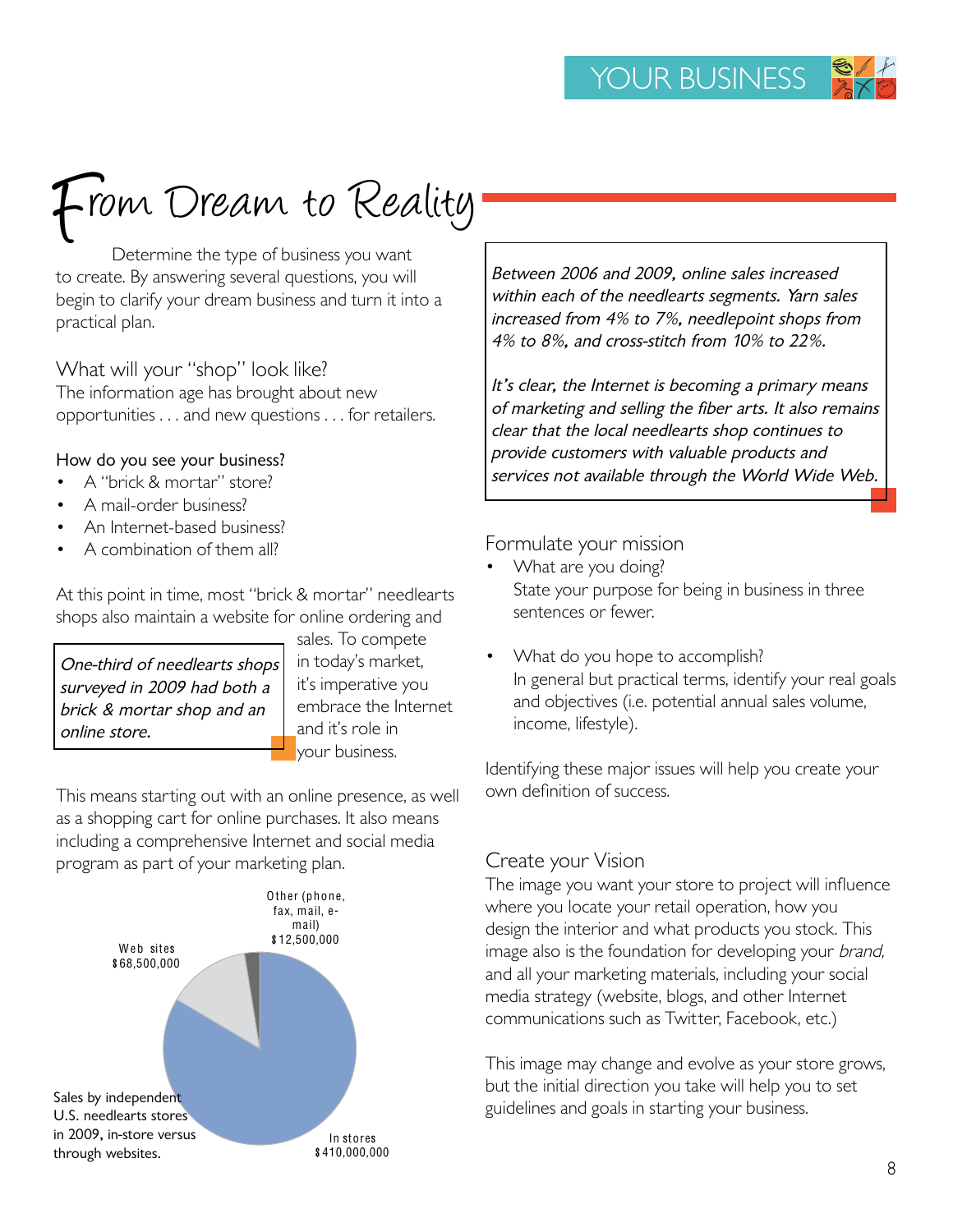### From Dream to Reality, cont.

When someone enters your store or visits your website for the first time, what do you want them to experience?

- A slick, contemporary interior?
- A warm, cozy atmosphere?
- A small boutique?
- A complete one-stop needlework shop or a website?

#### What's in a name?

A rose by any other name . . .? Not necessarily. The name you choose for your business is extremely important.

#### It must be unique.

- You don't want to be confused with other stores.
- You may want to trademark your name to protect yourself from someone else using it.

Consult with a lawyer about trademarks, and don't forget to check on the availability of your chosen name with your Secretary of State before you invest in signage or letterhead!

#### It must be representative.

It should reflect what you are selling, as well as the overall vision of your store.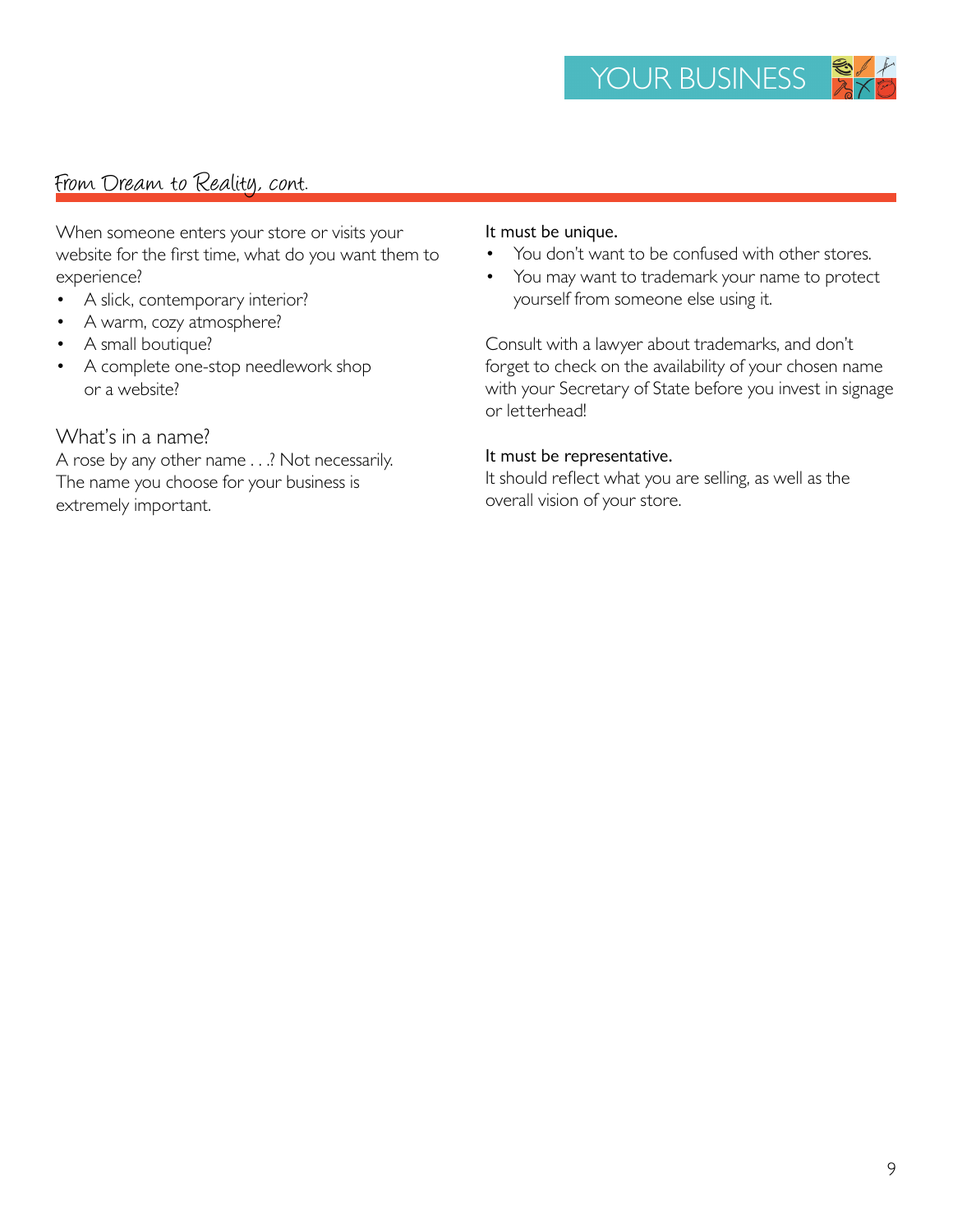# *Products and Services*

Now that you have an overall vision for your business, it's time to get more specific in terms of the types of products and services you will offer.

#### The Product Mix

To be or not to be . . .?

- A full-service needlework store?
- A store specializing in a particular product?

Yarn shop sales have been trending away from needlepoint and cross-stitch, with knitting and crochet comprising more than 90% of gross sales.

More needlepoint shops are carrying cross-stitch, but 91% of sales are still from needlepoint, not unlike 2004.

Cross-stitch stores have added more hand embroidery, needlepoint and framing. As a consequence, they are reporting more sales from those products than in previous years.

#### The Hazards of Specialization

In the past, it was unusual for stores to succeed with only a narrow line of needlework products.

To be in the needlework business today, there are no hard and fast rules, other than to know your customers, and focus your shop, your products and services on their needs.

Over the years, the most successful retailers in our industry have always been those that had a specialty, but have also diversified into areas related to their primary product line.

Diversification helps you to spot sales trends, and adapt rapidly in response to your customers' whims. For example, say you are a retailer that specialized in cross-stitch, but you also stock a small line of

needlepoint kits. If you find that your needlepoint kits are starting to sell out, it probably would be smart to slowly increase your line of needlepoint to capitalize on this sales trend.

#### The Hazards of NOT Specializing

Operating a needlearts shop is a full-time endeavor. Unless you are an expert in multiple needlearts disciplines — or can hire people who are — it might be best to focus on those in which you are most passionate, knowledgeable and proficient.

In addition, a wider range of "specialties" requires additional inventory.

This doesn't mean ignoring consumer interests and market trends. Based on TNNA's 2010 survey, many knitters said they wanted to try spinning,

In 2009, 21% of yarn shops carried weaving, spinning and accessories — and most of them reported growth in sales in these areas.

felting or weaving. Dyeing, sewing and jewelry making were also of interest to needlearts enthusiasts.

It can be difficult to provide expertise in multiple techniques, but introducing other fiber arts and crafts, on a limited scale, and in conjunction with your primary product focus, can inspire your customers and bring new customers into your store.

> Product inventory information and recommendations for specific categories of needlework businesses are included in the Products section, which starts on page 29.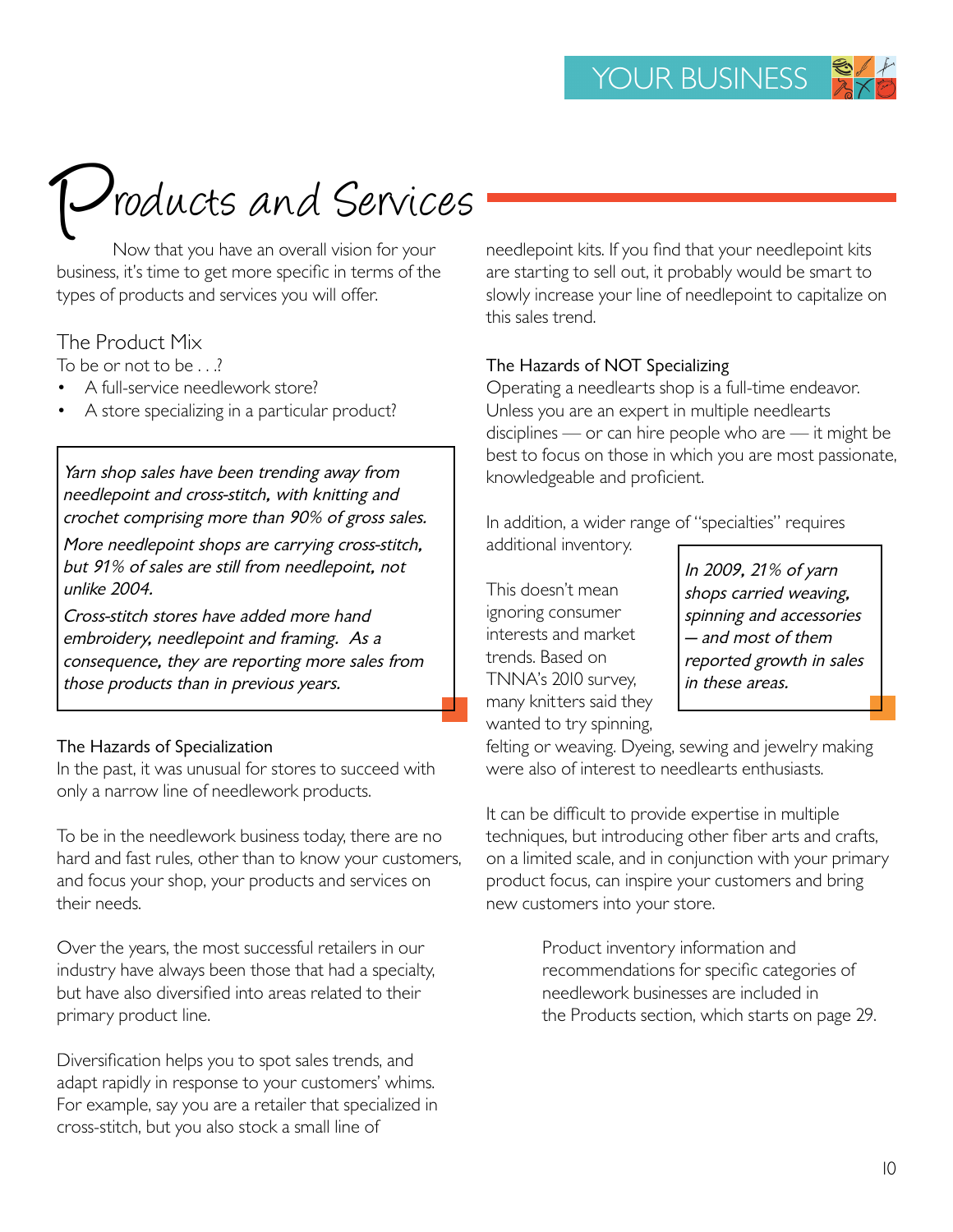# Products and Services, cont.

#### Needlework kits

Kits are an integral part of the product mix of a successful needlework store. They fulfill several important consumer needs.

Kits appeal to:

- Gift-givers.
- Tourists.
- Needleworkers who don't want to take the time (or don't have the time) to pull the components of a project together.
- Individuals intrigued with a new craft who want to experiment.
- Individuals just starting out who want to begin with something easy.

Kits are also used extensively as projects for in-store classes, and smart retailers use kits as a tool to spot trends. Carrying a small range of kits in each of the basic product areas enables you to see sales changes. These changes alert you to expand your product coverage in a particular category.

> Additional recommendations regarding kits, inventory, merchandising and buying practices are included in the Products section, which starts on page 29.

#### The services

The services you provide your customers are, in many ways, even more important than the product you sell.

What are you really selling?

- Your own knowledge and information?
- Skills and talents?
- Help and support?
- Attention to your customer?
- Love?
- Community?
- A good ear and a strong shoulder?
- Fashion?
- Just plain fun?

All of these services will set you apart from the rest, and ultimately have a profound effect on your day-to-day sales, and your future success.

In every TNNA survey conducted within the past 10 years, Yarn, Needlepoint and Cross-stitch stores all rank classes and/or trunk shows as the best means of encouraging their customers and their communities to engage in more needlearts projects.

#### Classes: More than a service

Industry retailers and manufacturers alike stress the need for classes.

Classes are vital in that they:

- Help to sell merchandise.
- Are an important vehicle for introducing new products as well as new skills.
- Establish you as an authority in a particular technique.
- Create a needed social atmosphere for personal relationship building and information exchange.

Classes also account for as much as 4% of sales.

Consumers in each of the product segments spent an average of \$350 per year on classes and workshops.

Most importantly, they keep customers coming into your store.

As an example: Knitting may be challenging for a novice to grasp. Classes are the ideal setting for the novice who needs lots of reassuring and hand-holding, and for whom completion of a first project is critical to his or her continuing to knit.

Hint: Always show the class project and a variety of finished accessories to surround your students with as many exciting "next project" ideas as possible.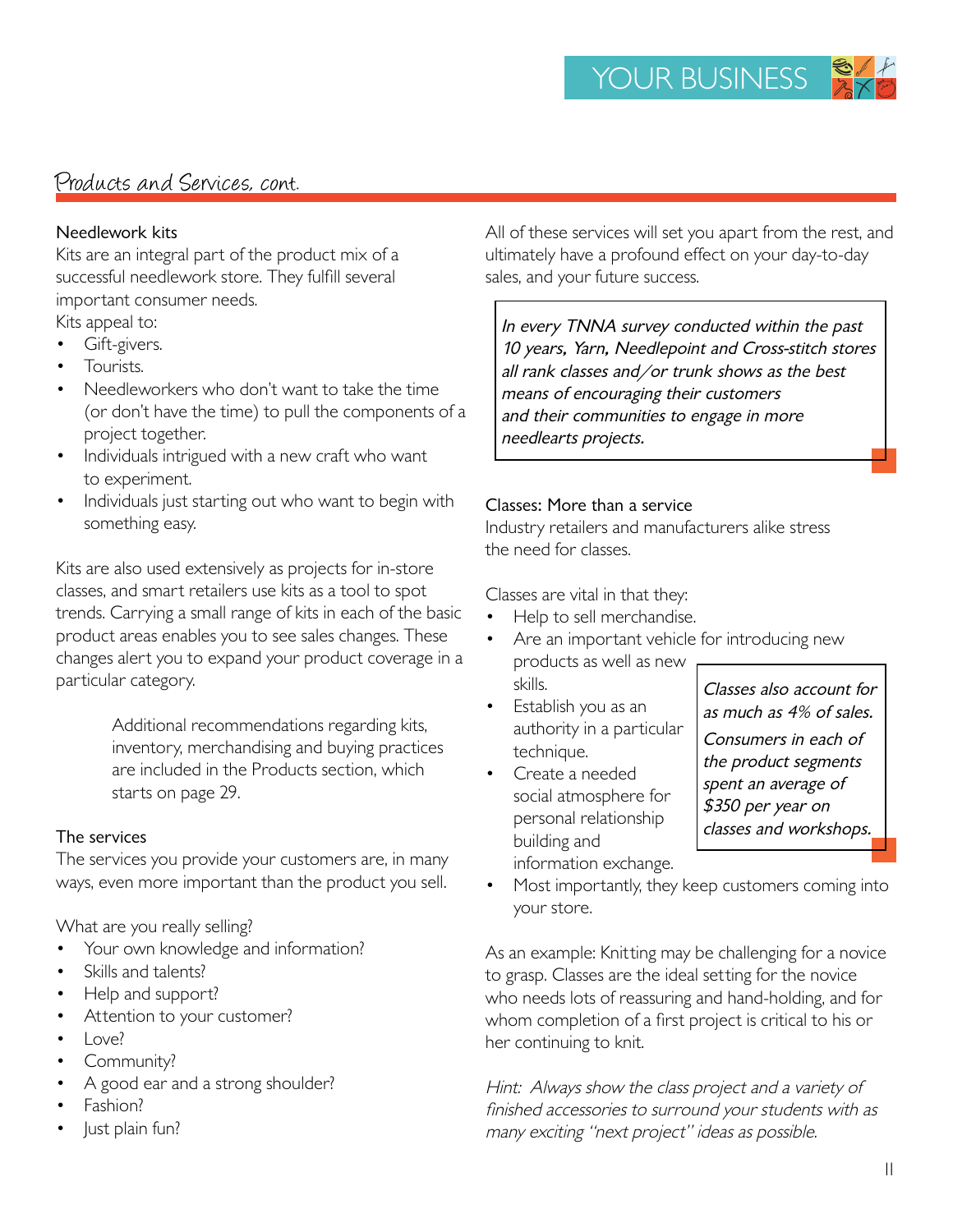### Products and Services, cont.

#### Finishing and custom services

If you are just starting out in needlework, you may not have the time or staff to take on finishing or custom services, but you can be sure customers will ask for these services.

Both services provide additional profit centers for your store so it is important for you to consider adding them as soon as possible.

If it is impossible for you to provide these services, be prepared to refer your customers to a reliable source in your community.

There are several TNNA member companies that sell finishing materials and services in specific needlework categories. These companies can provide you with cost estimates and recommendations for developing finishing services for your store. They are all listed in the Member Directory of TNNA.org.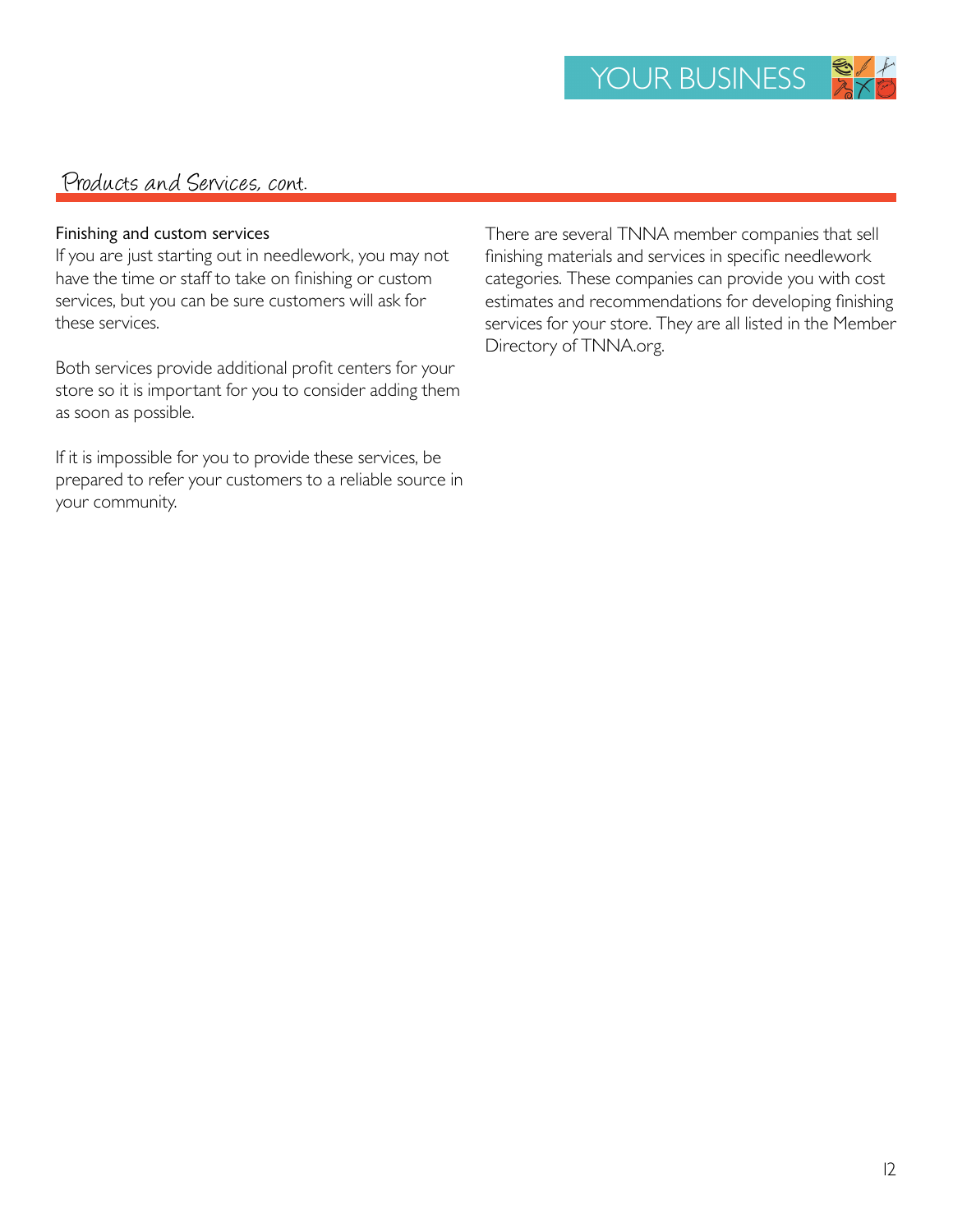

develop and operate your business are just as important as your financial resources.

Who's on your team?

#### Yourself

As the business owner, you are the boss, the leader, the director. You are where the buck stops.

It helps to know yourself.

Retail owners identified the following characteristics as being vital to the successes of their businesses: being a people person, loving needlework, personal knowledge and good organizational skills.

Identify your personal strengths and weaknesses so you can identify the resources you will need to help you run your business efficiently and successfully.

What are your:

- Talents?
- Experiences?
- Skills?
- Interests?
- Family attitudes and support?
- Hang-ups?
- Deficiencies?
- Expectations?
- Needs?

You can't do it alone: your support team

Customers cite knowledgeable and helpful sales staff, personal service and friendliness among the top reasons for shopping at an independent store.

If you plan to be open five to six days a week, you will soon burn out if you don't have an excellent support team.

In addition, this is the time to identify and contact professional consultants to assist you in putting together your plans.

Determine additional resources required and costs (estimate wages and benefits).

Your team may consist of:

- Business assistants
	- Employees
		- Contractors
		- Volunteers
- Professional consultants
	- Accountant
	- Business/Technology
	- Marketing
	- Legal Counsel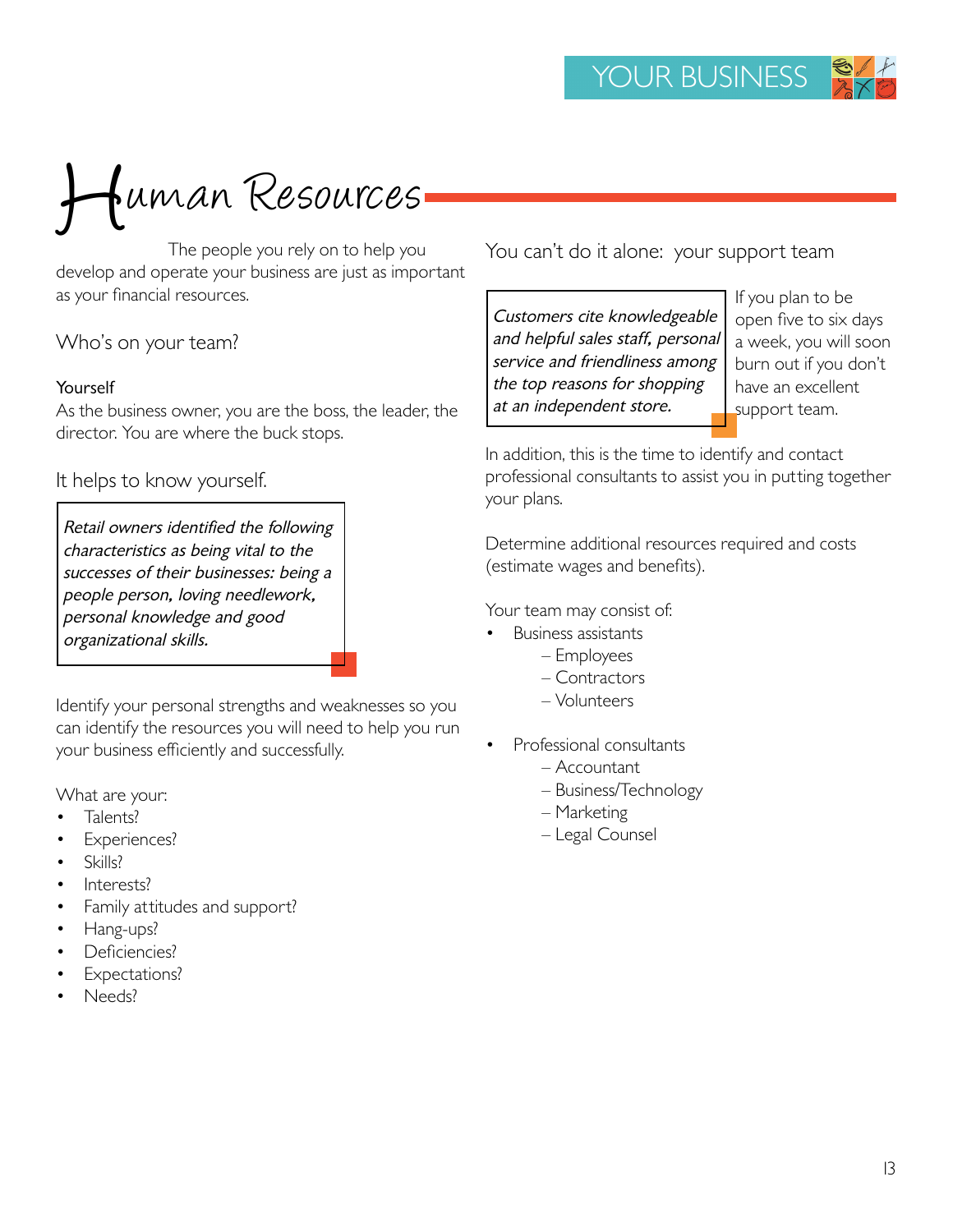# Irganizational Model

Now that you know who's on your team, there are two organizational questions to answer.

# Who's going to do what and

Who answers to Whom?

It's important to clearly define everyone's roles and responsibilities, and how they fit into the greater scheme of things. This covers a wide range of human resource issues:

- Hiring/firing processes
- Job descriptions
- Work schedules
- Wages
- Training opportunities
- Employee benefits

Based on previous TNNA surveys, most needlearts shops report employing at least one other person, other than the owner. Most also utilize two or three part-time, paid employees.

Unlike most other industries, however, many shops also report having full and/or parttime unpaid staff.

How do you make sure your business works effectively and efficiently?

Quality control systems help to make the work flow more smoothly — which, in the long run, empowers employees and enhances customer satisfaction.

Internal communication is vital to ensuring that everyone is on the same page. This can be as simple as a telephone answer pad, internal memos to employees, or weekly staff meetings.

Customer service includes everything from immediate personal assistance to feedback —no need to tell you how important this is.

> A suggestion box (don't forget the paper and pencil) is always a good idea. But don't forget to just ask your customers their opinions, as well!

Your website, blog, Facebook page and Twitter communications also serve as ideal avenues from which to get feedback and involvement from your customers, as well as to draw more people into your business community.

Accounting and Inventory management processes are vital to keeping track of inventory and supplies, whether you intend to "do it by hand" or use your computer.

With the software and banking services available today, maintaining records online or on your own computer is easily accomplished.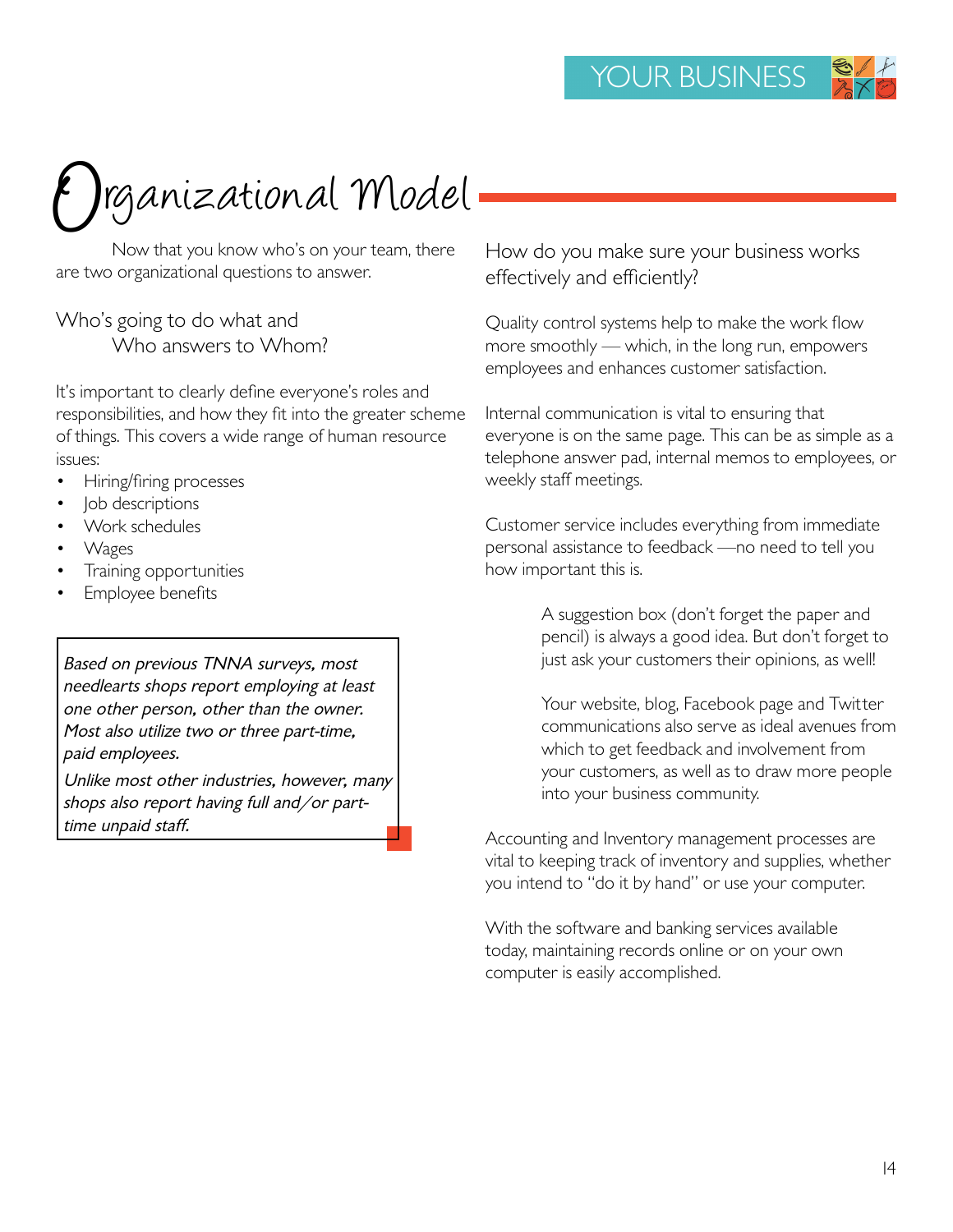# $U$  our Store

Location, location, location

It's not just an old phrase. Your choice of location will have a major impact on your business, influencing everything from the sign above your door, to the products you carry, to the prices you set. These issues will also affect your decision on whether to lease or buy a retail space.

Be sure to look into all the issues before determining your site:

- Zoning
- Local building codes and permits
- Use
- Sign permits
- Historic preservation
- Prevailing wage
- Surrounding community
- Environmental concerns

# $U$  our Internet Presence

 Today's technology provides us with myriad methods to communicate, engage and sell to our audiences.

The Internet has become, in fact, an absolute requirement for success. On the basic level, the Internet can facilitate inventory management and banking.

As part of your marketing and sales efforts, however, the Internet is your persona, your brand — expanding your reach, and enabling you to create connections with other companies and consumers from all over the world.

But, even as it offers more tools, it also adds to the number of activities and amount of time involved in implementing a comprehensive marketing program.

A website alone is only the beginning. Social media, including blogs, forums, YouTube, Twitter, Facebook and other community sites, have all emerged as important facets in developing a compelling online presence.

In order to best utilize the immense power of the Internet, it's important to take the time to understand what it's all about.

- Costs per square foot
- Parking
- Type of building
- Potential for growth

Size — with room for classes

In addition to the space you need for inventory, you should not forget that

you need space for teaching and gathering. (Remember the importance of classes?)

The median area of sales floor for all types of needlearts shops was approximately 1,000 sq. ft. This does not include areas

for classes only.

The ideal set-up is to have a classroom area walled off or screened

off from the regular selling floor. If this is not possible, at least include space for a table. Customers need a place where they can try their hand at a technique and feel comfortable in your store.

> Simply creating a presence on these different sites doesn't ensure people will find you, become engaged in your community, or follow through with a purchase.

> Take classes at trade shows. Also, consider working with a professional consultant who can help create your online brand, as well as tie it into all your social media activities.

Because technology changes so quickly, a professional can also keep you up to date, without your having to spend time in research . . . and not in serving your customers.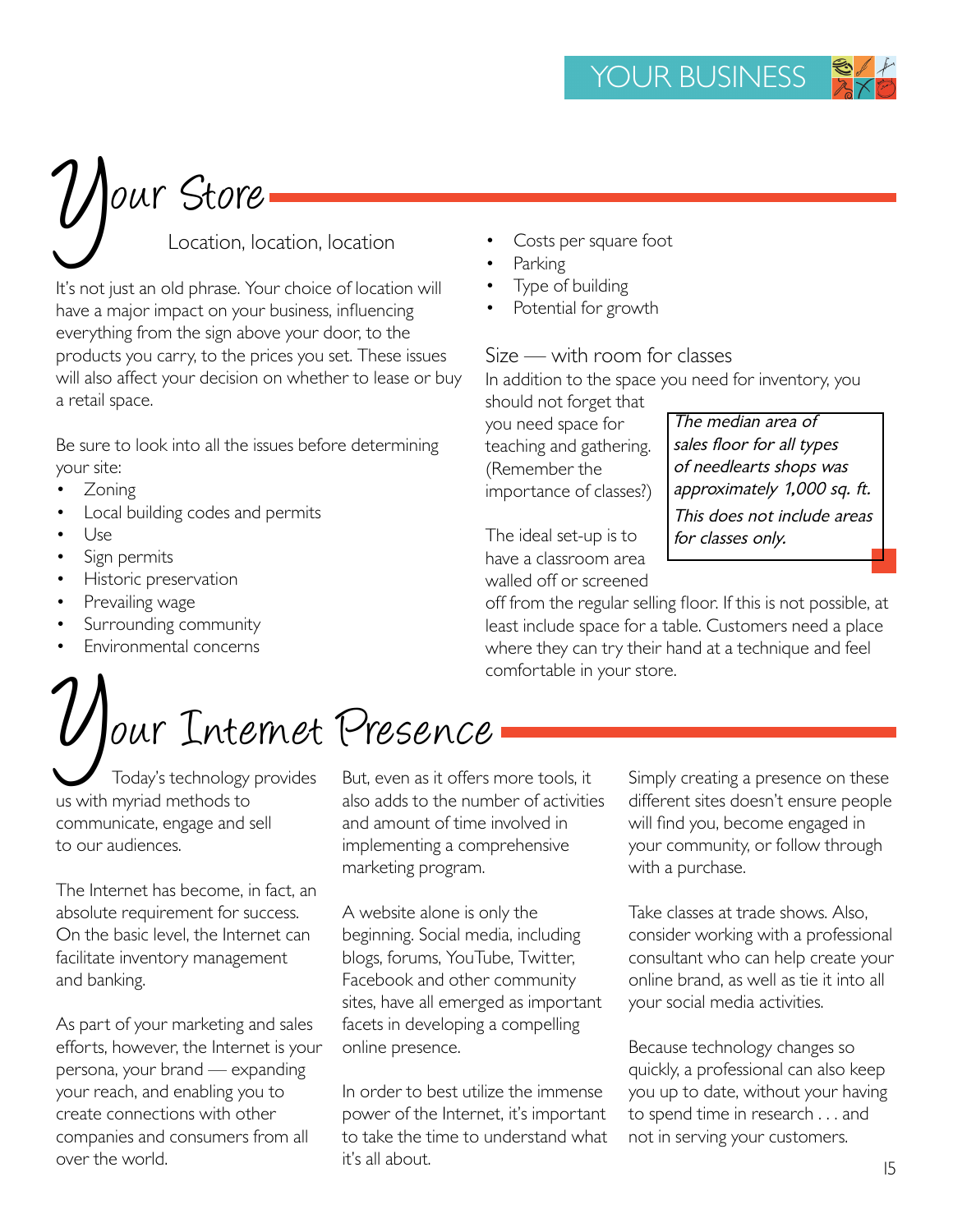# Financial Resources

The most common reason for retail failure is under-capitalization.

In previous TNNA surveys, shop owners reported funding growth through business profits and personal assets. Bank loans and credit cards accounted for just over 25% of funding.

Before you open your store, you need the funds to not only buy inventory, but also to cover your fixed costs and living expenses.

> What and how much inventory to buy will be discussed the Products section, which starts on page 29.

Between 46% and 52% of needlearts retailers were profitable in 2009, a significant decrease from the previous years. Considering the economic climate, this decrease is not surprising.

Based on a survey of TNNA member stores in February of 2011, from 2009 to 2010, all needlearts segments reported an increase in retail sales.

The future continues to look promising.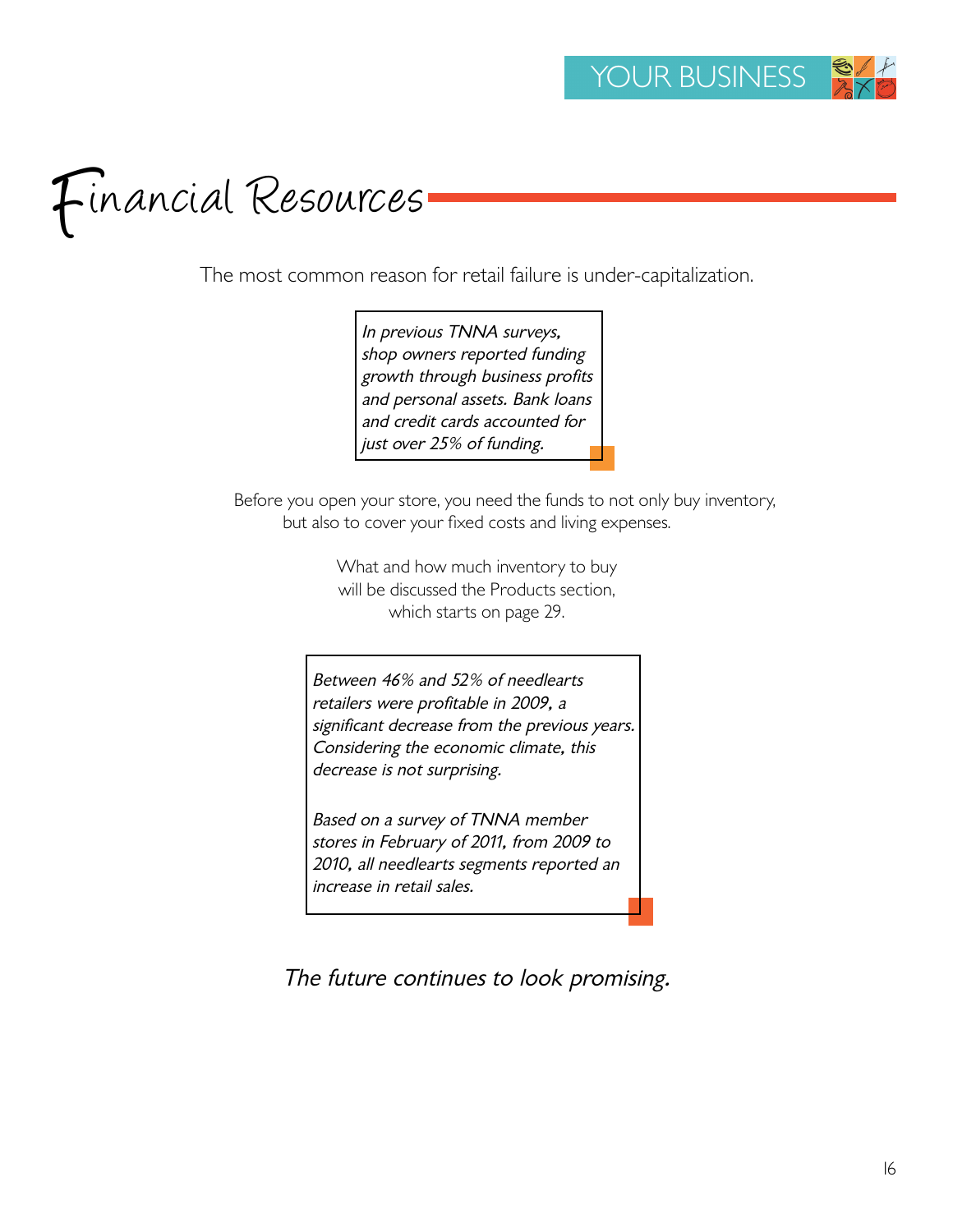# The Market

Research existing markets Understanding the marketplace enables you to determine the best approach to reaching your potential customers.

#### Identify your local competition

Take a moment to look in the phone book or on the Internet. See how many other similar retailers are in your area. Take the time to visit their stores.

- Are they offering the same products and services you plan to offer?
- How do they communicate their products and services?
- Can you see opportunities to collaborate?

Understand your industry's business environment. You may know your industry's products, but you also need to know your industry's business.

#### Sales cycles

Sales figures within the industry indicate there are definite product cycles, i.e., certain techniques are more popular to the customer than others at certain times.

Although there aren't definitive data supporting the theory that when one needlearts form is on the rise, the others are in decline, this trend nevertheless seems to occur.

This is just another reason to offer a sampling of other types of fiber arts in your shop, along with your primary product line.

The length of a product cycle will vary, and the astute retailer uses his or her store sales as well as industry sources as a barometer.

#### Why are there cycles?

- Consumer interest in particular products is frequently related to either the fad or fashion trend. When the fad fades or the fashion changes, they are off to try something new.
- Different types of projects may also be popular at different times.
- Consumer surveys have shown that people who do needlework usually do more than one type. When they tire of one, they switch to another. However, it also appears, they often return to their "first love."

In 2009, knitters and crocheters favored scarves and hats. These projects have given way to an interest in socks, sweaters, gloves for knitters, and other items for crocheters (toys, baby items, dish cloths, etc.).

Needlepointers and cross-stitchers most often made holiday ornaments and wall art in 2009, with more making ornaments and stockings than in the previous five years. These segments continue to enjoy these types of projects, as well as bookmarks and baby items.

#### Cycles in total sales

- Generally, the biggest selling seasons are the fall and winter.
- Exceptions are retail operations in resort areas that thrive in the hotter summer months.
- Sales tend to slow down in March and April, as the weather starts to improve and people head outdoors.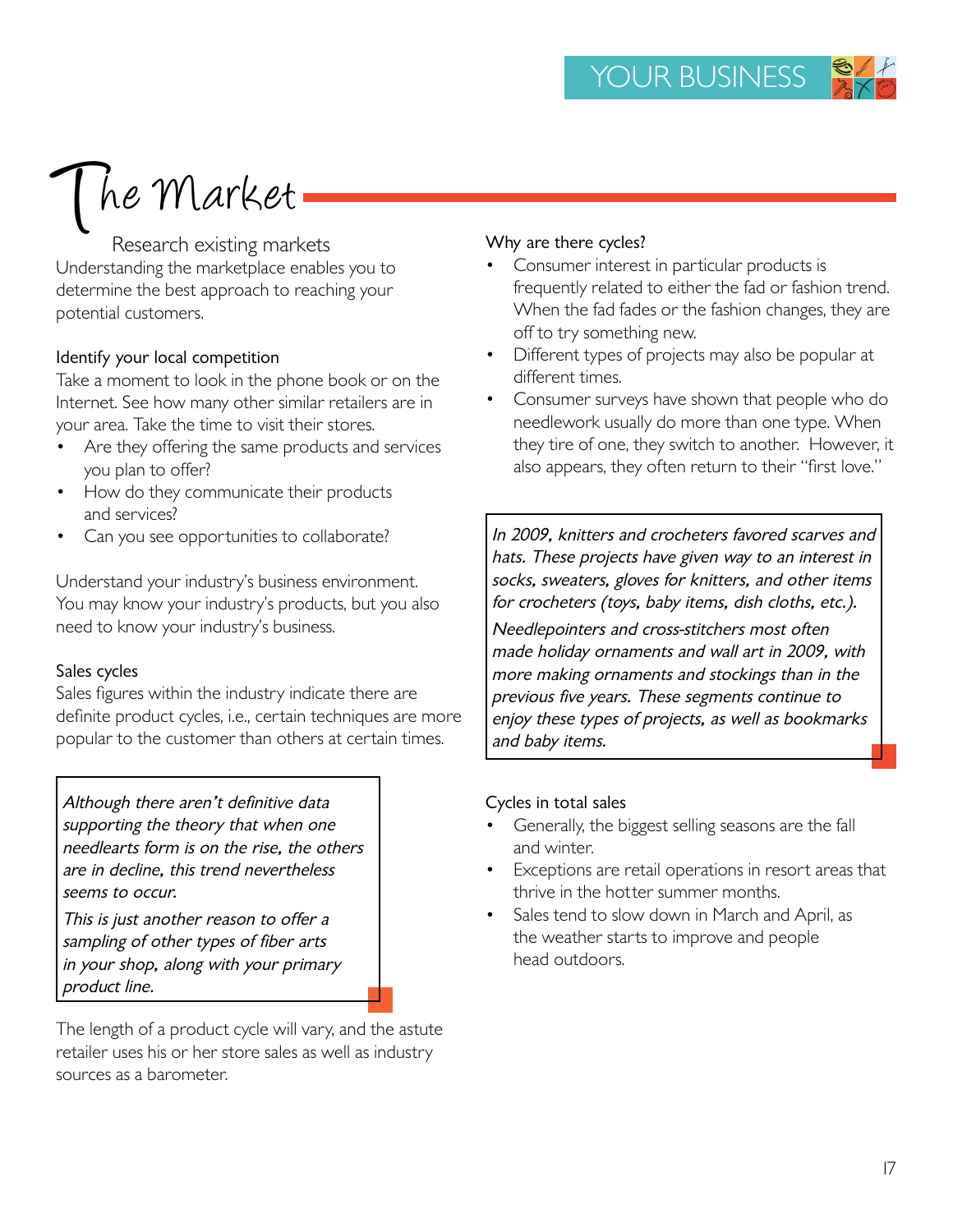# The Market, cont.

#### **Trends**

In the following pages, there are numerous hints on what and how to buy — but when buying, never forget you are also selling home decorating and fashion products.

Many people just starting out in needlework retailing think they are just selling "a hobby," and forget about the end uses of the products.

You are really selling "an enjoyable leisure-time activity"

- Previous surveys have shown needleartists give away about half of what they create.
- that will result in: Products for someone's home • A gift • A garment

You must be aware of popular decorating colors and design themes or important trends. The needlework customer, like any other consumer, is often fashion conscious and demanding.

#### Understand your customer

We can't repeat it enough: The more you know your customers, the better your opportunities for success.

To get a better picture of your customer:

- There is a wealth of information available in the complete survey "The State of the Specialty NeedleArts 2010" published by TNNA. Portions of the report may be purchased individually, or you can choose to purchase the entire document. The publication is free to TNNA members.
- Survey people in the general area of your store to determine their specific needlework preferences, as well as any other interests, hobbies or associations.
- Contact women's groups, senior citizen centers, schools, Y's, etc., about your survey.

#### Demographics:

There are more knitters in the younger age brackets than in the past five years.

- Crocheters are slightly older than three years ago, with more between  $60 - 69$  than before.
- Needlepointers over 60 increased to more than 53%, with fewer in the age ranges of 40 — 59.
- Cross-stitchers also showed an increase in those over 60, and a decrease in the percentage of under-40 stitchers.

#### General Distribution:

The Midwest showed the highest concentration of all needleartists.

Household Income:

Note: Median U.S. household income in 2009 was \$49,777.

#### Approximate median income in 2009

| Knitters        | \$74,000  |
|-----------------|-----------|
| Crocheters      | \$60,000  |
| Needlepointers  | \$100,000 |
| Cross-stitchers | \$73,000  |
|                 |           |

#### Crafts Participation:

Needleartists also enjoyed jewelry making, sewing and beading, with spinning, dyeing, quilting and home accent projects also mentioned frequently.

Each of the needlearts segments showed individual preferences, but overall, fewer of them engaged in machine embroidery, scrapbooking, weaving or rug hooking.

More information can be found in "The State of Specialty NeedleArts 2010."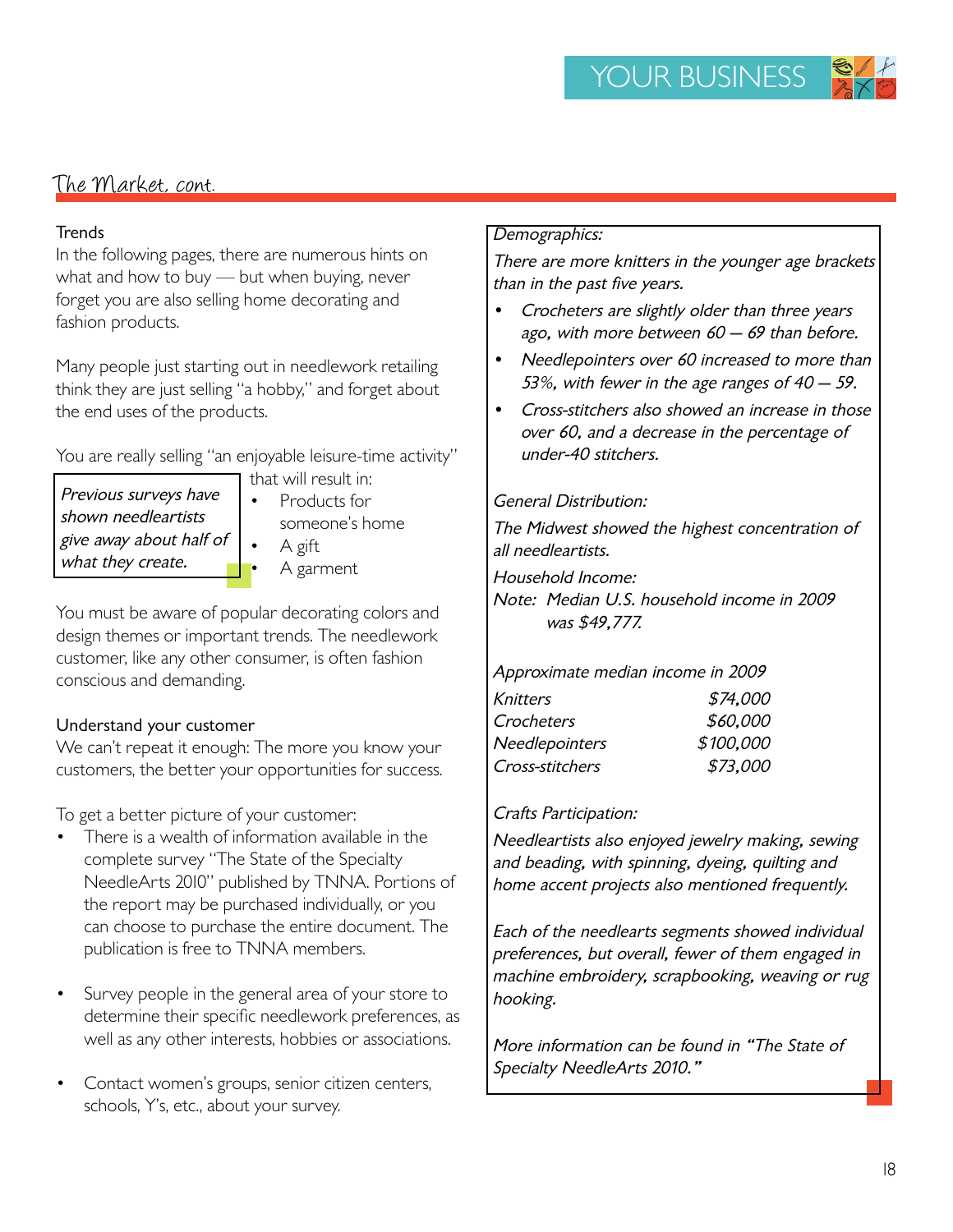# The Market, cont.

#### Identify marketing opportunities

Opportunities come in many forms.

#### Collaborations

Pooling resources and sharing responsibilities and knowledge can spread your marketing dollars, reach new audiences and enhance your overall marketing efforts.

- Identify other local businesses with "compatible" products and services.
- Identify other businesses who are marketing to the same customer.

#### **Challenges**

At times, what appears to be a potential problem can become a source of strength.

- Use the slow times to focus on reviewing your employee issues and your business policies (of course, you first need to understand the sales cycles so you can anticipate the slow times).
- Pay attention to your competitors and what they're doing, so you can learn from their successes and mistakes.

The "rule of thumb" for business marketing expenses has traditionally been 4% to 6% of gross sales. Based on average sales in each of the needlearts disciplines, this would equate to the following:

| $$7,000 - 10,600$  |
|--------------------|
| $$7,700 - $11,500$ |
| $$6,300 - $9,400$  |
|                    |

Previous TNNA surveys indicated all needlearts shops spent far less on marketing than these figures suggest. Regardless, these estimates are not really out of line when one includes all the marketing activities as outlined in this plan.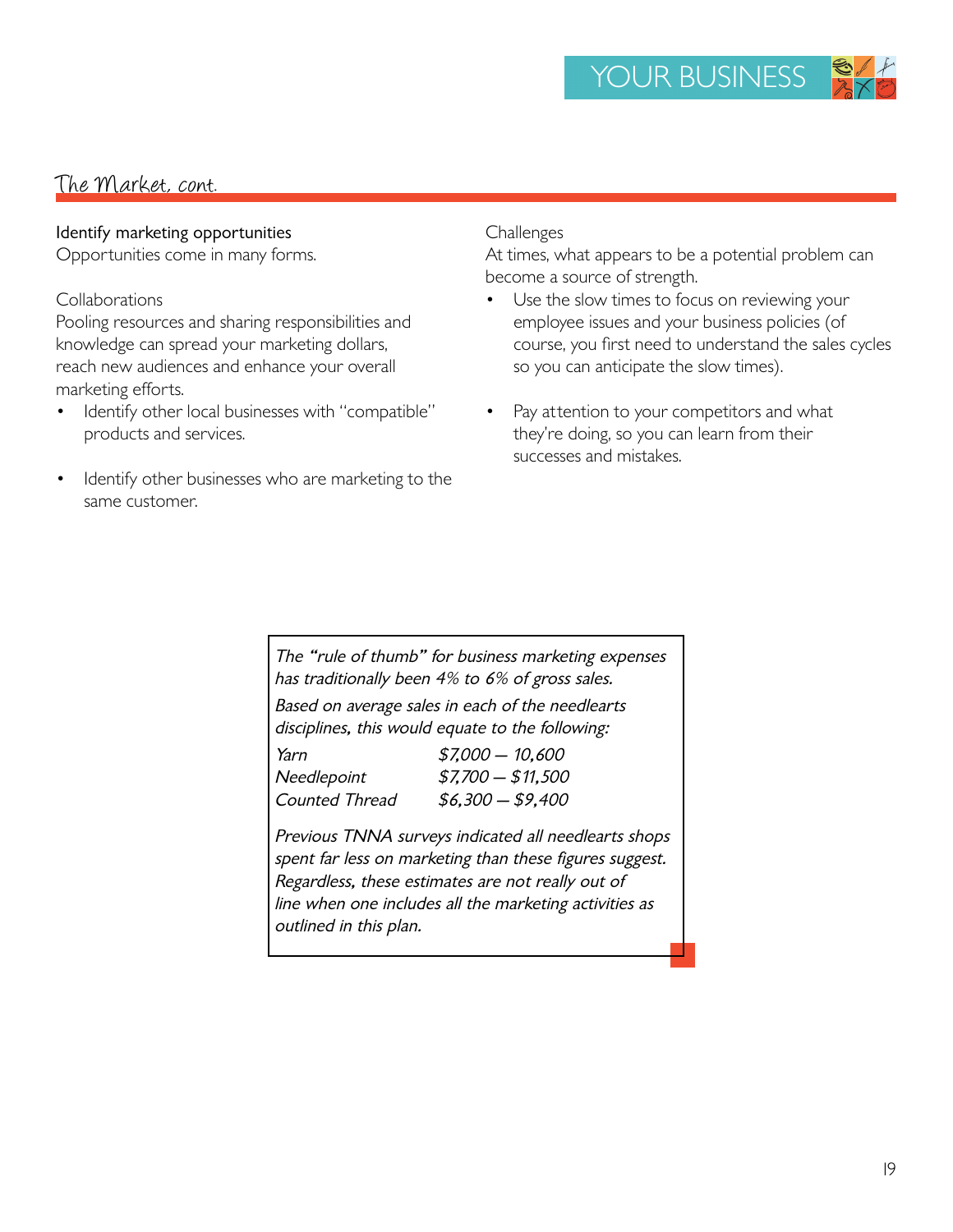

# $y'$ our Marketing Strategy

A marketing strategy can simply be defined as "your approach to your potential customer." It takes into account all the information you've gathered up until now . . . your vision for your business, industry trends and cycles, your customers, your products and services, your challenges and opportunities. Now is the time to determine how best to attract your customers.

#### Identify your unique selling point

- How are you different from your immediate competitors?
- How will these "differences" benefit your customers?

Identify products and/or services you offer that your competitors don't. These add-on values can be of great benefit to your customers. For example, if you provide basic classes on Sunday evenings and others in your area don't, you enable people who work during the week to acquire basic skills at their own convenience. This is something you can promote to your potential customers.

Identifying these benefits will help you determine a general theme for your marketing program, which personalizes your message for your potential customer.

### Identify practical goals

- How many customers do you think you will attract within the first six months?
- The first year?
- How much product will they demand?
- What do you expect to gross in sales within the first year?

It's important to estimate the amount of product you anticipate selling, but remember to estimate realistically. In fact, estimate low.

|                   | Average gross sales/shop 2010       |
|-------------------|-------------------------------------|
| Yarn              | \$198,000 (up over 11% from 2009)   |
| Needlepoint       | \$218,000 (up over 17% from 2009)   |
| Counted<br>Thread | \$140,000 (up nearly 19% from 2009) |

### Establish pricing

Standard markup is to double the wholesale price (often called keystone), but markup may vary between product lines. So again, this is only an average. An increasing number of retailers are taking higher markups to cover rising fixed costs and freight. In some instances, for competitive reasons, you may not be able to take a higher markup on certain products. In those cases, look for other products or services you can use to compensate.

| Markup:                 |                                                                                                 |
|-------------------------|-------------------------------------------------------------------------------------------------|
| Yarn and Counted Thread | 92% of shops<br>keystoned their<br>products (2x cost) or<br>more, with approx.<br>25% at 2.25x. |
| Needlepoint             | 94% keystoned,<br>with nearly half<br>at 2.25x.                                                 |

### Determine marketing plan

Your marketing program should be both comprehensive and practical. A complete plan encompasses everything you do to attract and retain customers.

Some of these activities may take place on your actual premises, such as merchandising and in-store promotions. A customer's direct experience in your store builds loyalty, and helps fuel a strong customer referral network.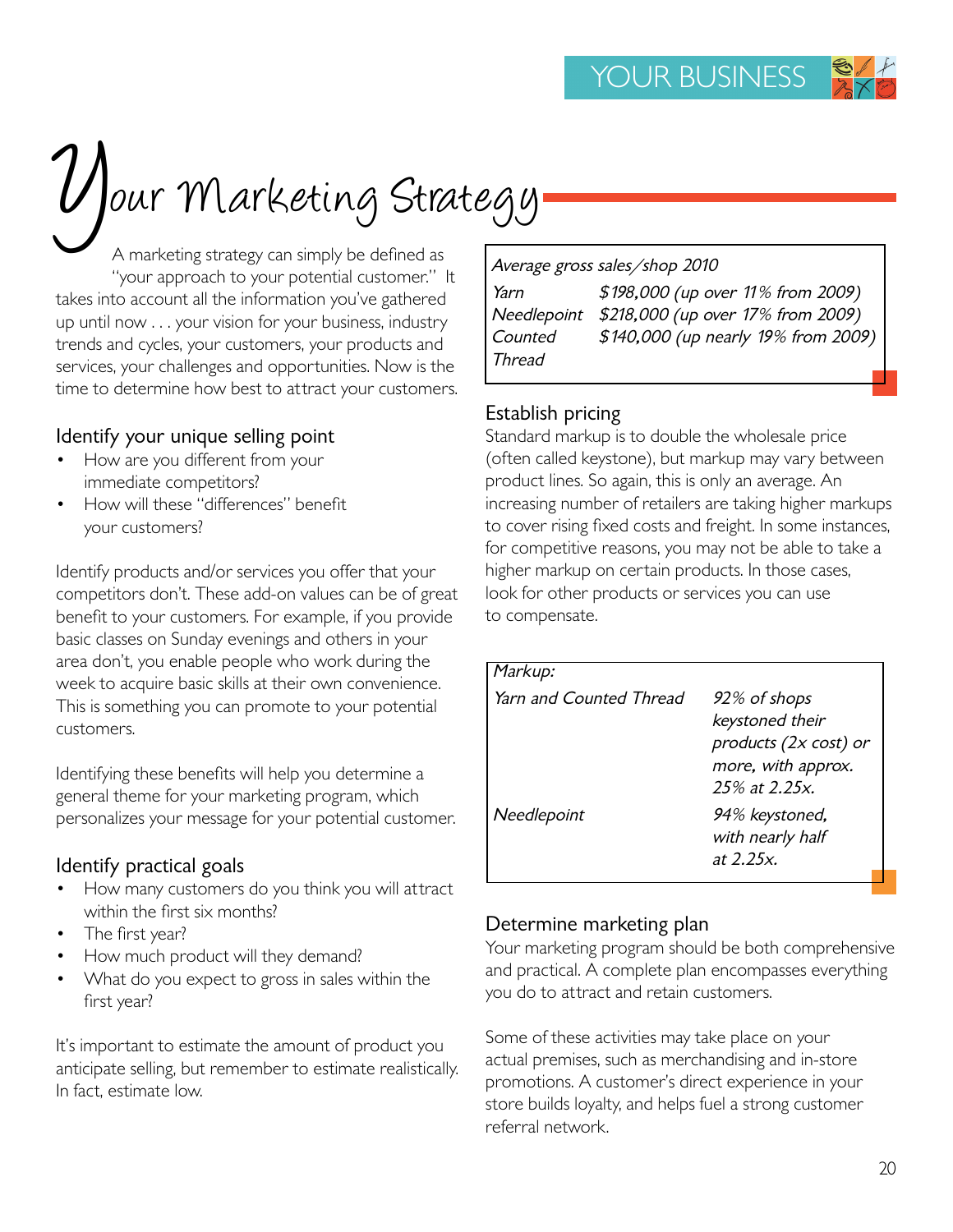### Vour Marketing Strategy, cont.

Some of these activities may take place online through the many — and forever changing — Internet media vehicles.

When it comes to new customers, however, aggressive outreach activities, whether online, on-site or in the community, are all essential to establish and grow your business.

#### In-store merchandising

If you thought selecting merchandising was confusing, wait till it arrives. The real challenge is doing something with it once it's in your store. Don't expect it to just walk off the shelves.

- Display as many finished models as possible. We cannot stress enough: Models sell merchandise! Many companies offer model programs. For example, if you buy a certain quantity of kits, yarns or books, you can usually buy a finished model at a discount or, perhaps, get it for free.
- Show enough models to stimulate your customers with new project ideas, materials and techniques.
- Display models-in-progress, too. Stimulate customers' creative juices, and they will follow the project as you or a member of your staff work on it.
- When choosing your vendors, ask whether they do trunk shows, and find out what their requirements are for participation. (Trunk shows are a wonderful way to freshen your store's visual displays and give you an opportunity to promote a special event at your site.)
- Display merchandise with accessories.
- Capitalize on add-on sales.
- Train yourself and your sales team to suggest end uses for a design at the time of sale.

Create interesting window displays and in-store vignettes. Feature your new merchandise, and don't forget your basic inventory — it's your bread and butter.

#### In-store promotions

There are any number of special promotions you might offer your customers, i.e. sales on specific items or "preferred customer programs."

Employee contests (e.g., "Who can bring in the most new customers?") also help market your business.

#### Outreach activities

How will you communicate all the wonderful things going on in your store, and create a community of loyal customers?

There are a number of ways to get your message out and create valuable and enduring relationships. Each method should be approached with a careful plan.

- Who are you trying to reach?
- How do you want your audience to perceive you?
- What do you want your audience to hear?
- How do you want your audience to feel?
- What do you want your audience to do?
- What resources do you have to commit to these activities? Time, money, people?

Needlearts retailers reported trunk shows and classes as being the Top 2 ways to create business. About 80% of Yarn stores, 78% of Needlepoint (significant increase over the last few years) and 63% Cross-stitch stores (significant decrease) are using the Internet for multiple marketing communications. E-newsletters and website updates seemed to affect sales the most, with other social media tools having some, but less effect.

All except Needlepoint also cited Facebook as playing an important role in their marketing.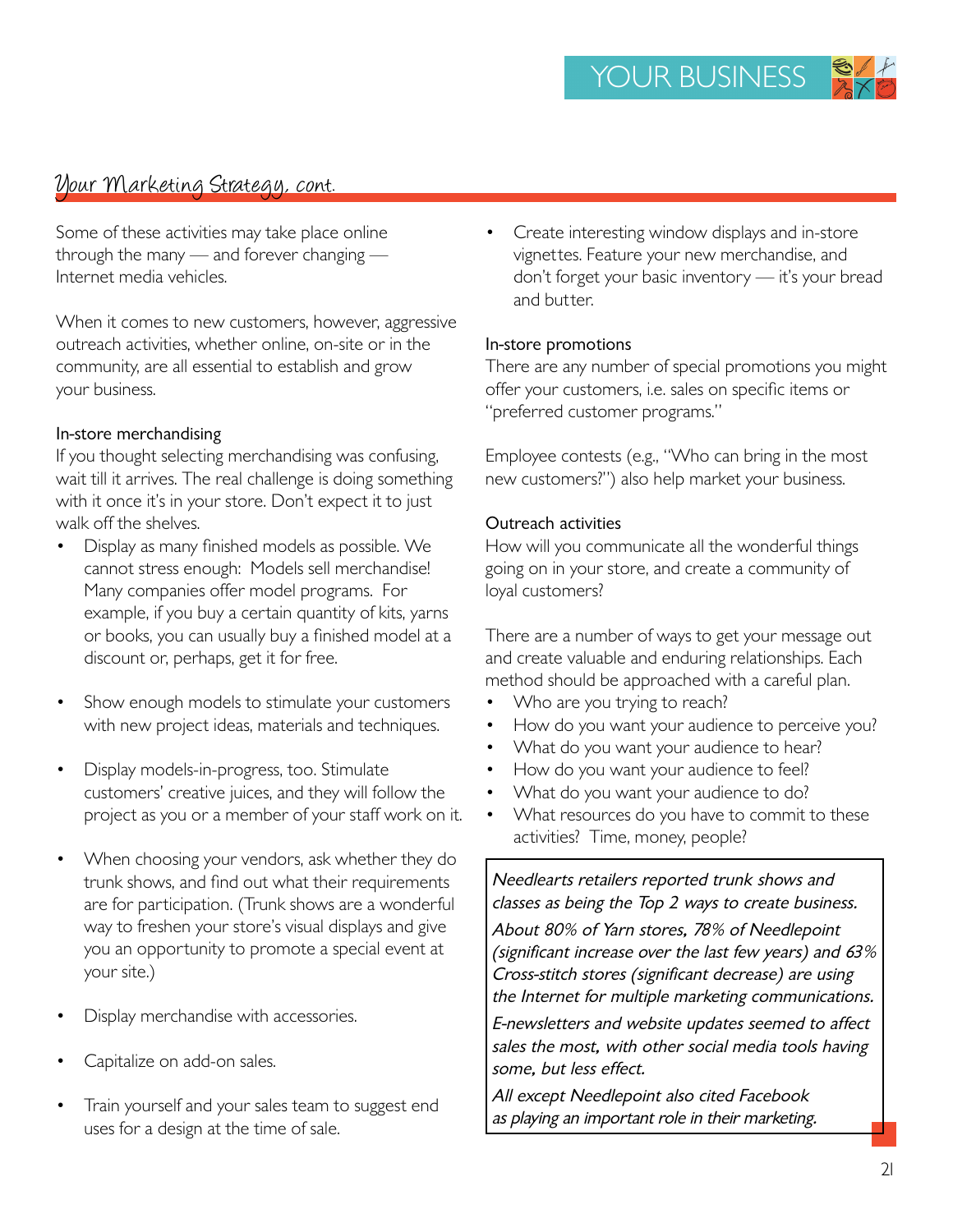# Vour Marketing Strategy, cont.

Outreach activities may include any or all of the following, and are dependent on the answers to the questions on the previous page:

- Advertising (print and online)
- Direct mail campaigns
- Networking opportunities
- Sales programs and promotions
- **Events**
- Cause-related marketing programs
- Partnerships/Sponsorships
- Media opportunities
- Communications and methods of distribution:
	- Print (business cards, brochures, newsletters, flyers)
	- Internet (website, e-newsletters, chat groups, forums, blogs, banners, Twitter, Facebook, YouTube)

#### Create schedules and budgets

It is best to plan your marketing promotions at least three to six months in advance because:

- Newspapers and magazines often have long lead times.
- If you mail newsletters to your customers, bulk mail will take longer than first-class mail.
- If you plan ahead, you will often be able to get free publicity by having your shop events included in the calendar published in local newspapers and magazines.
- This gives your partners or sponsors ample time to include information in their communications and websites.

#### How much to spend, and on what?

After developing a list of possible ways to get your information to your potential customer, and pricing associated with each, you may prioritize the activities based on any number of criteria.

The most important issue in determining which path to take is often based on return on investment (ROI). The difficulty lies however, in truly measuring that return.

Your marketing program should be both strategic and comprehensive. It begins with a goal, and then objectives. Each part of your plan should contribute to the attainment of that goal, and be in support of your objectives.

Often, it's difficult to determine exactly what aspect of any individual project has real impact on the outcome. If the project is truly comprehensive, everything should be a part of the whole.

For example, if you're having a trunk show, announcements should appear on your website, in press releases to your local news media, on your blog, and in e-mails to your members to drive them to your site for more information (and maybe a coupon for bringing someone new along). And don't forget nearby associations or neighborhood restaurants.

Remember, while reaching for long-term goals, immediate effect is often misleading. Real effect can only be assessed in terms of potential for future impact. This is not to say sales figures or data on participation, Facebook likes, or website conversions won't give you an indication of the health of your company. But in determining your overall marketing program, there's much to be considered:

- Number of people within your targeted audience reached by a given activity or communication.
- Potential for influence.
- Practicality.
- Ease of implementation.
- Future impact.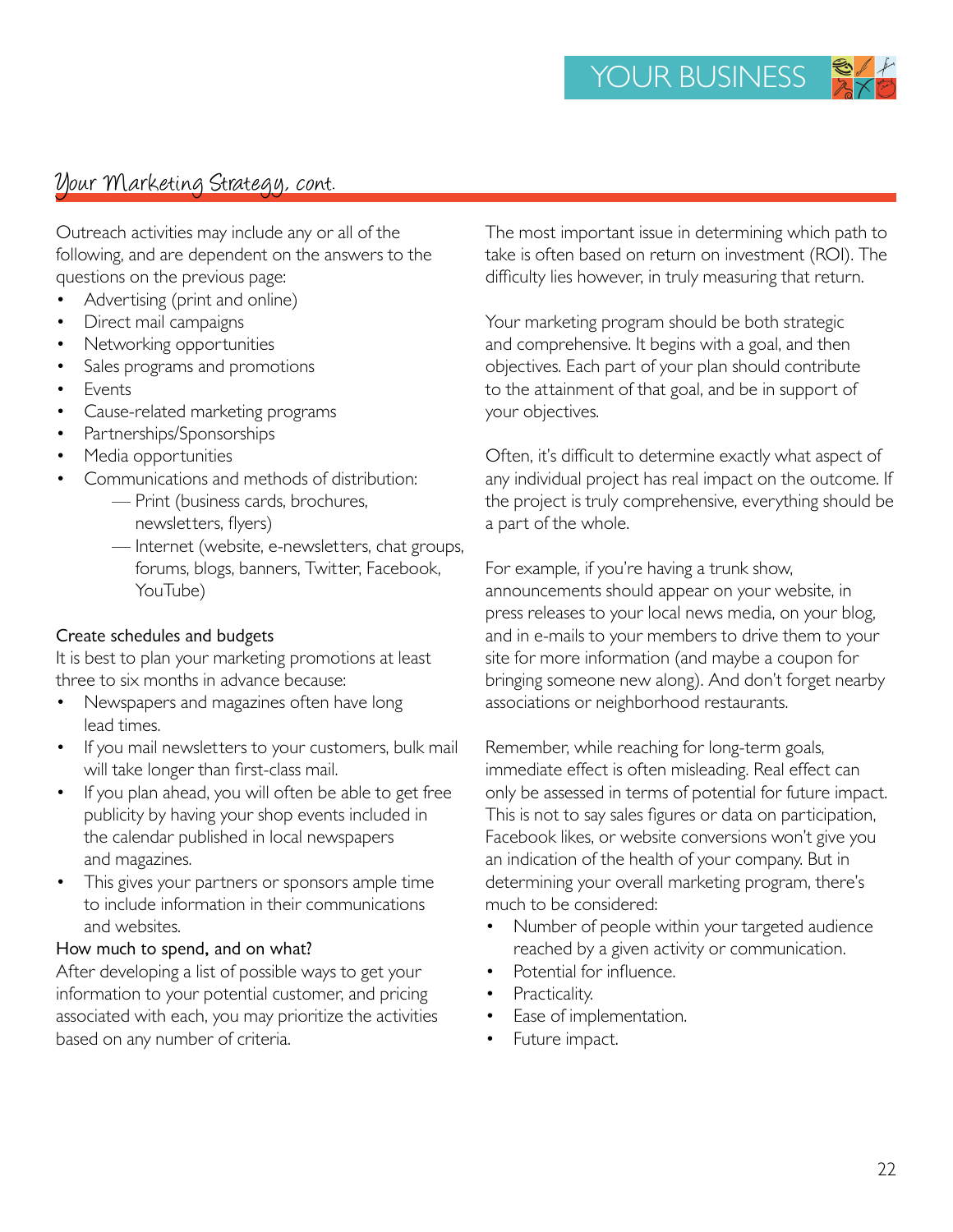$\blacktriangledown$ echnology

There was a time in the nottoo-distant past, when everything was done by hand, not just stitching. Retail shops, needlearts stores as well as others, kept records on ledgers, and sent newsletters out via "snail mail."

Today, there's no question: Computers and other electronic equipment are a must in this age of instant communication.

Not only are there many more ways to reach your customers, but now more and more customers expect shops to communicate in many ways — via e-mail, Facebook, Twitter, blogs and more — and to do all of this quickly and often.

Don't make the mistake of trying to scrimp on this important part of your business . Technology is a primary tool in all your business activities — from inventory, to market research, planning, communications, customer service and community building.

The Internet has also become a primary sales tool, with close to 14% of sales taking place online.

### Needs

#### **Computers**

- Accounting systems (financial, managerial)
- Software enabling you to maintain customer databases and compose and send mass emails
- Website self-editable preferably
- E-commerce capability
- Social media sites
- Internet shipping

#### Office equipment

With every day bringing new products and services from a plethora of companies, offering special promotions to simplify your life and save you money, it's no wonder there's no time to really make any decisions.

Do your best to keep abreast of what's available. Most service providers will be happy to explain their latest bundle programs to best satisfy your needs.

You will, without a doubt, need to have some type of equipment to handle the following:

- Fax and/or copying
- **Printing**
- Phone and communications
- Credit card processing
- Security system

#### Costs

When you estimate the cost for technology equipment, keep in mind that this arena is changing rapidly. Be sure to budget for upgrades and new equipment periodically, as well as for service fees and maintenance costs.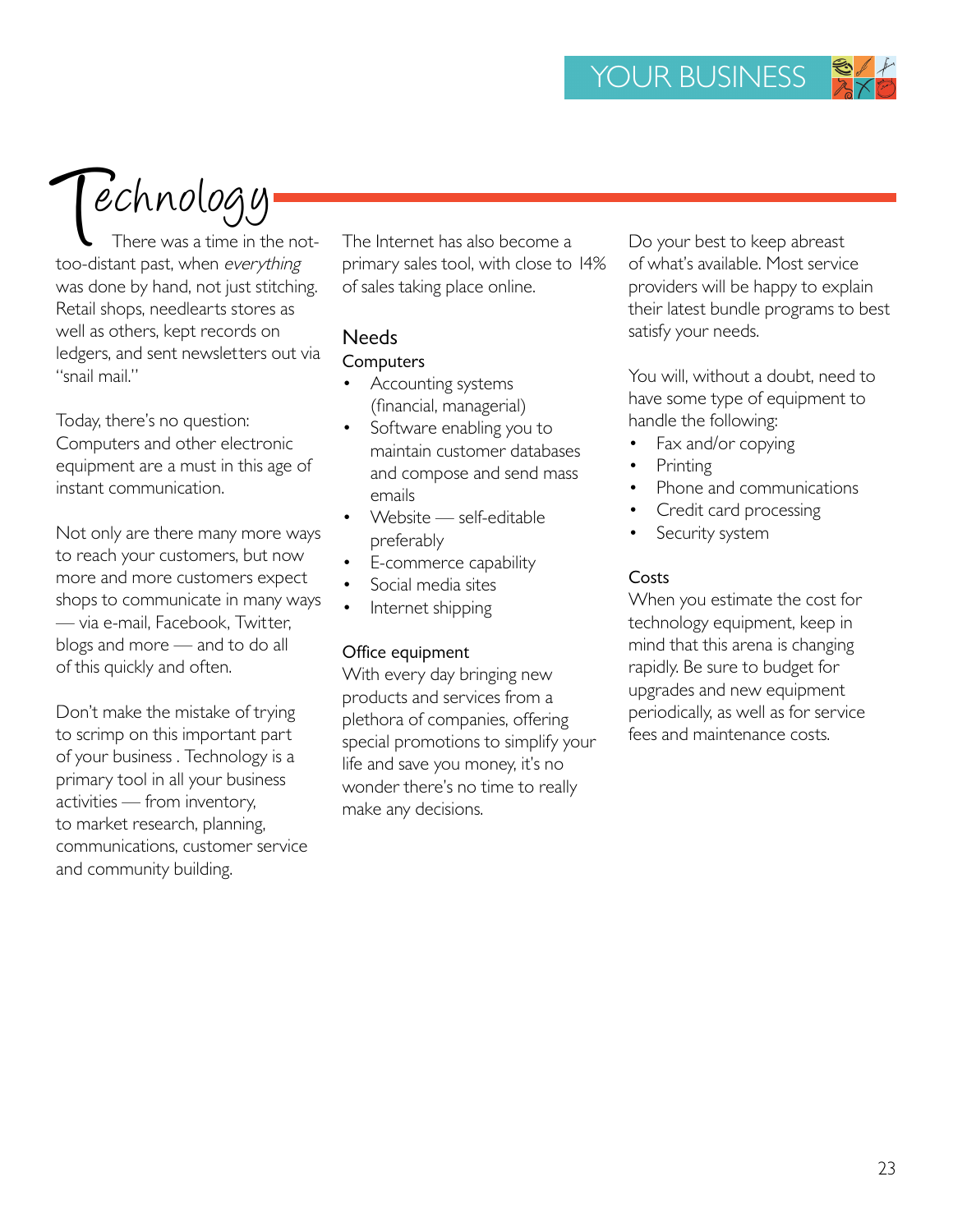# Inventory and Supplies

Based on the sales cycles applicable to your store, you should plan to have more inventory during your peak selling seasons and less during the slower months.

The average rate of turn (that means the number of times you sell your inventory in a year) in 2009 was approximately 1.2 times. (This number has been calculated by Hart Business Research and is based on multiplying inventory value by markup, then dividing gross sales by this amount.) Also keep in mind that certain products — such as standard Christmas red floss in a needlepoint shop — will sell better than others, and that this number is only the average.

• One of the best places to shop around is at a trade show. The National NeedleArts Association sponsors several "to the trade only" markets at which hundreds of manufacturers display their merchandise.

Based on survey respondents, most retailers noted trade shows as a favorite way to find out what's new. These shows are an excellent place to view a variety of product lines under one roof, meet first-hand with suppliers, and discover the newest vendors who are fresh to the industry. Log onto www.TNNA.org for more information.

products and general industry trends.

Manufacturers' representatives may call on your store. These "reps" can provide a great deal of information on what's new from the companies they represent. They can also share insights into trends, as well as innovative merchandising and marketing ideas.

When it comes time to buy, it is best not to spread your dollars between too many companies. There are several reasons for this. If you spend just a few

#### Between trade shows

Read trade publications to keep abreast of new

What to Buy, What to Buy . . ? Before you buy anything, consider the following:

- Remember for whom you're buying. Don't just buy what you like. The successful buyer goes beyond personal tastes when selecting a mix of products for the store.
- Consider inventorying a variety of design themes, and selecting products for all occasions and end uses, even if you would never want them in your own home or consider wearing them yourself.

#### Research vendors

Talk to a variety of resources before you commit your dollars. It pays to comparison shop — not only because of the possible price savings, but because of the knowledge you will gain.

dollars with many resources, you will not be a major account with anyone.

When you buy

If you buy only a few pieces of a line, or as they say in the trade, "cherry pick" a line, you can't do it justice.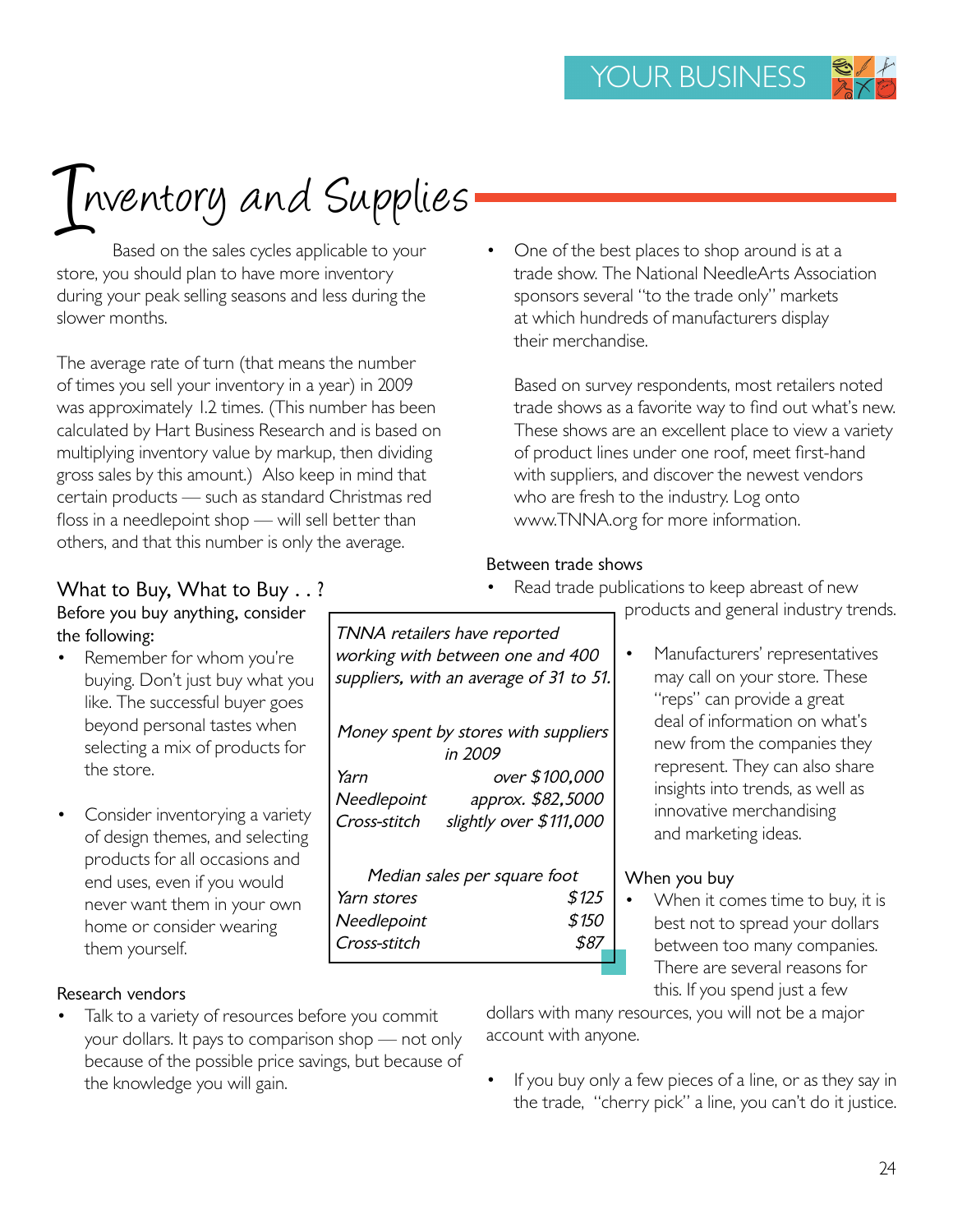# Inventory and Supplies, cont.

- The conglomeration of bits and pieces of product lines gives a store a jumbled, unorganized appearance.
- When you buy deep in a line, the customer sees this as reflecting your confidence in a company and a product. Most customers work with the same products repeatedly.
- It's impossible to buy everything, whether it be yarn or embroidery floss, as there is simply so much to choose from today.

This is another reason why maintaining good relationships with colleagues (in case you need to ask for a specific color for a special customer) is so important.

It also points to the value of maintaining a website offering discounted or outdated merchandise to your own local customers or to those who cannot find what they're seeking at their own neighborhood shop.

Many firms offer special discounts and incentives to new accounts and new businesses. These discounts could mean a certain percentage off the usual wholesale prices, free displays and fixtures, etc.

#### Don't overbuy

- Some companies have relatively low minimum orders.
- If you check your stock frequently, you can order merchandise on an ongoing basis and keep your stock looking fresh.

Legal Issues

 Working with appropriate consultants (which we discussed earlier):

- Determine the type of legal entity of your business.
- Acquire necessary licenses.
- With the advent of the Internet, it is also possible for you and your suppliers to communicate more quickly. This makes it easier to take advantage of specials and place orders any time of the day, regardless of your time zone.
- However, remember when possible, to gang (group) reorders to keep freight charges to a minimum.

#### Buy carefully

By taking time before you place an order, you will avoid customer problems later. Before you buy a product:

- Inspect how it is packaged.
- Look at the instructions or charts to see whether they are easy to understand and follow.
- Ask questions on product availability and dye/color change.
- Determine policies on delivery, back orders and payment options.

#### Office supplies

Don't forget about the basics. Sales receipts, fax paper, pens, staples, and even calculators can all begin to add up in costs. Also, if you run out of these simple things, you can appear to your customers to be inefficient or even unprofessional.

Remember, everything about your customers' experiences in your store will affect not only whether they return, but also whether they tell others to stop in.

- Identify applicable regulations (if any) from the Occupational Safety and Health Administration (OSHA), Environmental Protection Agency (EPA), etc.
- Trademark or register all names or titles.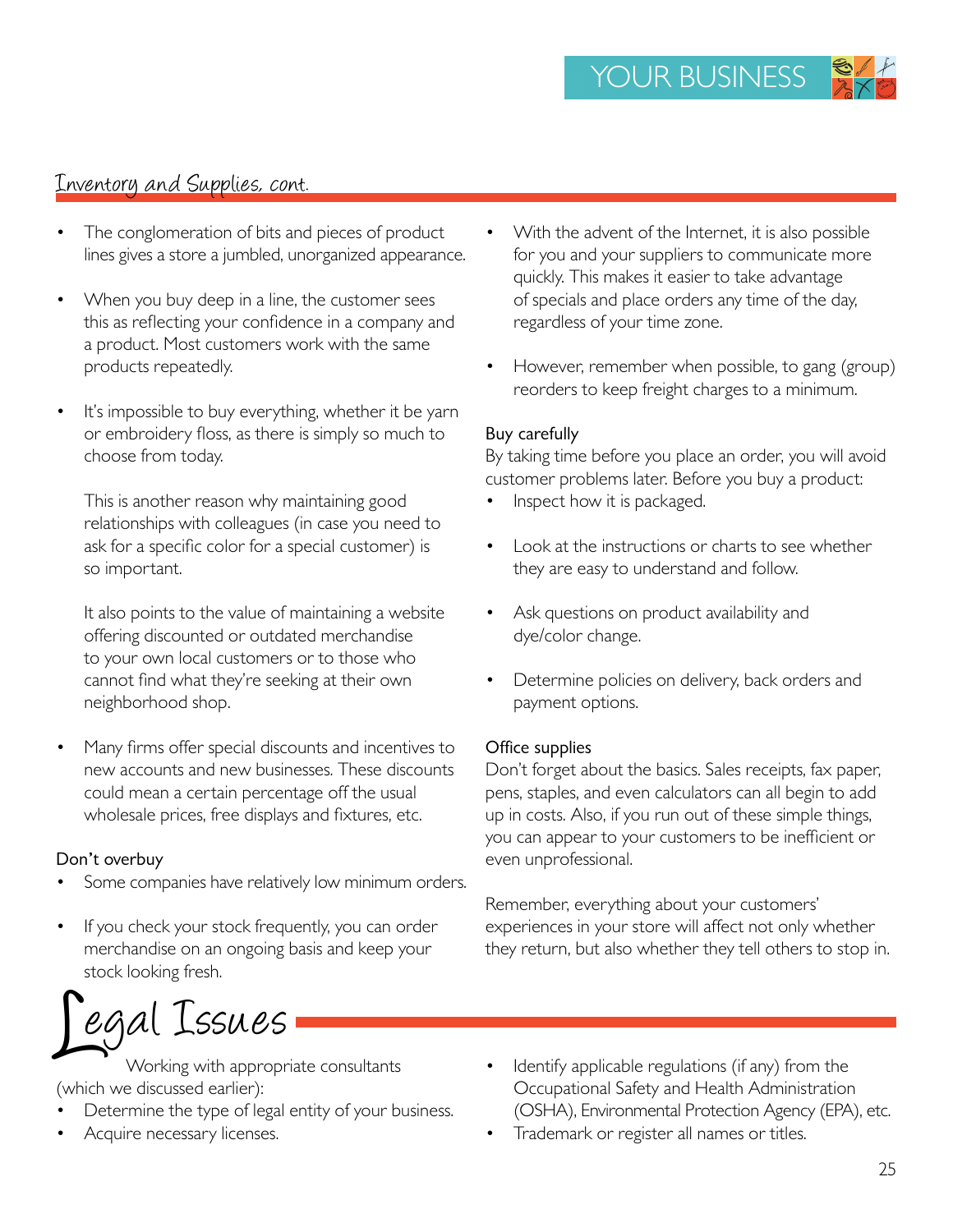# The Financial Picture

You've probably been handling your own personal finances for quite some time now. As you know, while some expenses remain the same every month, others vary.

The following is a list of the most common categories that you will have to include in your budgeting:

#### Start-up (includes expenses prior to opening) Fixed costs:

- Initial computerization
- Rent deposits
- Fixtures, remodelling and lighting
- Installation of phones, cables, etc.
- Start-up inventory
- Internet presence (purchase of domain, website graphics, creation of other social media entities and pages)
- Printing (letterhead, cards, bags, sales slips, etc.)
- Start-up professional fees (attorney, accountant, business consultants)

### On-going

#### Fixed costs:

- Rent
- Maintenance
- Employee salaries
- Withholding taxes
- Merchant association dues
- Electric and utilities
- Telephone, fax, merchant credit card terminal
- Internet hosting and maintenance fees
- **Insurance**
- Licenses

#### Variable Costs:

- Inventory re-order
- Professional fees
- Taxes
- Salaries for out-sourced teachers
- Marketing/advertising
- Computer maintenance and upgrades

Before opening your store, you should have set aside at least enough capital to cover the purchase of one year's inventory and fixed expenses — plus money for living expenses.

To determine your approximate fixed costs in advance, you have to do some homework.

- Consult with an accountant and lawyer in advance on what taxes and licenses you will have to pay.
- Make calls to various utilities to assess monthly costs.
- There are numerous online sources for much of the printed materials you may need. There are also many local printers who can give you an estimate on an entire package.
- Network with your neighborhood businesses. Often, you'll find they offer a great opportunity to connect to your community and to potential customers.
- Identify a host for your website and other costs associated with site maintenance and social media activities.

We strongly suggest consulting with professionals in advance (marketing, graphic design, web design, public relations consultants) to assist in developing and implementing all your marketing activities as part of a comprehensive branding program.

After you set aside money for all of that, you still should have a slush fund, because unexpected expenses will always arise.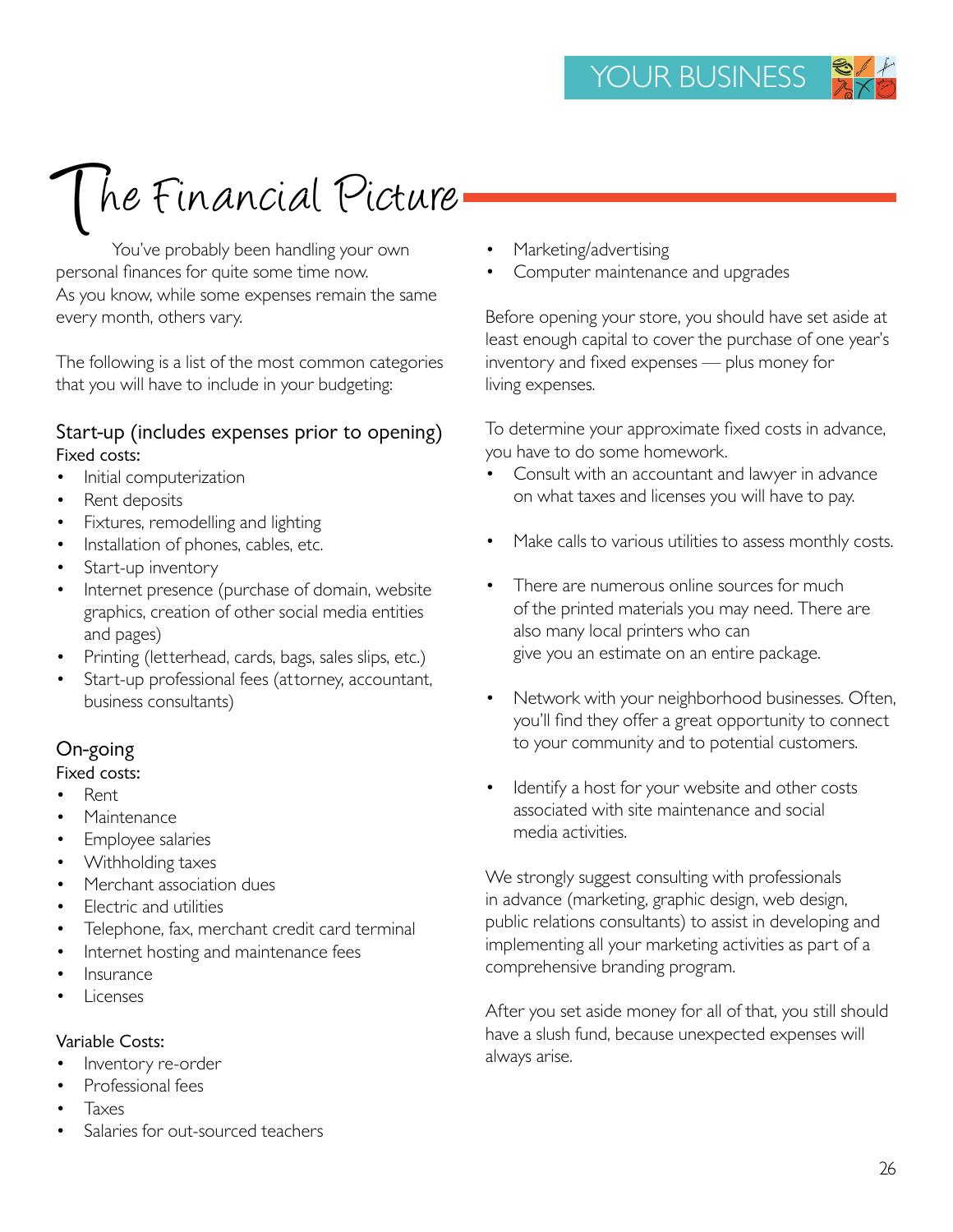## The Financial Picture, cont.

#### Show me the money!

Now that you have an idea of what it's going to cost, how much money do you really expect to take in?

It's important to realistically anticipate your sales potential, as well as any other potential sources of income.

Beginning with your start-up inventory, you can estimate your annual sales volume according to the number of times you expect to turn your inventory.

#### Create budget assumptions

Based on the estimates you've created, you'll want to develop projections for the first year in business, as well as for three and five years forward. This will enable you to determine your break-even point defined as costs/ retail price – cost to produce (or buy).

Again, we highly recommend consulting with a professional to assist you with this task. A professional will help to ensure that your figures are both practical and accurate.



Now that you've had a chance to take a realistic look at your dream . . . do your projections show a profit?

What do you need to do to make it work? Do you need to find sources for additional capital? Do you need to rethink the budget, the store, the location, or anything else?

This doesn't mean that, if you find a hitch in your budget, you should simply throw in the afghan. It simply means that you should take the time to rethink some of the steps along the way.

Remember, to be successful, you need to approach your store as a business, not a hobby.

In spite of the fluctuations in the general economy, and in the specialty needlearts industry, about 50% of retailers from each product segment were profitable in 2009, with average profit margins at about 12%. This is not really that unusual for small businesses.

This also points to the fact that in the past, profit has not often been considered a primary goal for needlearts shop owners.

The specialty needlearts industry has changed, however, and it appears more shops today are just as passionate about the business of needlearts as they are about the art itself.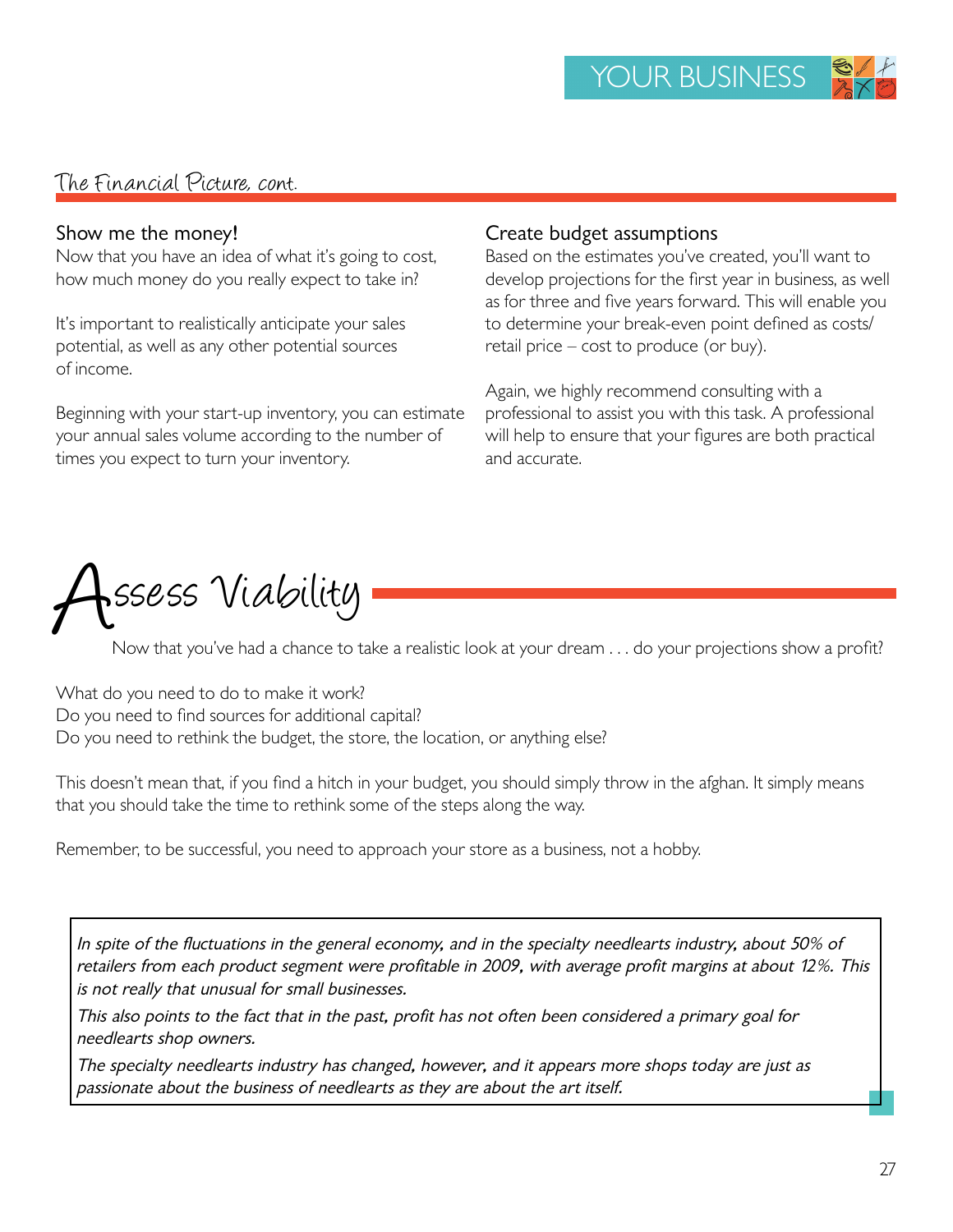# Formalize Your Business<br>"Oh, I don't really need to do that. I know what Your t

"Oh, I don't really need to do that. I know what I'm doing. I don't need to write it all down!"

This is a typical reaction when new business owners get to this point. Besides, writing it down will take time, and that's something you just don't seem to have much of lately.

Well, now's the time to take the time. You do need to write it down.

A formal business plan will keep you on track, and your goals in focus.

Your business plan should be a tool for:

- Setting goals
- **Organizing**
- **Evaluating**
- **Communicating**
- Reinventing your business
- Obtaining financing

In reality, formalizing a business plan is not a difficult endeavor. If you've jotted down notes each step along the way through this publication, it's a simple matter of compiling the notes and finishing the project. Once done, you will have a completed model of what your business is going to look like.

How else are you going to measure your success?

ow What?

You've gotten through all the steps. You've turned your vision into a realistic plan. So what else is there to do?

#### Take Action

- Finalize location.
- Contract with vendors.
- Place orders for product.
- Initiate your marketing program.
- Interview and hire appropriate staff.
- Set opening date (be sure to give enough time to make sure all is ready).

Note: Although we've stressed the importance of planning, we must also emphasize that in reality, things often don't go as planned.

- Expect delays. Plan for them, in fact.
- Assume some things will change.
- Anticipate as you grow and gain knowledge and experience, you will constantly be revising your goals and expectations.
- Remember, a successful business takes a long time to create and nurture.
- Don't get discouraged. There are others out there who can and will help!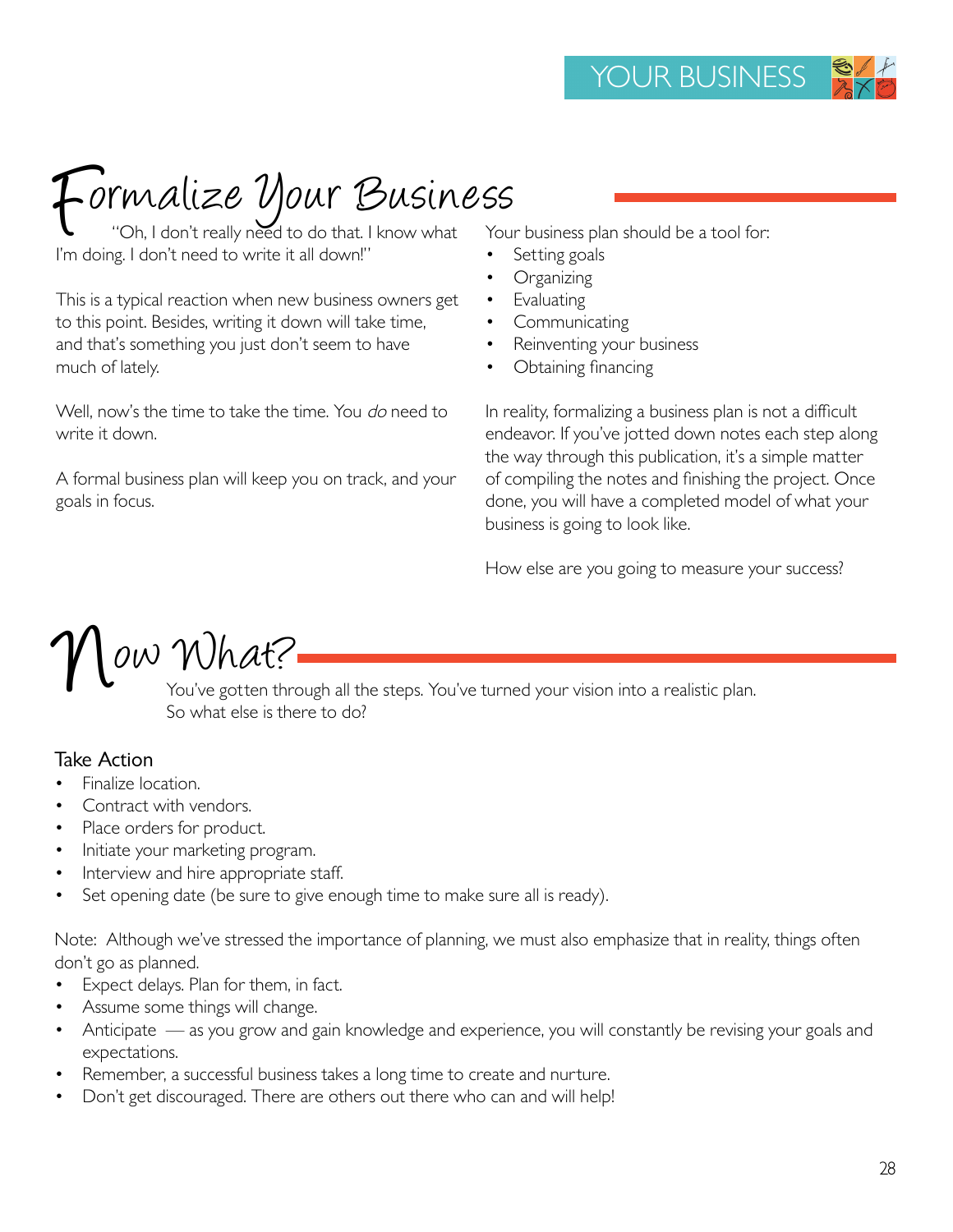

The following section provides specific recommendations regarding basic inventory requirements and investment costs in the following needleart specialties:

- Yarns
- Needlepoint
- Counted Cross-Stitch
- Needlework Kits

Important Note about the figures quoted in this section:

- All figures quoted are estimates to use along with your own research. They are averages derived from a number of industry resources.
- The figures represent the very minimum investment you will have to make to establish a full- service needlearts department or small store.
- You cannot expect this initial inventory to turn immediately. Accordingly, the cash flow from sales might be limited.

Successful retailers recommend that you plan to have at least an amount equal to your original inventory investment in reserve.

• On top of the cost of inventory, remember you still have to have money in reserve to cover your fixed costs and living expenses.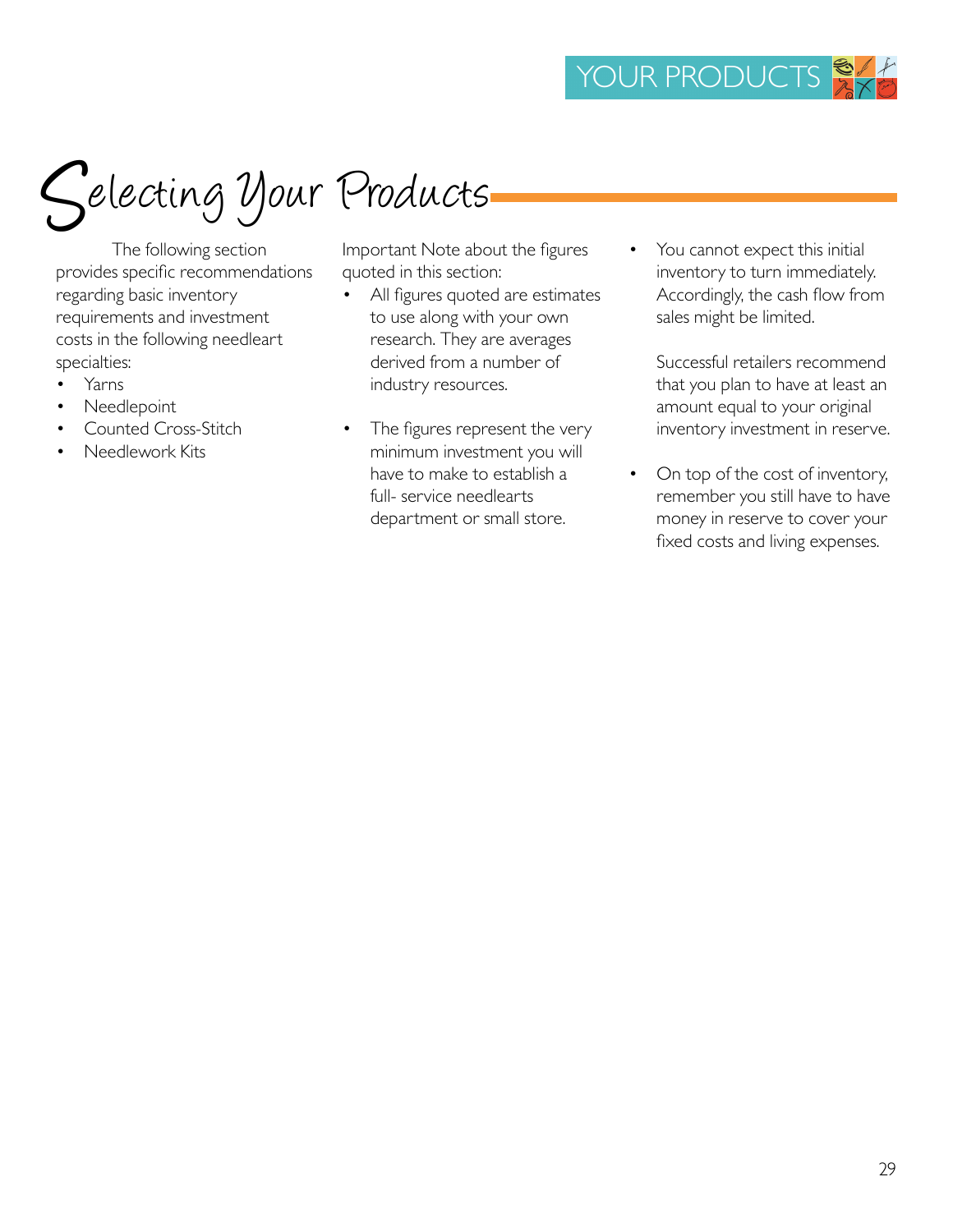# $\bigcup$ arns Inventory:

- Yarns
- Tools and accessories
- Patterns, magazines and books

#### Basic yarns

Yarn resources and successful retailers agree that to be in the yarn business, you must carry a line of basic yarns. To this line of basics, there are a vast array a novelty and fashion fibers that you can add — depending on your budget and knowledge of your clientele.

(1) Knitting worsted

- The workhorse of the industry.
- Used extensively for afghans and sweaters.
- Available in a wide range of colors, in acrylics and natural fibers.
- To begin with a very basic assortment of knitting worsted, consider buying approximately 30 colors.
- Buy "color families" or ranges, because the afghan customer likes to buy several shades of a color for his or her projects.

#### (2) Sport weight

- Popular for sweaters, dresses, baby projects.
- Like worsted weight, available in acrylics and natural fibers, but the color range is not as extensive.
- Basic assortment should include 15 to 20 colors.
- Consider buying softer baby colors, along with the heathers and more popular sweater colors.

#### (3) Baby

- Generally a machine-washable synthetic yarn.
- Offered in a limited color assortment.
- Six to eight colors in a basic assortment.

#### (4) Bulky

- Heavier-weight yarn, generally used for outerwear.
- Color range includes lots of heathers and neutrals, knitters' and crocheters' popular choices for bulkier sweaters and coats.

#### (5) Fashion and novelty

• Hundreds of choices in this category.

Your buying decision should be made after consideration of your customers' preferences, budget and market trends.

#### Hints when purchasing yarn

- Neutral colors such as black, white, beige and grey are always popular customer choices. Stock more heavily in these colors.
- Remember yarns have dye lots, so purchase enough yarns in a color to avoid matching problems if a customer runs short.
- Purchase enough yarn in each color to make at least two or three garments. To determine averages, review current magazines and instruction booklets.
- Purchase deep and wide in the yarns you believe will be most popular, so your customers know you have confidence in your choices.
- Ask vendors about special purchasing programs.
- Consider delivery time and availability of yarns when ordering.

#### Tools and Accessories

You need a basic assortment of:

- Knitting needles
- Crochet hooks
- Accessories

The needle companies offer a variety of options, beginning with small assortments of the more popular needle sizes and accessories.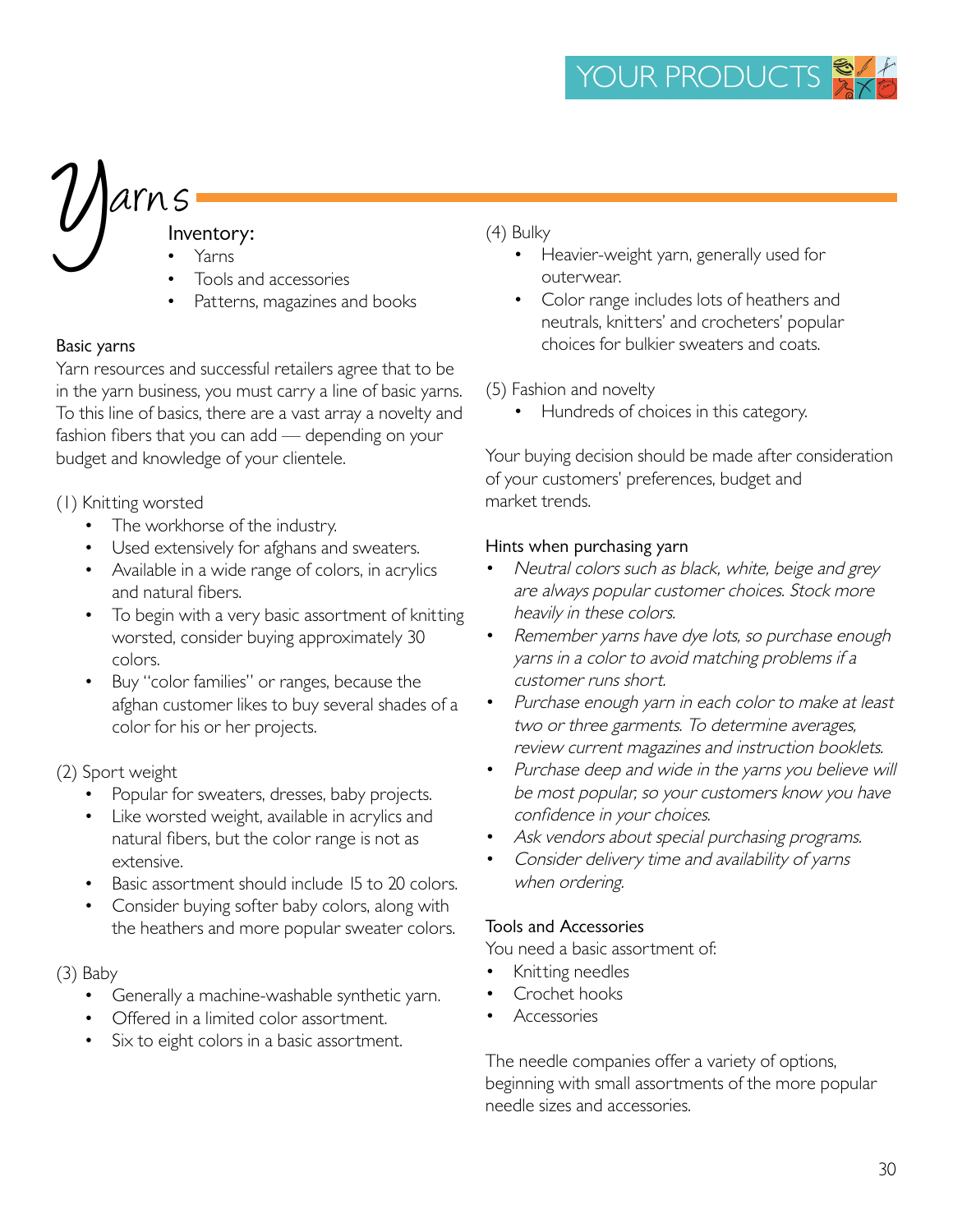# Uarns, cont.

The workhorses of the needle industry are the aluminum needles and hooks, and many of the basic assortments begin with these. However, there is a wide selection of materials from which needles and hooks are constructed. As you become better acquainted with your customer, you can trade up to more expensive and extensive lines.

The needle companies frequently will customize a line of tools and accessories to meet your store's needs.

Hint: Many needlework suppliers provide spinner racks or counter displays free of charge or for a minimal charge with assortment orders.

#### Patterns and Books

To complete your basic yarn inventory, you need to select a variety of pattern booklets and magazines.

Most yarn companies have patterns in which their yarns are featured, so it makes sense to order them when you purchase a yarn. As you expand your line of patterns, here are some things you should be conscious of:

- Are their featured yarns interchangeable with those you carry? Always remember that many people will want to make exactly what is pictured in a book.
- Are the instructions reliable and easy to follow?
- Are the designs stylish?
- Is there a range of instructions for beginners to advanced knitters or crocheters?
- Is there a selection of designs for all ages, sizes, occasions and seasons?
- Remember, no published book may be copied or reproduced in any way without permission from the author. Doing so constitutes copyright infringement and is illegal. It also undermines the very nature of our industry by not protecting our creative resources and the value they provide to our industry.

A note on interchangeability: It is extremely helpful to purchase a yarn interchangeability guide. There are several on the market, and they come in handy when a customer wants a particular sweater "just like the one featured in the book," but you don't carry that yarn!

#### Accessories

As your yarn business grows, there are dozens of accessory items that are perfect complements to yarn. For example, consider adding buttons and ribbons, totes and knit stands, labels, needle gift sets, sweater dryers and much more.

Trade shows are the perfect place to find these special sales builders.

Basic yarn shop investment costs:

| Inventory              | \$77,550  |
|------------------------|-----------|
| Rent (or equivalent)   | \$13,700  |
| Staff wages            | \$20,000  |
| Owner's pay            | \$16,000  |
| Marketing/Advertising/ | \$3,000   |
| Trade shows            |           |
| Other                  | \$15,000  |
| Total                  | \$145,250 |
|                        |           |

These figures are based on costs reported by retailers in previous TNNA surveys, except for inventory, which has been updated based on the 2010 survey information.

We do believe these estimates can still be utilized as a reasonable "go-by." However, costs for rent, wages, salaries or marketing are all very dependent on the individual shop and location.

These figures do not include freight charges, which generally are passed on to your customers.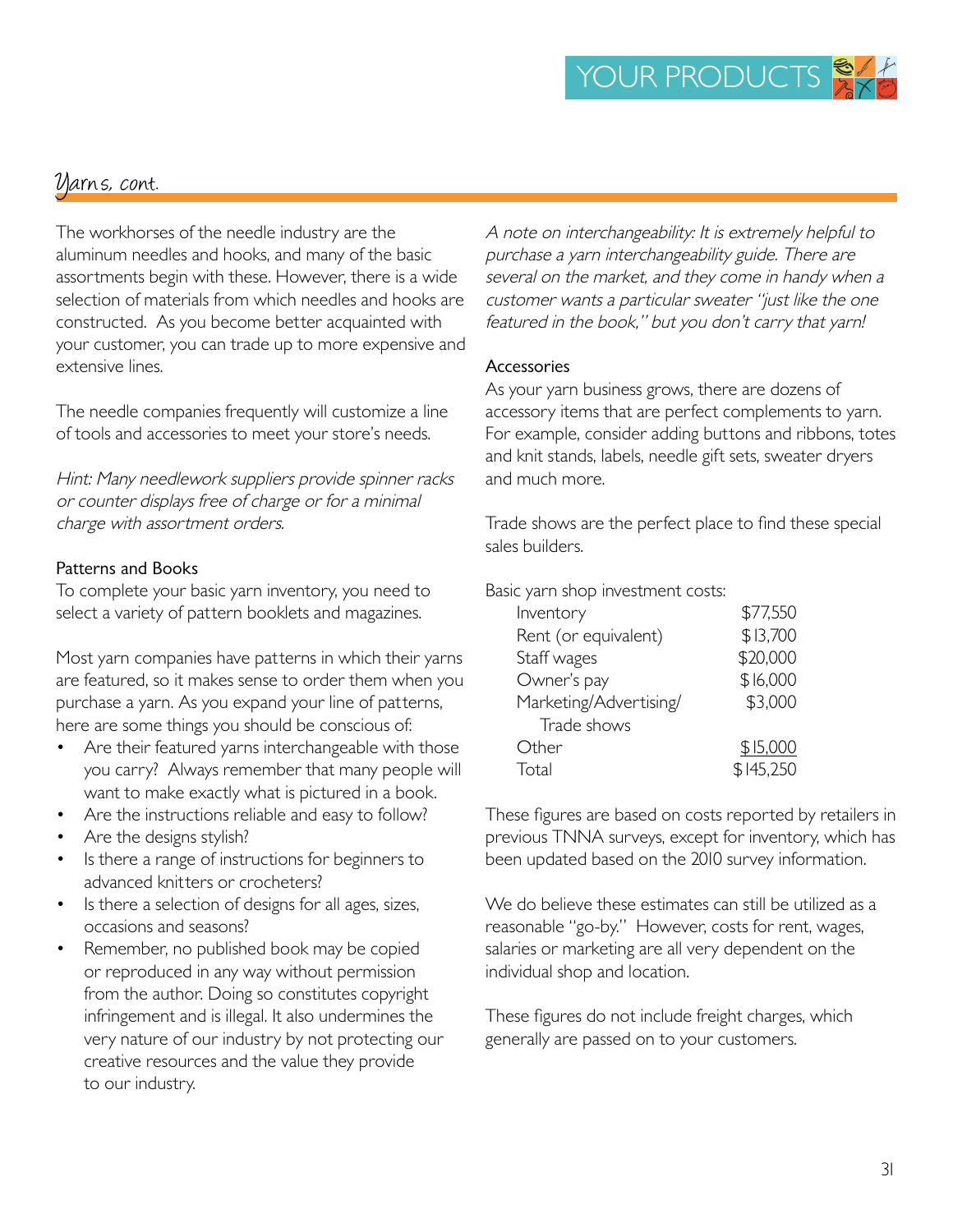### Varns, cont.



#### Inventory breakdown

Data from TNNA's 2010 survey indicates that 94% of gross sales were derived from inventory (6% were from classes).

Based on the percentage of average gross sales reported for 2010 and the percentages from each line item as reported in 2009, we've developed the following estimates to better help you plan your inventory.

| Item <sup>*</sup>        | Gross Sales Inventory |        |
|--------------------------|-----------------------|--------|
| Yarns                    | \$124,750             | 52,000 |
| Patterns and charts      | \$7,900               | 3,300  |
| Books and magazines      | \$II,800              | 5,000  |
| Tools, hardware, notions | \$23,600              | 10,000 |
| Kits                     | \$4,000               | 1,650  |
| Other                    | \$14,800              | 5,800  |

An inventory of \$77,550 marked up at 2.0 and turned 1.2 times in one year should yield gross sales of approximately \$186,000. With the additional income from classes, total gross sales would be \$198,000, the average yarn shop sales reported in 2010.

If you want to establish a full-line yarn shop, including some higher end products, anticipate spending an additional \$15,000 to \$20,000 on inventory, depending on the size of your store.

\*All figures are estimates.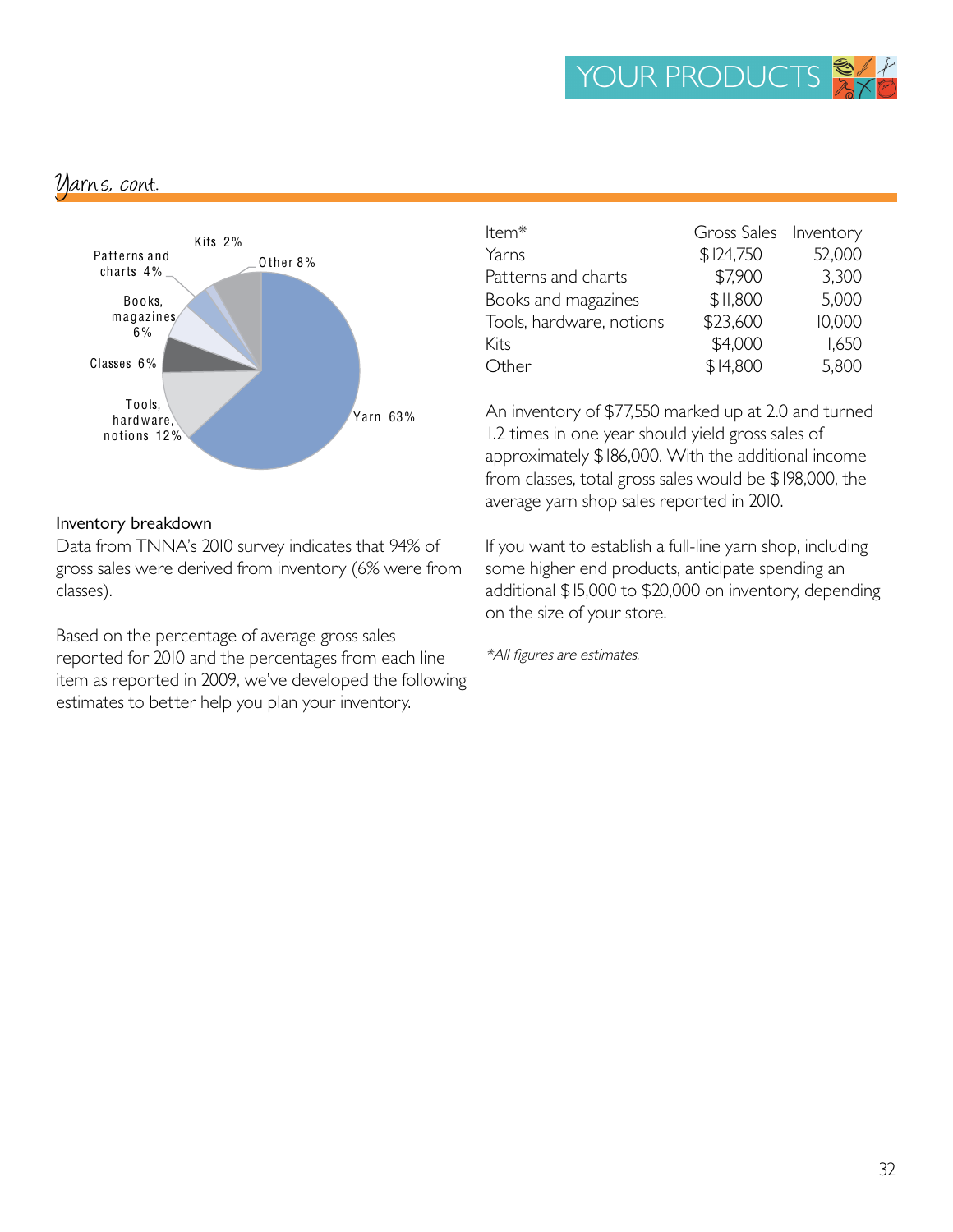# $\gamma$ Leedlepoint

#### Inventory:

- Yarns and specialty threads
- Open-stock canvas
- Handpainted canvases
- Pre-worked and European canvases
- Needles and accessories
- Books and charts

#### Yarns and fibers

To be in the needlepoint business, you must carry at least one basic needlepoint yarn.

- The most commonly used yarn in the U.S. is Persian, which is a three-ply yarn.
- The color range is extensive, approximately 400 colors.
- Successful retailers and industry manufacturers advise stocking a complete line of basic yarn.

If you have additional dollars and know that you have a solid base of needlepoint customers, there is a variety of additional fibers you could add to your inventory:

- Embroidery floss Gaining in popularity for needlepoint because of the extensive range of colors available, variety of color assortments, pliability and attractive finishes.
- Perle cotton Available in an extensive range of colors and in a variety of thicknesses.
- Tapestry wool Used extensively for backgrounds on pre-worked canvases and on European tapestries. It is a less versatile yarn than Persian because it is a single strand, which is generally used on 10- or 12-mesh canvas. However, it is a favorite of many needlepointers who do not like to work with plied yarns.
- Luxury fibers Silks and metallics are important to add to your inventory as your customers become more sophisticated.

As with the suppliers of basic yarns, the suppliers of silks and metallics work closely with new accounts to educate them in the use of their fibers and in setting up fiber assortments. Hand-dyed and novelty fibers help to create color, texture and detail.

Note: Many yarn and fiber suppliers provide cabinets and display racks at a nominal fee with the purchase of an assortment.

#### Open-stock canvas

A basic inventory of open-stock canvas should include 10-, 12-, 14- and 18-mesh mono canvas. (Canvas is generally sold in 10-yard rolls.)

As you broaden your needlepoint area, consider adding a range of interlock canvas and expanding your range of mesh sized in mono, along with colored and metallic mesh.

#### Handpainted canvases

A selection of handpainted needlepoint canvases should be part of your new needlepoint area.

How many to include will depend on your budget, but remember to select a balanced assortment of designs and canvases with varied end uses. For instance, don't overlook stocking small, quick and easy designs, because a customer will frequently do a small project even while he or she is in the middle of a larger one.

Small projects are also wonderful for beginners, enabling them to make take their first step into needlepoint with minimal investment.

There is a vast array of handpainted canvas designs in the marketplace. The design themes include canvases for every lifestyle and home décor. The manufacturers can provide a wealth of information about what designs are selling, and it is helpful to take this advice into consideration when making your final buying decision.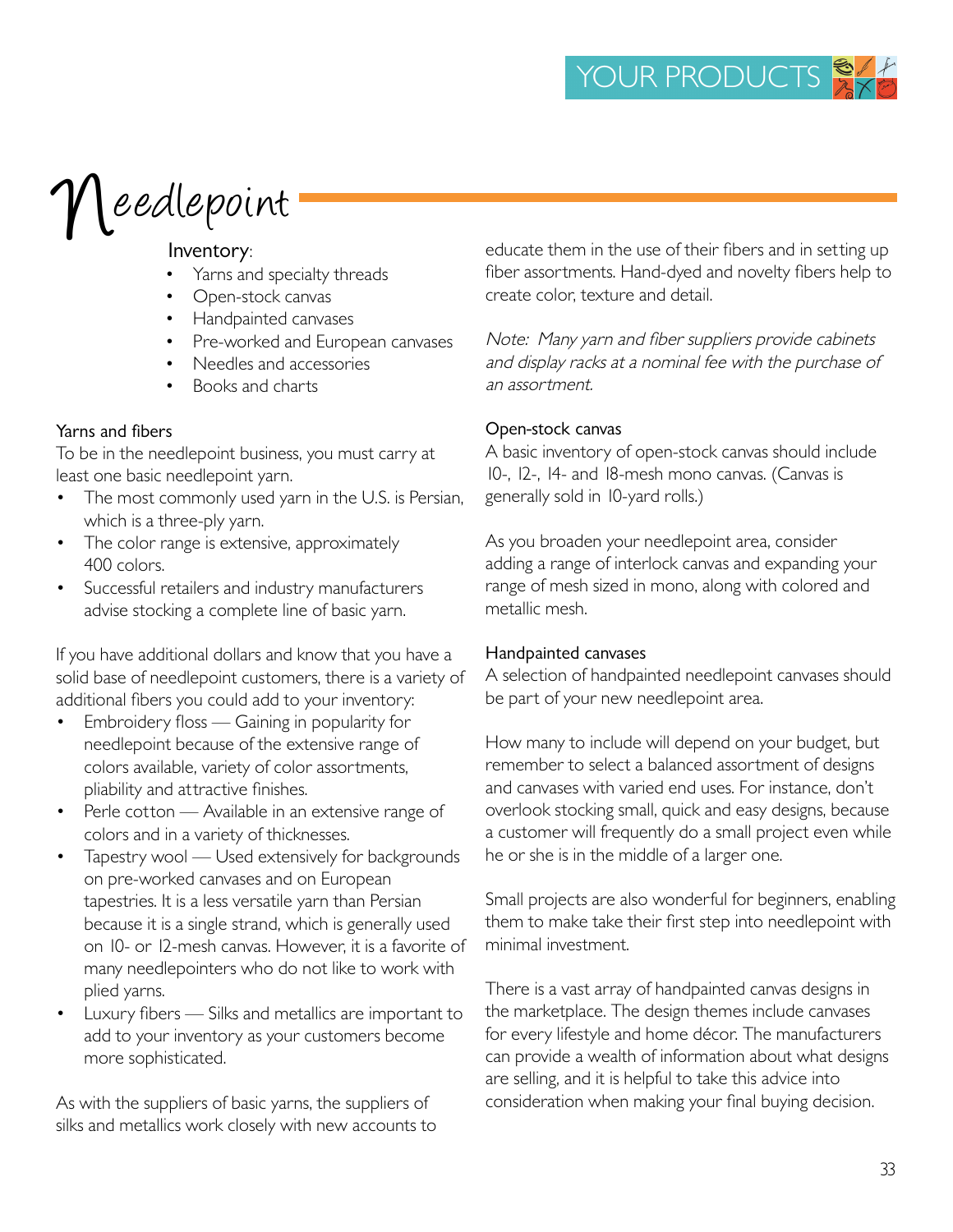### Needlepoint, cont.

There is no way you can buy everything you like, even if your budget is big. But you can make a list when you want to buy canvases at a later date. Following are three points to remember when buying handpainted needlepoint:

- Check the quality of the hand painting. Are the lines painted in such a way that the design will be easy to stitch?
- Check the quality of the canvas. If there are uneven threads, knots or if it is overly sized, there could be problems when it is stitched.
- Plan your buying. Handpainted canvases are custom pieces, and they are time-consuming to produce. Accordingly, the delivery of handpainted designs may take longer than other products, so plan your buying far enough in advance to meet your sales needs. It is advisable to specify with the manufacturer at the time of ordering when you can expect delivery.

#### Pre-worked and European canvases

Pre-worked or center-filled canvases frequently appeal to beginners because a large portion of the canvas is already covered. It is also an option for people who might have time constraints or physical limitations that would prevent them from completing more delicate needlepoint, but who could complete a background.

As you develop more information about the tastes of your customers, you can consider expanding your inventory. The same guideline holds true for European canvases. Because tapestries usually depict scenes from famous European paintings, they appeal to a special customer, and you should expand into this area only after you know your customer better. It is possible to special-order tapestries from some resources.

#### Needles and accessories

Essential for a needlepoint area:

(Many of these same needles and accessories will be used in counted cross- stitch and other types of surface stitchery.):

- A basic assortment of tapestry needles and hand sewing needles.
- Frames and stretcher bars, helpful for stitching.

If you have customers who want to create their own designs, you should also carry a line of waterproof markers.

#### Books, magazines and charts

Books, magazines and charts are great sales stimulators. They get your customers' creative juices flowing because they show exciting applications and combinations of stitches and fibers, and lots of project ideas.

Begin with a modest assortment of titles, and add more as you expand your needlepoint area.

#### Accessories

As your needlepoint business grows, there are dozens of accessory items that are a perfect complement to this segment of your business.

For example, consider adding such items as:

- Hardware
- **Magnifiers**
- Totes
- Scissors
- Gold tapestry needles, trolley needles
- Acrylic and wooden frames and boxes

Trade shows are the perfect place to find these special sales builders.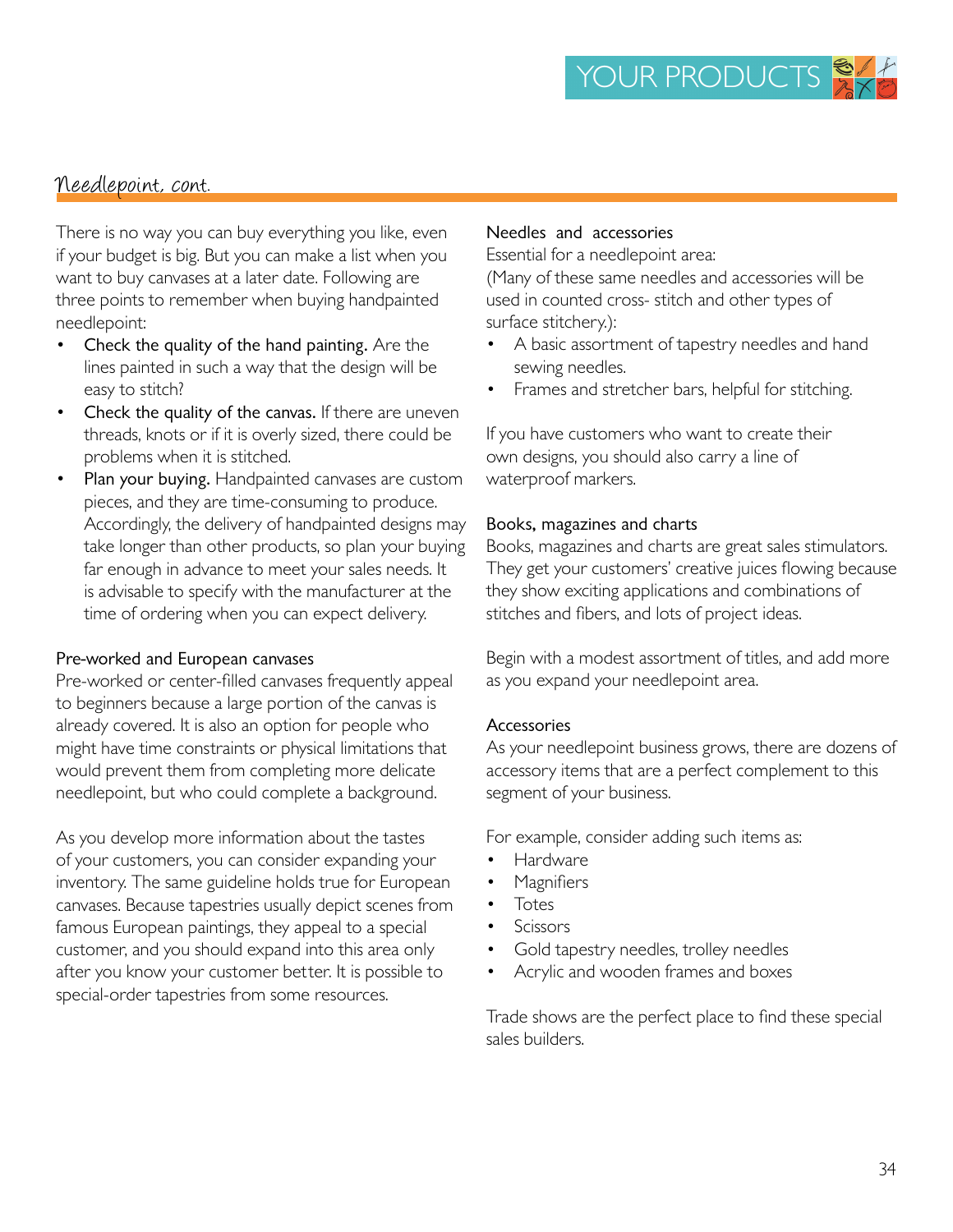### Needlepoint, cont.

#### Basic needlepoint shop investment

| Inventory              | \$75,000  |
|------------------------|-----------|
| Rent (or equivalent)   | \$19,000  |
| Staff wages            | \$25,000  |
| Owner's pay            | \$19,000  |
| Marketing/advertising/ | \$5,500   |
| trade shows            |           |
| Other                  | \$22,000  |
| Total                  | \$165,500 |

Note: These figures are based on costs reported by retailers in previous TNNA surveys, except for inventory, which has been updated based on the 2010 survey information.

We do feel these estimates can still be utilized as a reasonable "go-by." However, costs for rent, wages, salaries or marketing are all very dependent on the individual shop and location.

These figures do not include freight charges, which generally are passed on to your customers.



#### Inventory breakdown

Data from TNNA's 2010 survey indicates 79% of gross sales were derived from inventory (5% were from classes; 16% from finishing and framing).

Based on the percentage of average gross sales reported for 2010 and the percentages from each line item as reported in 2009, we've developed the following estimates to better help you plan your inventory.

| Item                       | Gross Sales Inventory |        |
|----------------------------|-----------------------|--------|
| Painted or printed canvas  | \$76,300              | 33,900 |
| Fibers, yarns and threads  | \$58,900              | 26,000 |
| Embellishments/accessories | \$6,500               | 2,900  |
| Tools, hardware, notions   | \$8,700               | 3,900  |
| Kits                       | \$4,400               | 2,000  |
| Patterns and charts        | \$4,400               | 2,000  |
| Books and magazines        | \$4,400               | 2,000  |
| Other                      | \$6,200               | 2,700  |

Note: A start-up inventory of just over \$75,000, marked up at 2.25 and turned once per year should yield gross sales of more than \$170,000. (This does not include income from non-inventory services, such as finishing and classes. This is equal to the average sales as reported by retailers in TNNA's 2011 survey.)

Of course, you won't turn everything at the same rate, and you may be able to mark up some items more or less than the average 2.25x. These are simply tools to help you plan.

If you want to establish a full-line needlepoint store with at least some representation of all needlework product categories, the cost of adding additional fibers, canvases, kits, books and accessories like frames, wood and acrylic products could amount to \$15,000 or more, depending on the size of your store.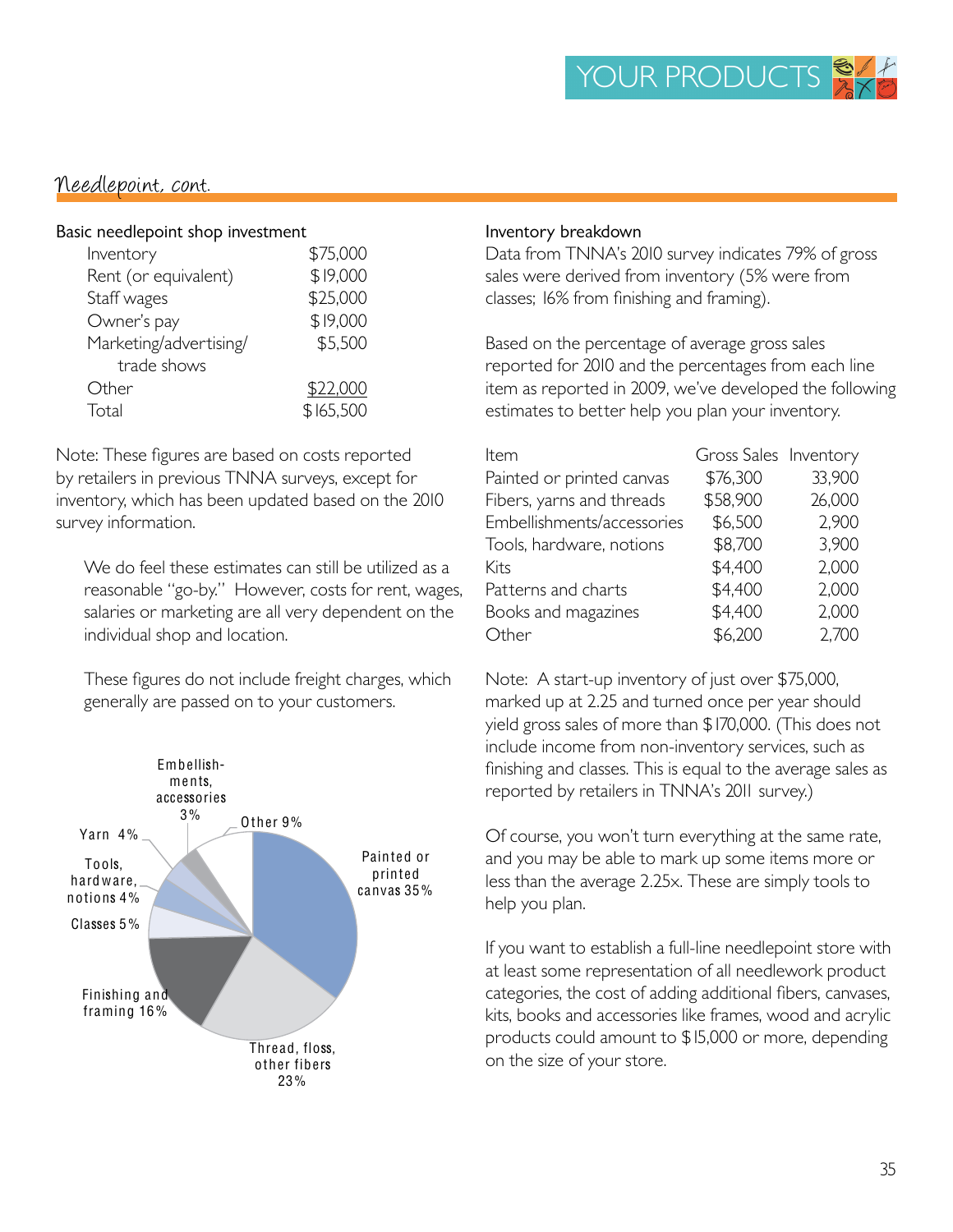# punted Cross-Stitch

- Books
- Floss
- **Fabrics**
- Needles and accessories
- Other

#### Books

The counted cross-stitch business begins with books and charts. Books are the source of design inspiration and, in many instances, the fabrics and accessories featured in them will be those requested by your customers. So it makes sense to shop for books first.

There are thousands of titles in the counted cross-stitch book market. For a retailer just starting out, industry sources recommend that you need approximately 1,000 titles. (There are certain books that are always popular sellers and of which you should consider buying several copies.)

As your business grows and you devote more space to counted cross-stitch, your inventory of books can also expand.

When buying books, there are several points to remember:

- Select a broad range of designs, not just design themes that you like personally. A helpful guide is to think of all phases of your life, all occasions, all lifestyles and all skill levels, from beginner to advanced.
- Study the design charts. Are the symbols easy to read and follow? If you experience trouble with a design chart, chances are that your customers will, too.
- Are the fabrics and/or accessories featured in the boom products that you carry in your store?
- Remember, your customers will usually want to make exactly what they see in a book. Accordingly,

if you don't plan to purchase the fabrics and accessories featured in a book and you don't have an alternative to offer, they won't buy the book.

- Evaluate the how-to information in a book to make sure it is also easy to read and follow.
- Many counted cross-stitch publishers and distributors offer automatic book programs. Retailers who sign up for this program automatically receive new titles from the company as soon as they are released.

The advantage of this type of program is that you are regularly receiving fresh inventory of what's new.

The disadvantage is that you can quickly amass hundreds of titles if you are on a number of automatic programs. As you develop a track record of which companies' books consistently sell well, you will be better able to decide which firms' automatic programs to buy.

Two of the most challenging aspects of merchandising this product category are:

- How to keep track of what is in stock.
- How to display the hundreds of books that you have in stock.

Developing your own method of tracking book inventory is the only way you will stay on top of what's selling and be able to reorder. Remember, with hundreds of titles, don't expect to be able to eyeball your inventory and know what's moving out and what isn't — it just isn't possible.

Industry publishers spend time designing attractive four-color covers that highlight their design in finished products, so it is to your advantage to display the fronts of these books.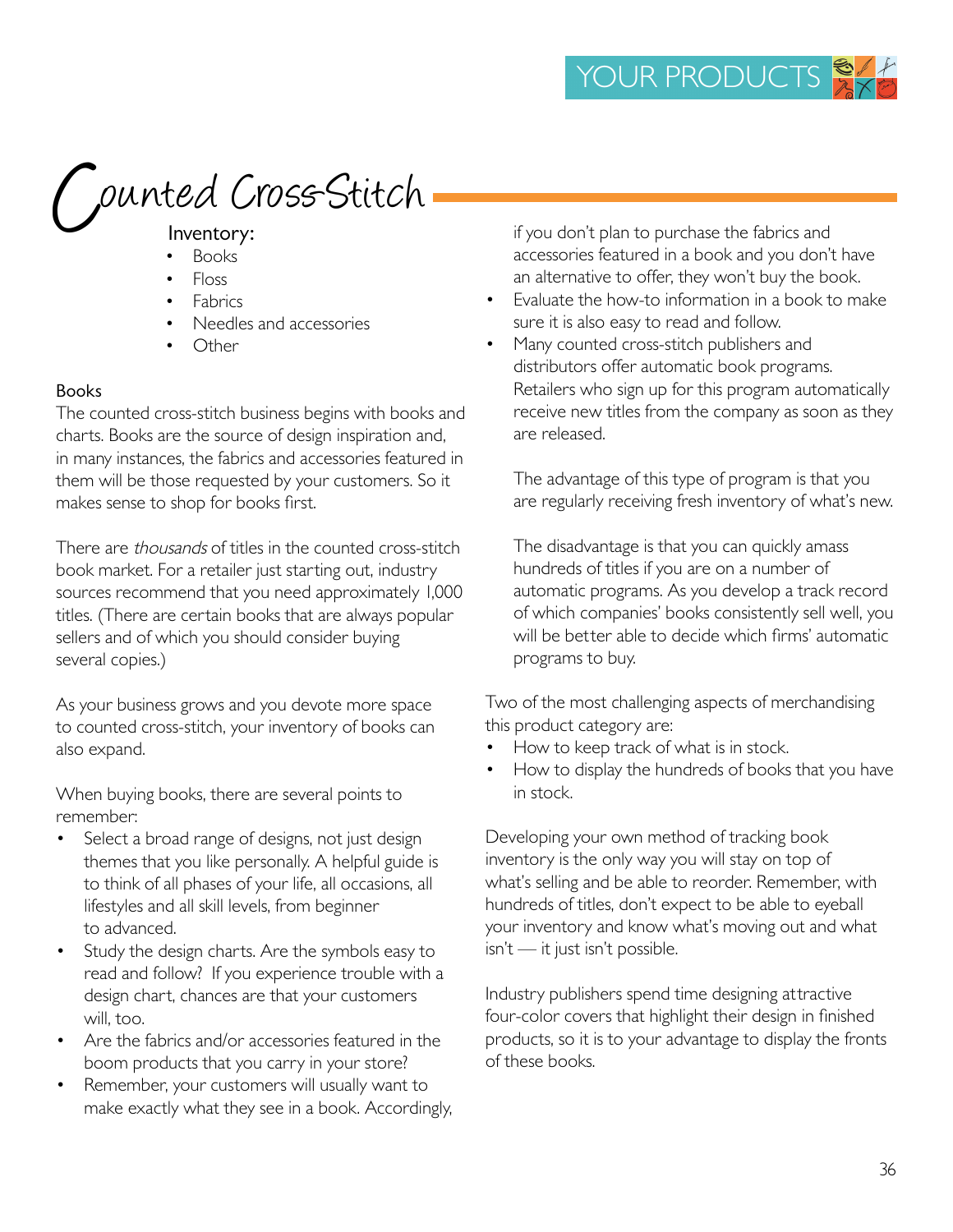### Counted Cross-Stitch, cont.

One of the most frequently used displays is a spinner rack. This is a wire floor unit that holds approximately 60 titles and takes up about 3 sq. ft. of floor space.

There are also smaller, counter-top spinner racks and larger, double-size floor units. The spinner racks are available at a minimal cost from some companies when you order merchandise. They are also available from display manufacturers. They take up relatively little space, yet enable you to display the entire front cover of a variety of books.

Wire racks hung from pegboard wall units are also used by many successful retailers.

Another simple alternative is to use large binders or rings and to group books by design themes. Book inventory is then kept in a stock room area.

#### Floss

Industry manufacturers and retailers agree: To be in the counted cross-stitch business, you should carry an entire line of floss colors, which means stocking more than 400 shades. However, the companies that manufacture and distribute floss have a variety of color assortments that include fewer than 400 shades. (Depending on the books you buy, you might also consider adding a line of metallics or rayon threads.)

You can — and should — use your website to display anything you can't display in your shop.

Floss is usually packaged 12 to 24 skeins per box. There are also spinner racks and other accessories available to display a complete line of floss, as well as cabinets, which can be placed on a counter or hung from pegboard. These units are also available from most manufacturers and distributors at a nominal cost.

#### Fabrics

There is an assortment of basic fabrics that a retailer should stock when just starting out in counted cross-stitch. It includes 11-, 14- and 18- count Aida, hardanger and linen fabrics, in white and ivory.

Most stores cut yardage into fat quarters. This is done by taking a yard of fabric and cutting it in half — then cut the two equal pieces in half again.

There are additional fabrics that might be included in this basic assortment, like afghan cloth if your initial selection of books dictates it.

As you get to know your customers, and your budget and inventory grows, you can expand into finer count fabrics, and into more varied color ranges.

Fabrics are available on bolts, and many fabrics are available packaged in pre-cut sizes.

- If purchasing fabric on a bolt, industry sources recommend that you buy 2.5 yards of each of the above basic fabrics in the three sizes.
- If purchasing pre-cut packages, they suggest purchasing a half-dozen of each size and fabric type. Buying packages of pre-cut fabric enables the retailer to expand into more color in the basic fabrics without a big investment. Most successful stores have a combination of bolts and pre-cut.

Waste canvas and perforated paper are two other products that have become a staple to many retailers' cross-stitch businesses. The waste canvas allows the needleworker to cross-stitch on any fabric, not just even weave. Perforated paper is a favorite for cross-stitchers for quick and easy projects and gift items.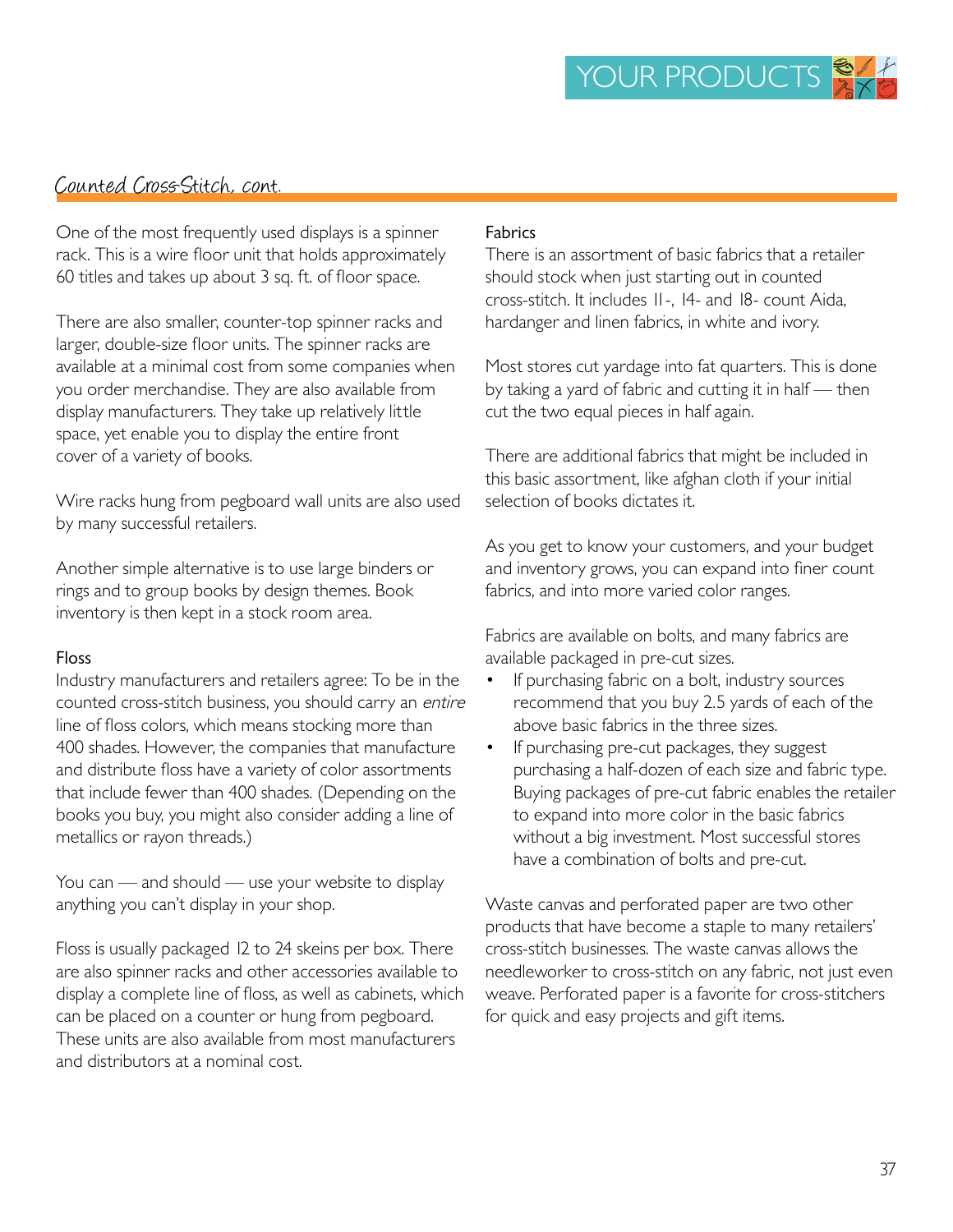### Counted Cross-Stitch, cont.

#### Needles and accessories

A basic assortment of hand sewing needles is essential for a counted cross-stitch area, along with hoops.

In addition, there are a variety of notions items that have almost become basics in successful stores, like floss organizers and magnetic line finders that enable the stitcher to follow a line on a chart easily. Threaders, tote bags and scissors are also popular items.

As you become more familiar with your customers' needs, your list of basics will broaden. (Many of the same needles and accessories would also be used for needlepoint and various types of surface stitchery.)

#### Additional products, service and accessories

Over the last five years, more and more cross-stitch shops have added hand embroidery and needlepoint to their array of products, as well as finishing services.

As your counted cross-stitch firm grows, there are dozens of accessories that you should add to your inventory. For instance, even the smallest of projects looks impressive when mounted in a wooden tray or acrylic frame. Consider adding such items as:

- Cards
- **Magnifiers**
- Lamps
- **Magazines**
- An array of household products

Trade shows are the perfect place to find these sales builders.

#### Basic counted cross-stitch investment

| Inventory              | \$54,000  |
|------------------------|-----------|
| Rent (or equivalent)   | \$13,000  |
| Staff wages            | \$9,000   |
| Owner's pay            | \$20,000  |
| Marketing/Advertising/ | \$2,100   |
| Trade shows            |           |
| Other                  | \$10,000  |
| Total                  | \$108,100 |

Note: These figures are based on costs reported by retailers in previous TNNA surveys, except for inventory, which has been updated based on the 2010 survey information.

We do feel these estimates can still be utilized as a reasonable "go-by." However, costs for rent, wages, salaries or marketing are all very dependent on the individual shop and location.

These figures do not include freight charges, which generally are passed on to your customers. Inventory breakdown

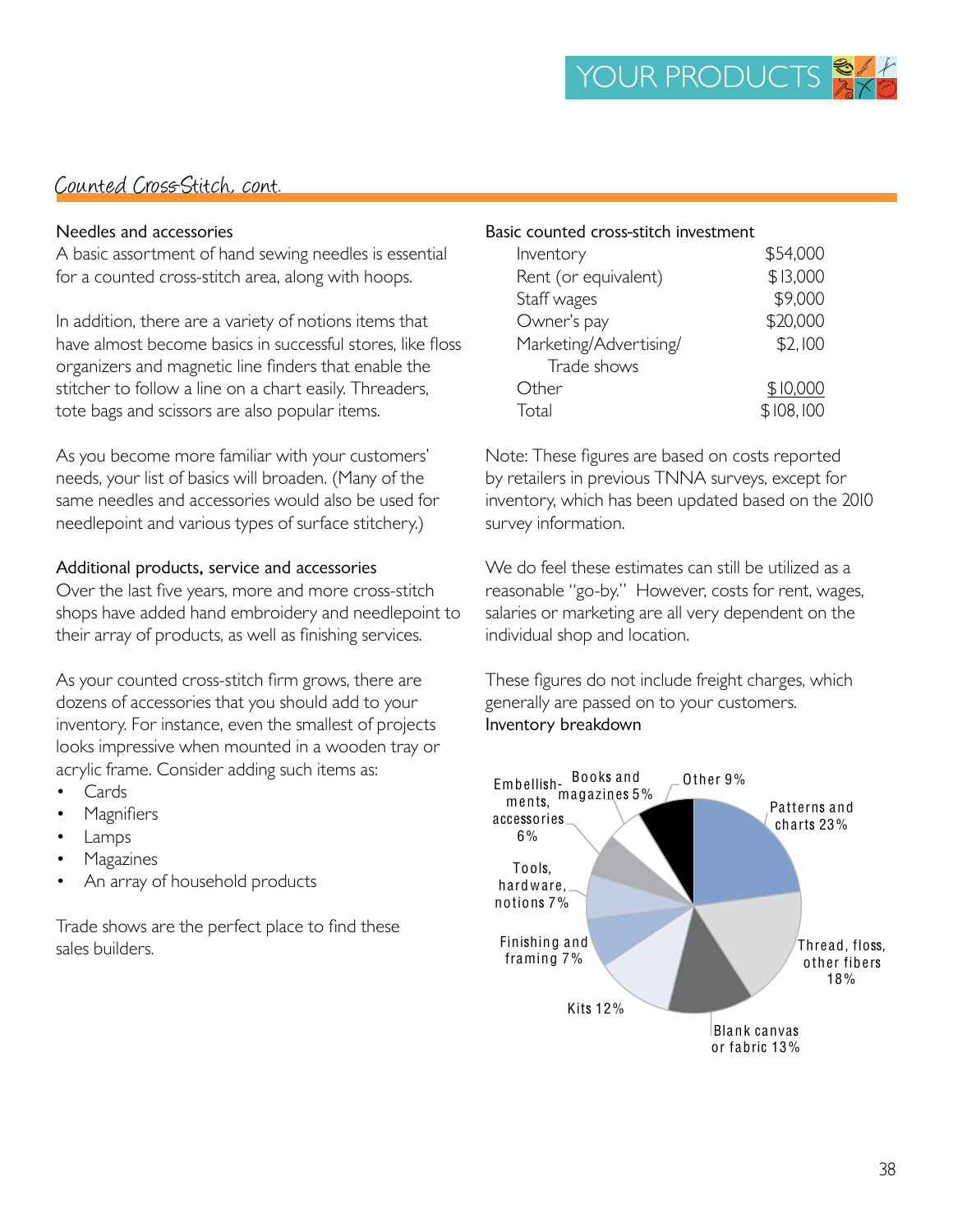## Counted Cross-Stitch, cont.

Data from TNNA's 2010 survey indicates that 91% of gross sales were derived from inventory (7% from finishing and framing; 2% from classes).

Based on the percentage of average gross sales reported for 2010 and the percentages from each line item as reported in 2009, we've developed the following estimates to better help you plan your inventory.

| Item                       | Gross Sales Inventory |         |
|----------------------------|-----------------------|---------|
| Fibers, yarns and threads  | \$31,500              | II,250  |
| Patterns and charts        | \$38,200              | 13,700  |
| Books and magazines        | \$8,300               | 3,000   |
| Embellishments/accessories | \$10,000              | 3,600   |
| Kits                       | \$20,000              | 7,200   |
| Tools, hardware, notions   | \$II,600              | 4,200   |
| Painted or printed canvas  | \$6,600               | 2,400   |
| Blank canvas or fabric     | \$21,600              | 7,700   |
| Other                      | \$3,300               | \$1,300 |

A start up inventory of approximately \$54,000, marked up at 2.0 and turned 1.4 times in one year, should yield gross sales of over \$151,000. (This does not include income from non-inventory items.) This is equal to the average sales as reported by retailers in TNNA's 2011 survey.

Of course, you won't turn everything at the same rate, and you may be able to mark up some items more or less than the average 2x. These are simply tools to help you plan.

If you want to establish a full-line counted cross-stitch shop with at least some representation of all needlework product categories, the cost of adding more books, fabrics, fibers, kits and accessories could amount to \$10,000 to \$15,000, depending on the size of your store.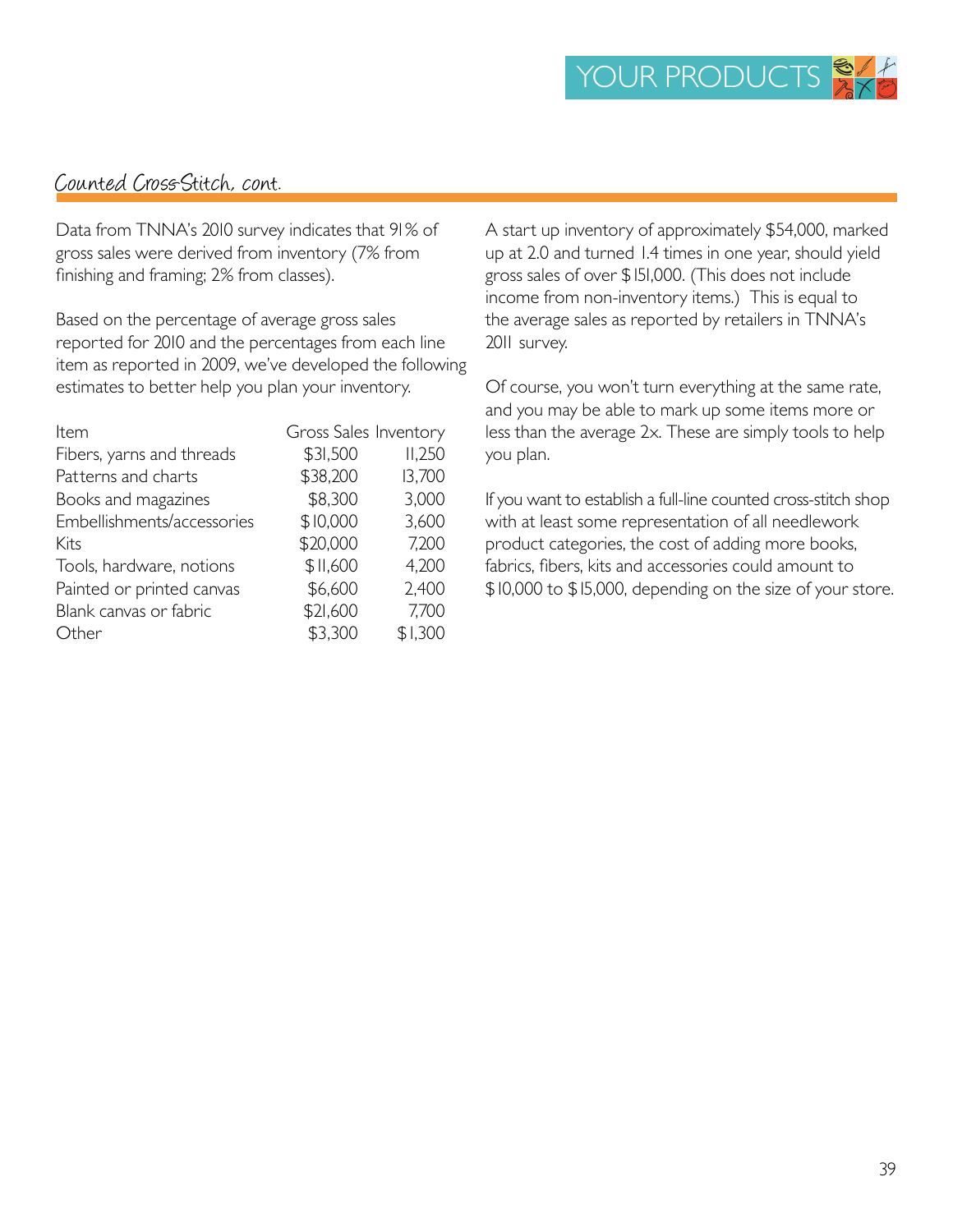# its

There are several important reasons for investing in needlework kits:

- A kit contains all the elements needed for the project. This is a good option for sales to vacationers, as gifts to another stitcher, for classes, or for those who do not have the time to look through all of your open-stock canvas and yarn selection.
- A kit usually contains quality materials, but is produced in larger production runs. Therefore, the retail prices of kits, in general, are substantially less than open-stock items. The shop owner may be able to take a higher markup on these kits, and/or offer these kits to needleworkers who have less disposable income, or are interested in learning a new category of needlework.

#### **Categories**

There once were only four broad categories of kits:

- **Crewel**
- Needlepoint
- Counted cross-stitch
- Stamped cross-stitch

And two general size breakdowns:

- $II'' \times 14''$  and larger pillows and wall hanging pictures
- $3'' \times 5''$ ,  $5'' \times 7''$  and  $8'' \times 10''$  mini-kits

Now there are as many types of kits as there are forms of needlearts. Kits are a great starting point for beginners, as well as a way to offer your regular customers something a little different.

One note before you begin — cross-stitch kits are the needlework lifeblood of craft chain stores, who often discount them. Visit your craft chain competitors regularly to make sure that you are not overlapping in the same designs.

#### Inventory

Kit manufacturers generally introduce two lines of new designs every year, as well as a special collection of Christmas merchandise.

To properly display a large amount of kits, you will need considerable space — at least 8 ft. of pegboard space in a typical cross-stitch or needlepoint shop.

It does not necessarily have to be in one space. You can break out the different categories and place them in different areas of your shop, as space allows.

Determine your methods of display ahead of time, so that you will be ready to implement these ideas when the stock arrives.

What creates a challenge is making the display area appear attractive when you are buying kits from a number of companies. Here are two hints:

- Arrange kits vertically in columns by technique, by company. This creates some order, and it is also convenient for the customer looking for a particular craft.
- Seek a variety of designs and packaging to make your display look interesting, but don't overdo the number of lines you carry or your display will look like a hodgepodge.

Remember: The price points your customers are willing to pay will influence the merchandise mix of the kits you will purchase. Depending on price point, you may wish to purchase up to three moderately priced designs and only one or two more expensive kits.

Display a finished model of as many kits as possible because they help to sell kits. You may be able to purchase a stitched model from the needlework company. These are usually priced at a fraction of the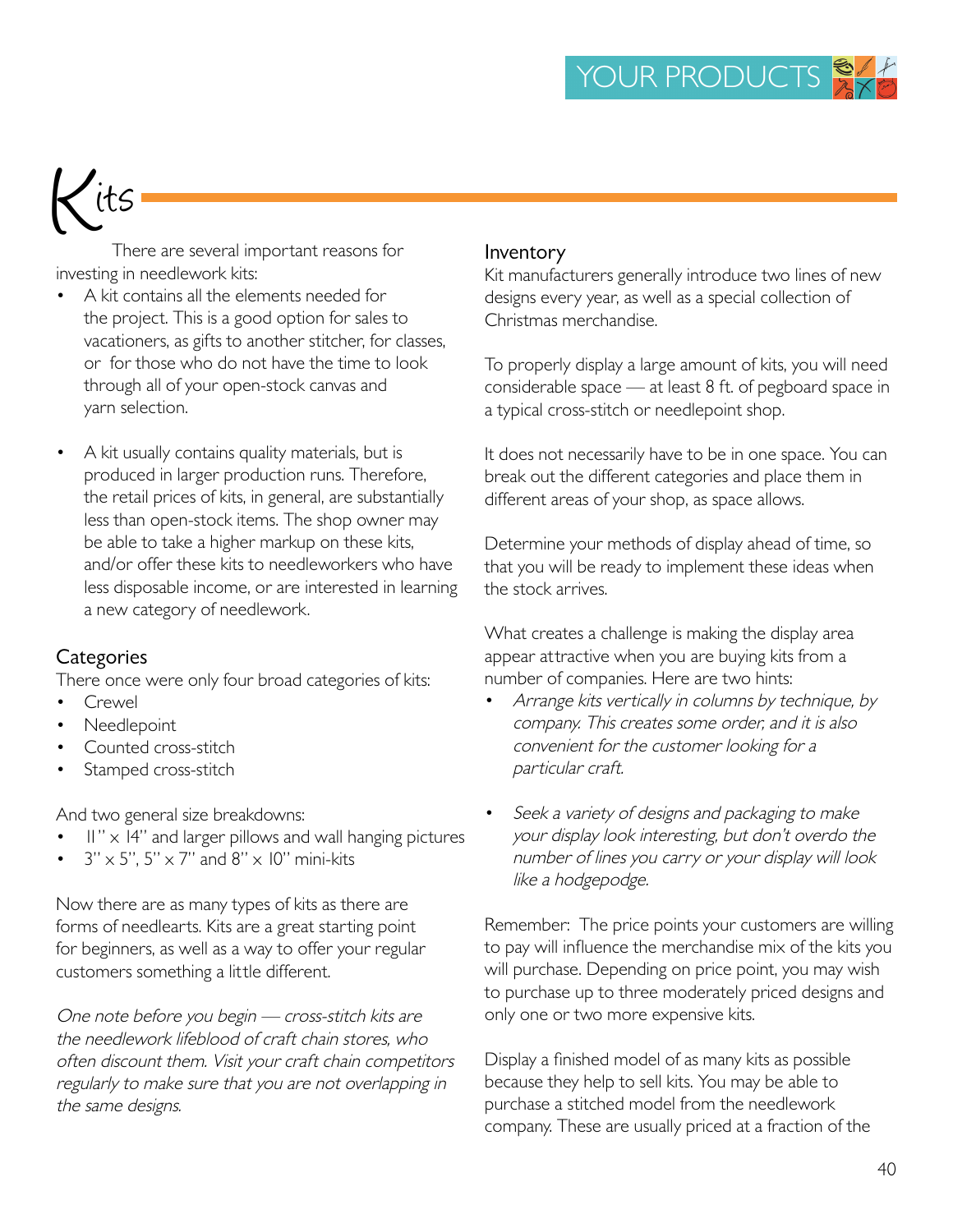#### Kits, cont.

actual stitching cost, and are often offset with a free kit. Remember, though, unlike handpainted needlepoint, designs are discontinued in kits, with an average of three- year product life, so plan your investment accordingly.

Carefully inspect a sample kit from the manufacturer before you make a purchase.

- Look for attractive, eye-catching packaging that is self-explanatory, so that your customer can browse through them without assistance.
- Look for a clear front cover picture with good color matching to the enclosed floss and yarns.
- Review a sample of the instruction chart for readability by a beginning to intermediate stitcher.
- Examine the actual yarn or fabric, checking for clarity of screened or heat-transferred designs.
- Check to see whether the floss/yarn is separated by color, and if not, how labor-intensive sorting by the consumer will be.

#### The costs

Basic inventory in kits ranges from approximately \$1,500 to more than \$7,200, depending on your shop's focus. However, the cost of investing in a limited line of kits (8 to 12 feet) will vary with the mix of kits.

For example, needlepoint kits are usually the most expensive. Accordingly, if you order more needlepoint kits in your assortment, your investment would increase. If you order more counted and stamped kits, your investment would be less.

#### Christmas Kits

Traditionally, the biggest selling season in a needlework store is the fall, primarily because of the large volume of gifts and decorations that are made for the holiday season. Accordingly, many manufacturers and designers in our industry have a special Christmas product line, or at least special Christmas items to show.

Manufacturers begin to show their Christmas kit line for a given year in January, with shipping commencing in March. While it seems a long time before Christmas, many large projects, such as stockings and tree skirts, take much time to complete and finish. Smaller items such as ornaments may take less time to stitch; however, time for proper finishing must be allowed.

Successful retailers order early and arrange to have the Christmas merchandise in their store by July. To reap the financial rewards of a strong Christmas business, you have to begin promoting early by suggesting lots of gift and decorating ideas.

With Christmas kits, it may be more desirable to offer a wider variety of designs with less depth. Christmas projects are often given as gifts, and the limited availability of the kit, may make it appear more special to the consumer.

#### **Accessories**

In each of the above product areas, we noted just a handful of accessories. The list of products in this category is so extensive that it is difficult to mention them all. A few we did not mention are handbags, clothing, jewelry, boxes, sachets, dolls, pins, furniture and clocks, and there are hundreds more.

Show these accessories with finished needlework and suggest them as gifts. They will be great impulse items and help build sales.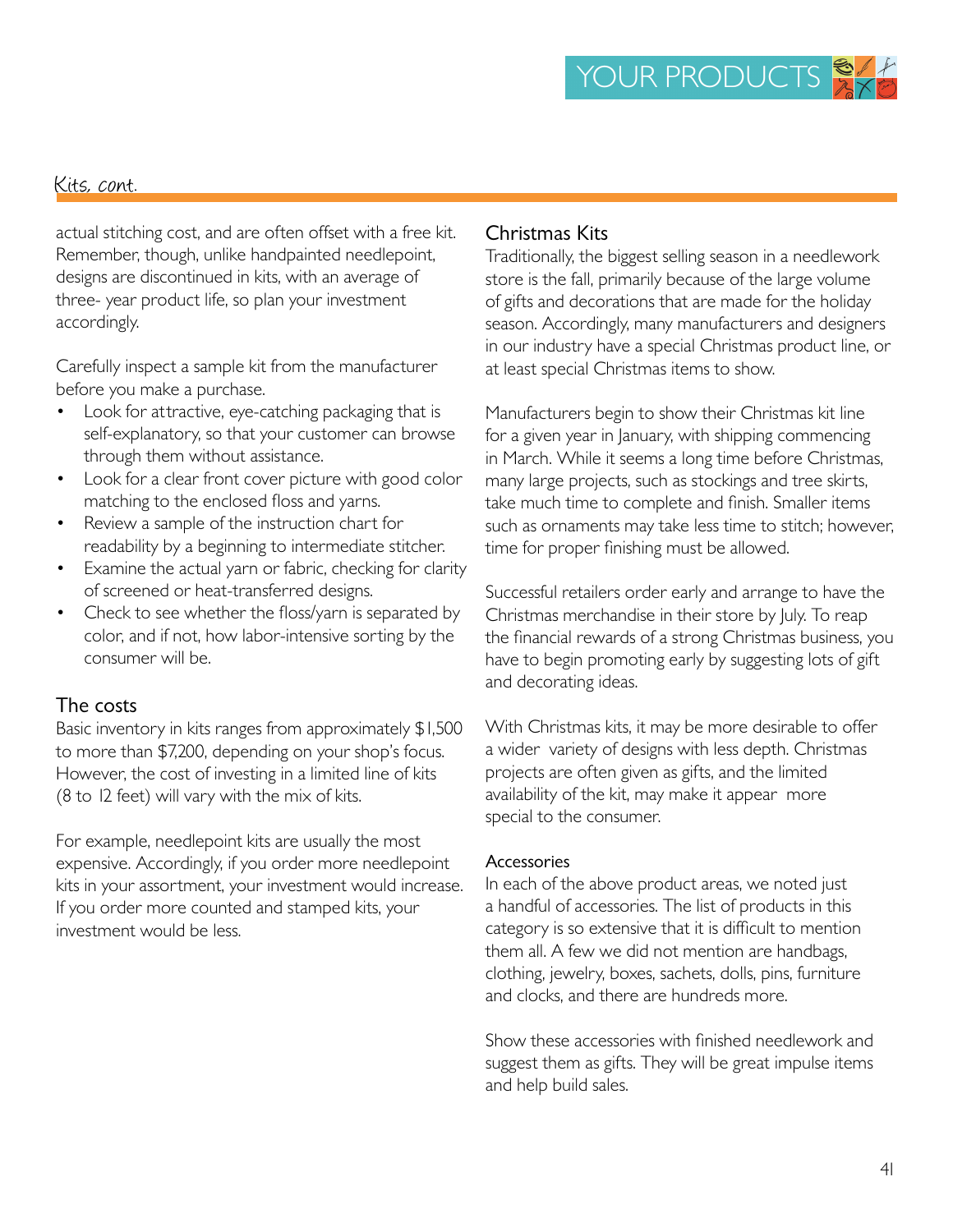Trade Publications

Creative Leisure News (CLNonline) 2677 Ashley Ct. Tremont, IL 61568-9772 Phone: (309) 925-5593 E-mail: mike@clnonline.com Web: www.clnonline.com

Needlework Retailer 117 Alexander Ave. P.O. Box 2438 Ames, IA 50010-2438 Phone: (800) 561-5380 E-mail: info@needleworkretailer.com Web: www.needleworkretailer.com

Spool P.O. Box 869 Nicholasville, KY 40340 Phone: (859) 492-8244 Web: www.spoolmag.com

Yarn Market News Yarn Market News SoHo Publishing Co. 233 Spring St., #3B New York, NY 10013-1533 Web: www.yarnmarketnews.com

Guilds

American Needlepoint Guild, Inc. (ANG) 2424 American Lane Madison, WI 53704-3102 Phone: (608) 443-2476 E-mail: anginfo@needlepoint.org Web: www.needlepoint.org

Crochet Guild of America (CGOA) 1100-H Brandywine Blvd. Zanesville, OH 43701-7303 Phone: (740) 452-4541 E-mail: CGOA@offinger.com Web: www.crochet.org

Embroiderers' Guild of America (EGA) 1355 Bardstown Rd., St. 157 Louisville, KY 40202-2105 Phone: (502) 589-6956 E-mail: EGAHQ@EGAUSA.org Web: www.egausa.org

The Knitting Guild Association (TKGA) 1100-H Brandywine Blvd. Zanesville, OH 43701-7303 Phone: (740) 452-4541 E-mail: TKGA@TKGA.com Web: www.tkga.com